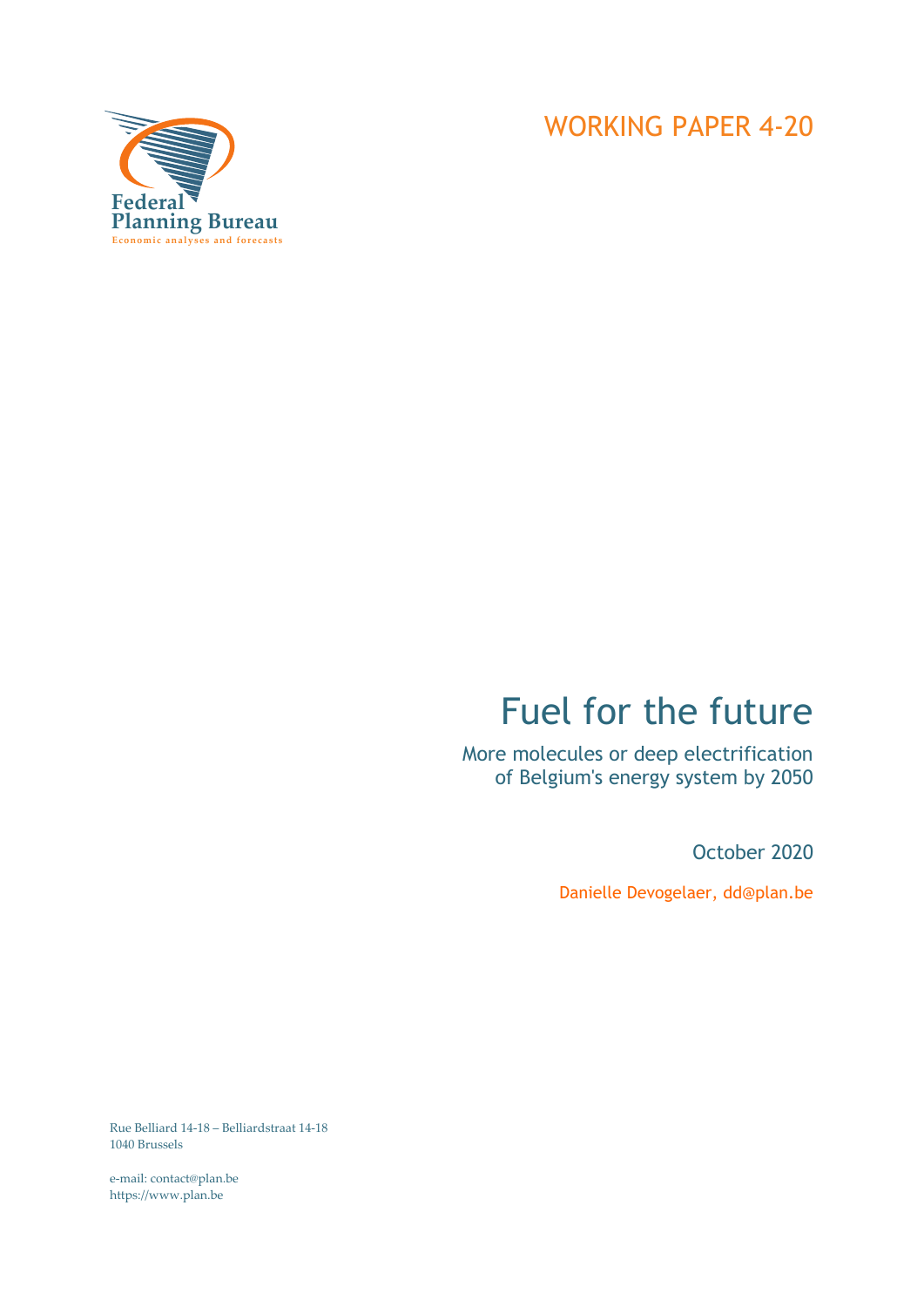# Federal Planning Bureau

The Federal Planning Bureau (FPB) is a public agency that carries out, in support of political decisionmaking, forecasts and studies on economic, social-economic and environmental policy issues and examines their integration into a context of sustainable development. It shares its expertise with the government, parliament, social partners, national and international institutions.

The FPB adopts an approach characterised by independence, transparency and the pursuit of the general interest. It uses high-quality data, scientific methods and empirical validation of analyses. The FPB publishes the results of its studies and, in this way, contributes to the democratic debate.

The Federal Planning Bureau is EMAS-certified and was awarded the Ecodynamic enterprise label (three stars) for its environmental policy.

https://www.plan.be e-mail: contact@plan.be

With acknowledgement of the source, reproduction of all or part of the publication is authorized, except for commercial purposes. Responsible publisher: Philippe Donnay Legal Deposit: D/2020/7433/18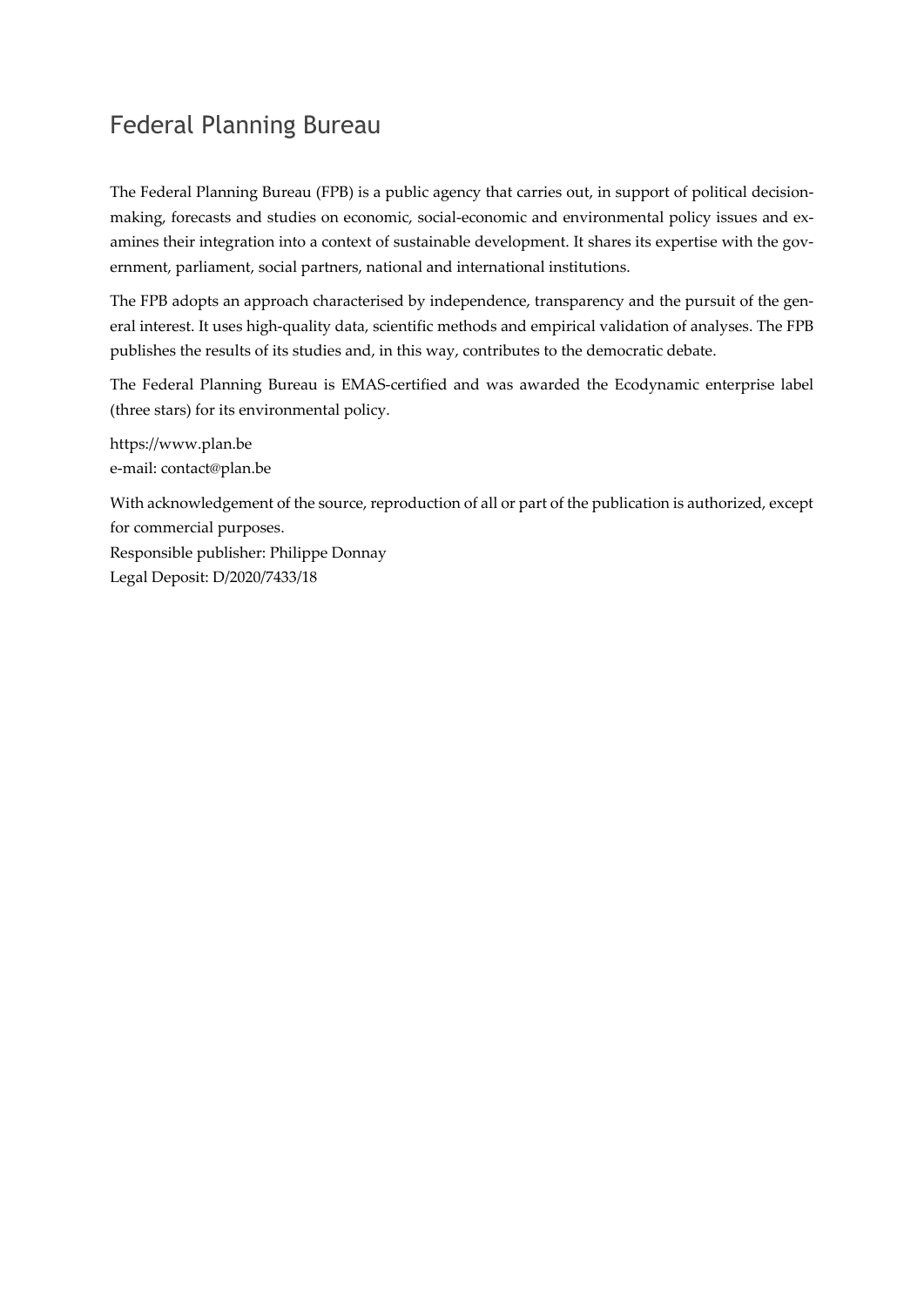**Federal Planning Bureau**  Rue Belliard – Belliardstraat 14-18, 1040 Brussels phone: +32-2-5077311 e-mail: contact@plan.be https://www.plan.be

# Fuel for the Future

### More molecules or deep electrification of Belgium's energy system by 2050

### October 2020

### Danielle Devogelaer, dd@plan.be

**Abstract** – In a period in which we try to come to grips with the sanitary and economic effects of the coronavirus pandemic, a lot of high-level announcements on recovery plans containing e.g. fiscal stimuli to avoid further economic catastrophes are being uttered. This happens on both national and supranational level. An often-heard remedy to climb out of the recession is to start building the hydrogen economy. To that purpose, the European Commission formulated a strategy eyeing 40 GW of renewable hydrogen electrolysers by 2030.

In this report, the Federal Planning Bureau sets out to scrutinise the place hydrogen can occupy in the future Belgian energy system by 2050. In fact, this report focuses on two divergent evolutions of energy (end) uses: on the one hand, a far-reaching electrification of the final energy consumption, on the other, a sustained and increased use of gas for transport, (industrial) heating and power generation. In this report, different outcomes of the two future visions such as the required investments in infrastructure (interconnections, electrolysers, storage) are described.

This study necessitated a methodological adaptation of the Crystal Super Grid model that is frequently being used by the Federal Planning Bureau for its electricity sector analyses: next to extensive power system modelling, the uptake of detailed and dedicated gas infrastructure modelling was considered imperative, as well as the further flexibilization of demand.

### **Jel Classification** – C61, L94, Q41, Q42

**Keywords** – electricity, electricity demand, hydrogen, renewable energy sources, long-term energy projections, energy modelling, energy transition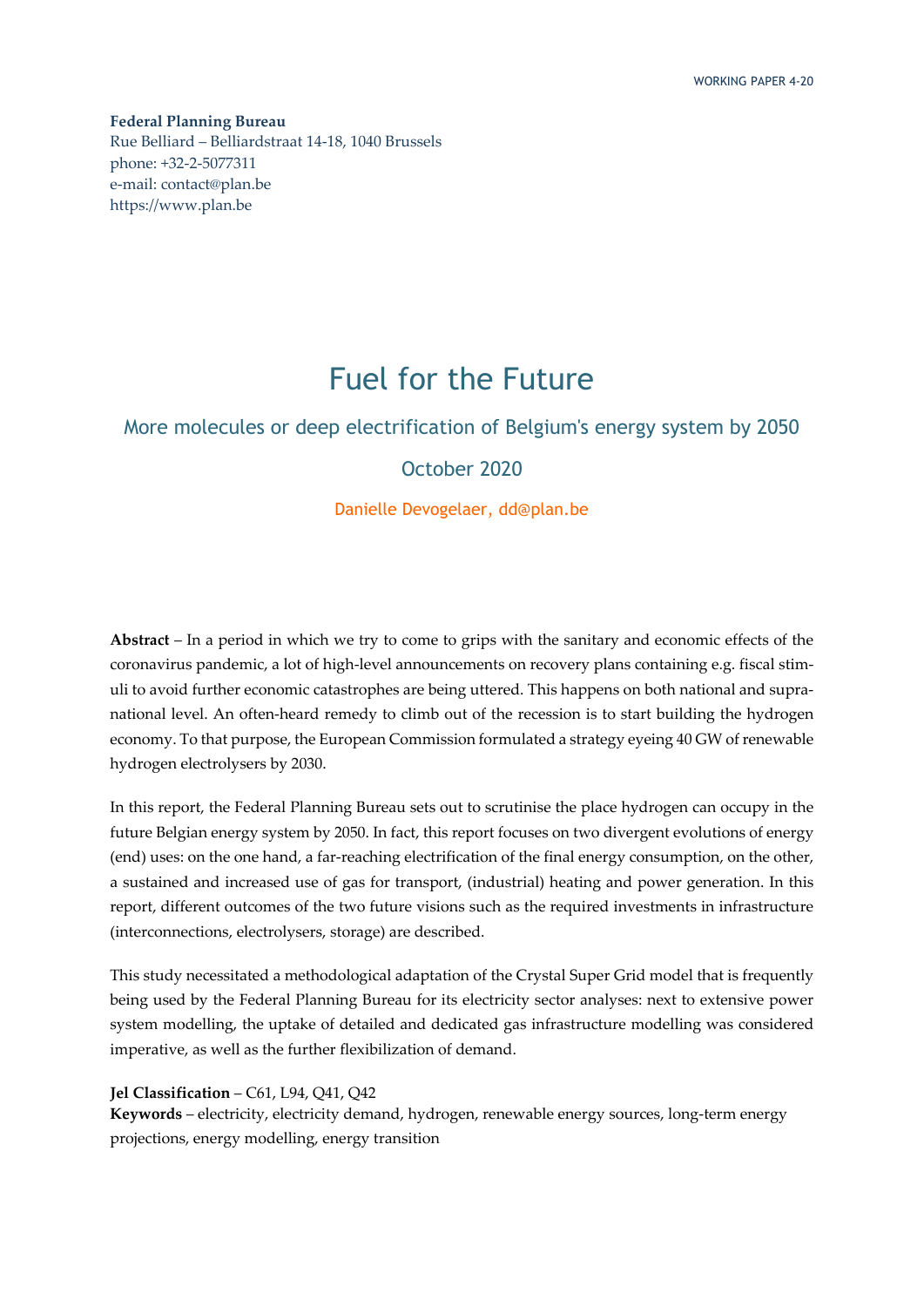# Table of contents

| 1. |             |                                    |    |
|----|-------------|------------------------------------|----|
| 2. |             |                                    |    |
|    |             | 2.1. The model structure           | 12 |
|    |             | 2.2. Electricity sector            | 13 |
|    |             | 2.2.1 Electricity demand           | 14 |
|    |             | 2.2.2 Revisiting flexible means    | 14 |
|    |             | 2.2.3. Climate years               | 15 |
|    |             | 2.3. Power-to-X demand             | 15 |
|    |             | 2.4. Biomass and biogas potential  | 16 |
| 3. |             |                                    |    |
|    |             | 3.1. Based on the 1.5TECH scenario | 17 |
|    |             | 3.2. The 2 FPB scenarios           | 18 |
|    |             | 3.2.1. Buildings                   | 19 |
|    | 3.2.2.      | Transport                          | 21 |
|    | 3.2.3.      | Industry                           | 22 |
|    |             | 3.2.4. Power demand                | 22 |
|    |             | 3.2.5. Energy infrastructures      | 23 |
| 4. |             |                                    | 26 |
|    | 4.1. Demand |                                    | 26 |
|    |             | 4.1.1 Power                        | 26 |
|    |             | 4.1.2. Hydrogen                    | 27 |
|    |             | 4.2. Domestic generation           | 27 |
|    |             | 4.2.1. Power                       | 27 |
|    |             | 4.2.2. Hydrogen                    | 28 |
|    |             | 4.3. Net export position           | 30 |
|    |             | 4.3.1. Power                       | 30 |
|    |             | 4.3.2. Hydrogen                    | 32 |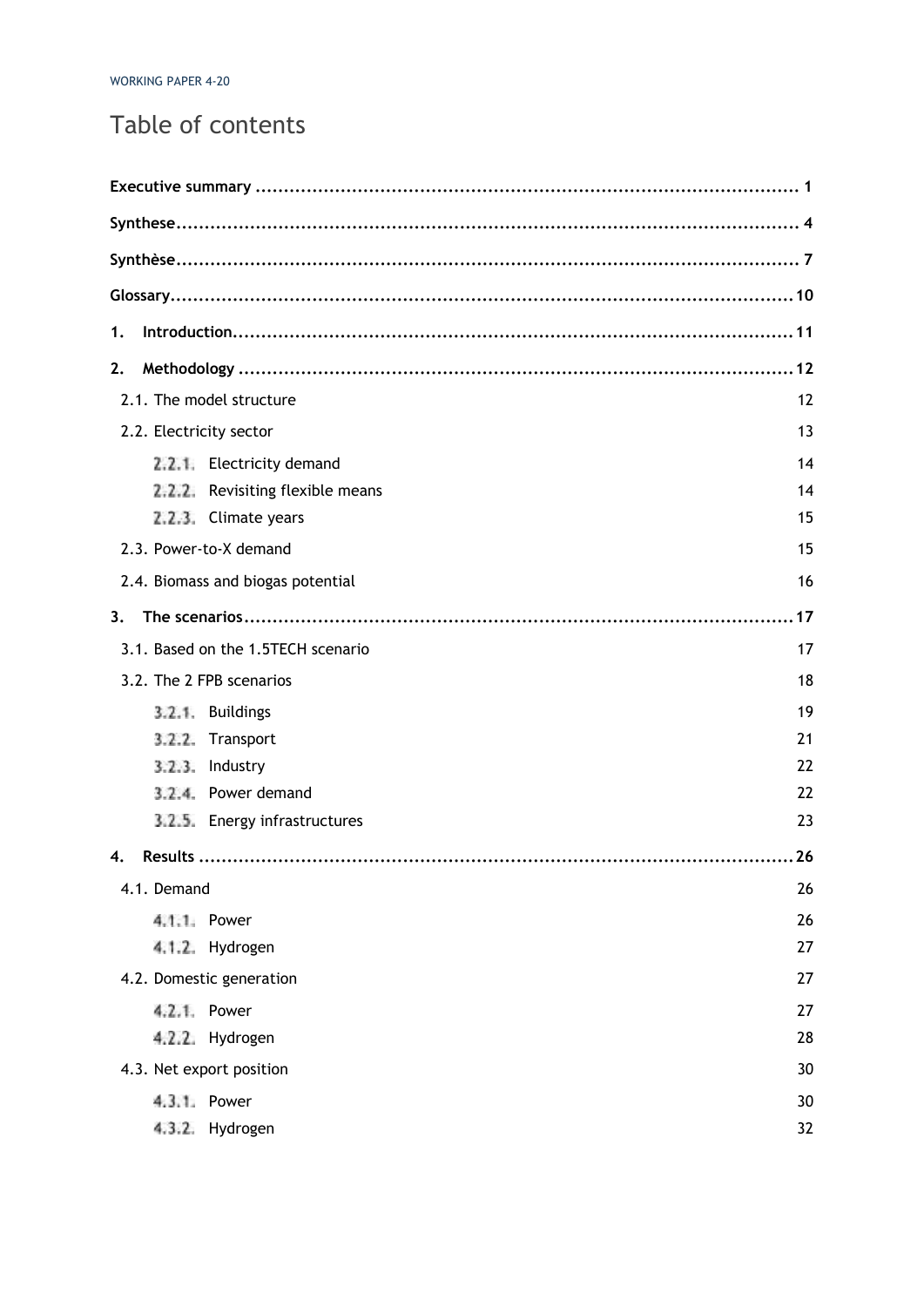| 4.4. Flexibility       |                                           | 33 |
|------------------------|-------------------------------------------|----|
|                        | 4.4.1 (Contribution to) flexibility needs | 33 |
|                        | 4.4.2. Curtailment                        | 35 |
| 4.5. Loss of Load      |                                           | 35 |
| 4.6. Costs             |                                           | 36 |
|                        | 4.6.1 System Marginal Costs               | 36 |
|                        | 4.6.2. Total costs                        | 37 |
| 5.                     |                                           | 38 |
| 6.                     |                                           |    |
| 6.1. Industrial demand |                                           | 40 |
|                        | 6.1.1. JRC-IDEES                          | 40 |
|                        | $6.1.2$ . Industrial mix in 2050          | 40 |
| 6.2. Some hypotheses   |                                           | 43 |
| 7.                     |                                           | 44 |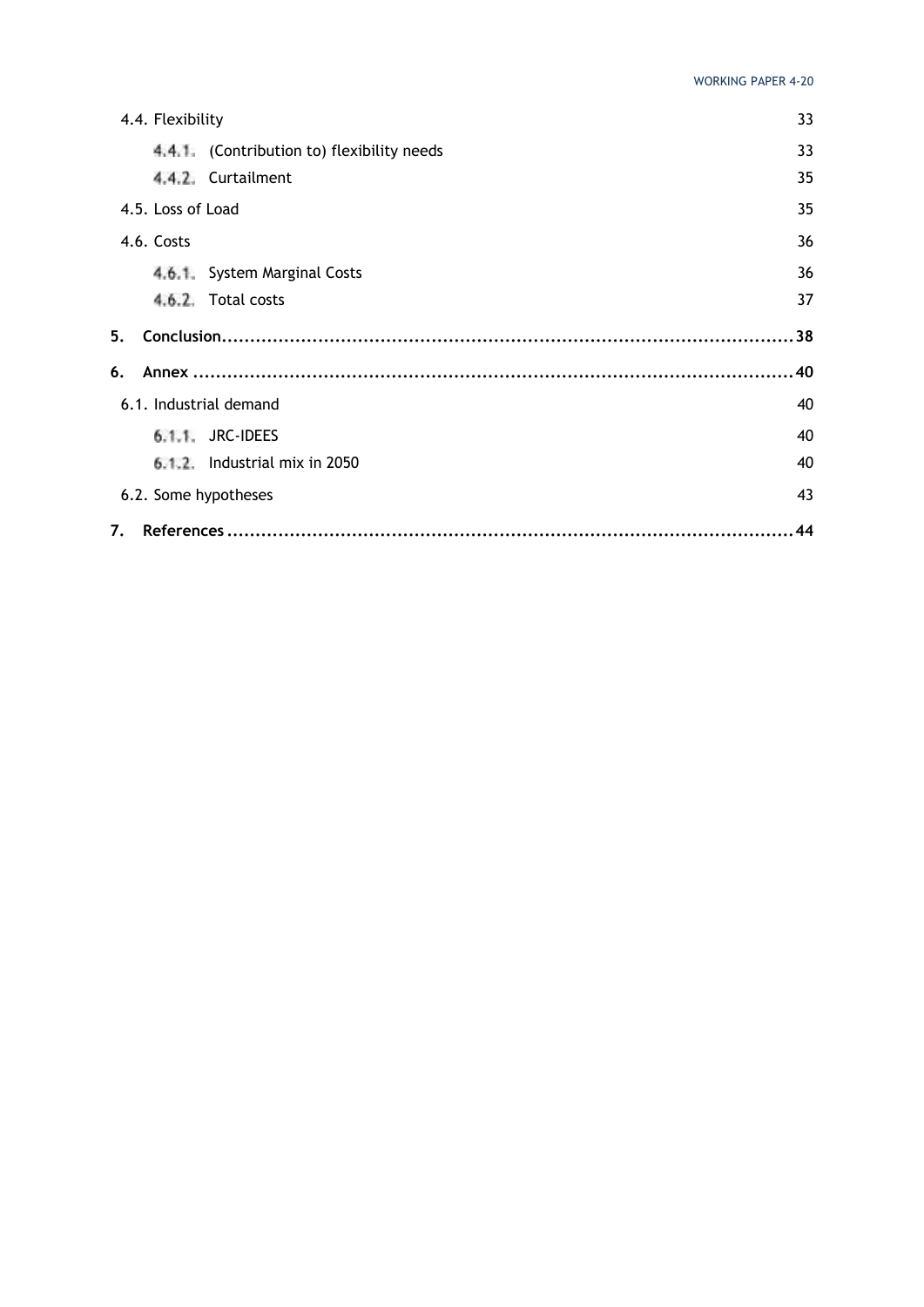# List of graphs

| Graph 1  |                                                                                                       |
|----------|-------------------------------------------------------------------------------------------------------|
| Graph 2  | Illustration of flexible (optimised) and must-run (unoptimised) power demand, April 10-14,            |
| Graph 3  | Installed EU power generation capacities in the different LTS scenarios, 2000-2050  18                |
| Graph 4  |                                                                                                       |
| Graph 5  | Heating demand and Heat Pump production, Diversified Energy Supply, Test Case 0,                      |
| Graph 6  | Smart charging versus immediate charging of EVs, graphical illustration ························21    |
| Graph 7  |                                                                                                       |
| Graph 8  |                                                                                                       |
| Graph 9  |                                                                                                       |
| Graph 10 | Comparison of optimised HP demand with non-flexible (raw) demand, Deep Electrification,               |
| Graph 11 | (Un)optimised power demand levelled out over a day and all test cases, Belgium, year 2050 27          |
| Graph 12 | Graphical illustration of power generation, Diversified Energy Supply, Test Case 0, Belgium,          |
| Graph 13 | Illustration of power consumption of the electrolysers versus the system marginal costs (SMC),        |
| Graph 14 | Net export position duration curve, Deep Electrification, year 2050 ·······························31 |
| Graph 15 | Net position duration curve, Deep Electrification, Belgium and its neighbouring countries,            |
| Graph 16 |                                                                                                       |
| Graph 17 | Industrial energy mix in the EU (left) and in Belgium (right), Diversified Energy Supply,             |
| Graph 18 |                                                                                                       |
| Graph 19 | Industrial energy demand level and mix, Belgium, year 2015 and 2050 ···························42     |

# List of tables

| Table 1 |                                                                                                      |
|---------|------------------------------------------------------------------------------------------------------|
| Table 2 | Hydrogen production, Sensitivities with lower import price for hydrogen, Belgium,                    |
| Table 3 | Average flexibility needs, Optimised Demand, Belgium, year 2050 ·································34  |
| Table 4 | Average flexibility needs, Unoptimised Demand, Belgium, year 2050 ································34 |
| Table 5 |                                                                                                      |
| Table 6 | Average System Marginal Costs, Belgium and its neighbouring countries, year 2050 37                  |
| Tabel 7 |                                                                                                      |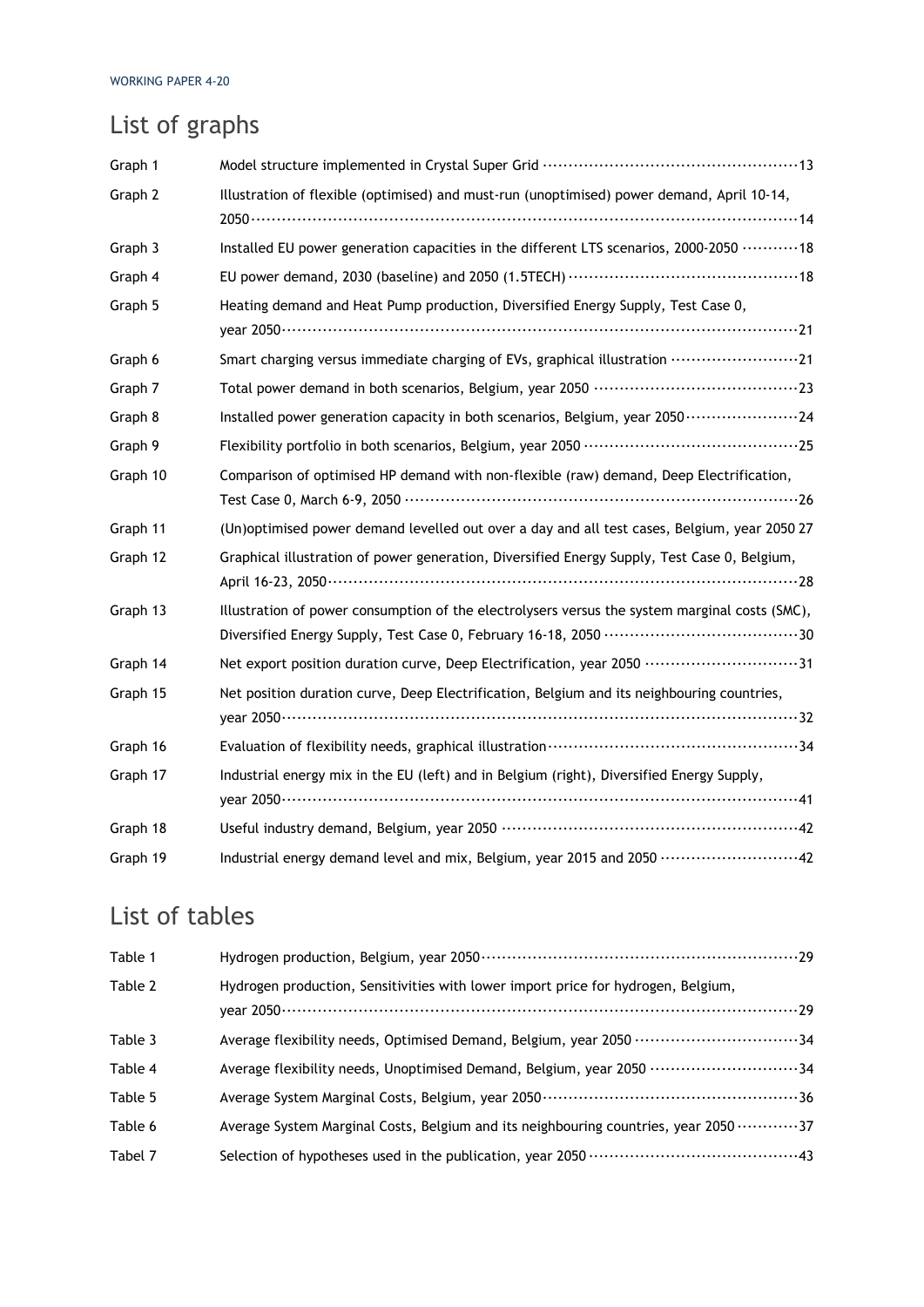### Executive summary

In a period in which we try to come to grips with the sanitary and economic effects of the coronavirus pandemic, a lot of high-level announcements on recovery plans containing e.g. fiscal stimuli to avoid further economic catastrophes are being uttered. This happens on both national and supranational level. An often-heard remedy to climb out of the recession is to start building the hydrogen economy. To that purpose, the European Commission formulated a strategy eyeing 40 GW of renewable hydrogen electrolysers by 2030. Belgium already mentioned its hydrogen ambition in its Long-Term Strategy, handed over to the European Commission in February 2020.

In this report, the Federal Planning Bureau sets out to scrutinise the place hydrogen can occupy in the future Belgian energy system by 2050. In fact, this report focuses on two divergent evolutions of energy (end-) uses: on the one hand, a far-reaching electrification of the final energy consumption, on the other, a sustained and increased use of gas for transport, (industrial) heating and power generation. These different future pathways provide the basis for the definition of two distinct scenarios, called respectively *'Deep Electrification'* and *'Diversified Energy Supply'*.

Both scenarios do respect and are compatible with the 1.5°C temperature increase limit as stated in the 2015 Paris Agreement: they both set sail towards a full decarbonisation (net zero greenhouse gas emissions) in 2050. To achieve this goal of full decarbonisation, both direct and indirect electrification are assumed to (take off and) increase dramatically. Direct electrification means that fossil fuels used for certain energy end-uses (like e.g. transport and heating) are replaced by electricity: this is actually what happens when buying an electric car or installing an electric heat pump. Indirect electrification means that electricity is being used in (an) industrial process(es), hence, is being converted into something else like hydrogen or ammonia. The latter two can then be used to satisfy the consumer's energy demand, be it for transport, heating, industrial processes or power generation.

Although both scenarios integrate (in)direct electrification, the degree to which they do, diverges. The scenario *'Deep Electrification'* is primarily based on direct electrification, whilst *'Diversified Energy Supply'* integrates more indirect electrification.

The present analysis contains a selection of indicators (called KPIs or *Key Performance Indicators*) to investigate the impact of more (in)direct electrification on the future Belgian power system. In general, in both scenarios, total power demand in 2050 increases dramatically compared to today's levels: it is up to three times higher than 2018 demand. On top of that, the partial flexibilization of power demand is proving to be an important aid in supporting the future energy system operation.

In 2050, supply of electricity originates in a combination of domestic production (88%) and net imports (12%). The former is based on a highly renewable energy system: the share of renewable energy sources in the electricity production mix lies between 67 and 68%. This, however, does not mean that gas units are singing their swan song anytime soon. Gas, which is composed of e-gas, biogas and some remaining fossil gas burnt in thermal units equipped with carbon capture and storage, occupies a third (32 to 33%) of the future power mix.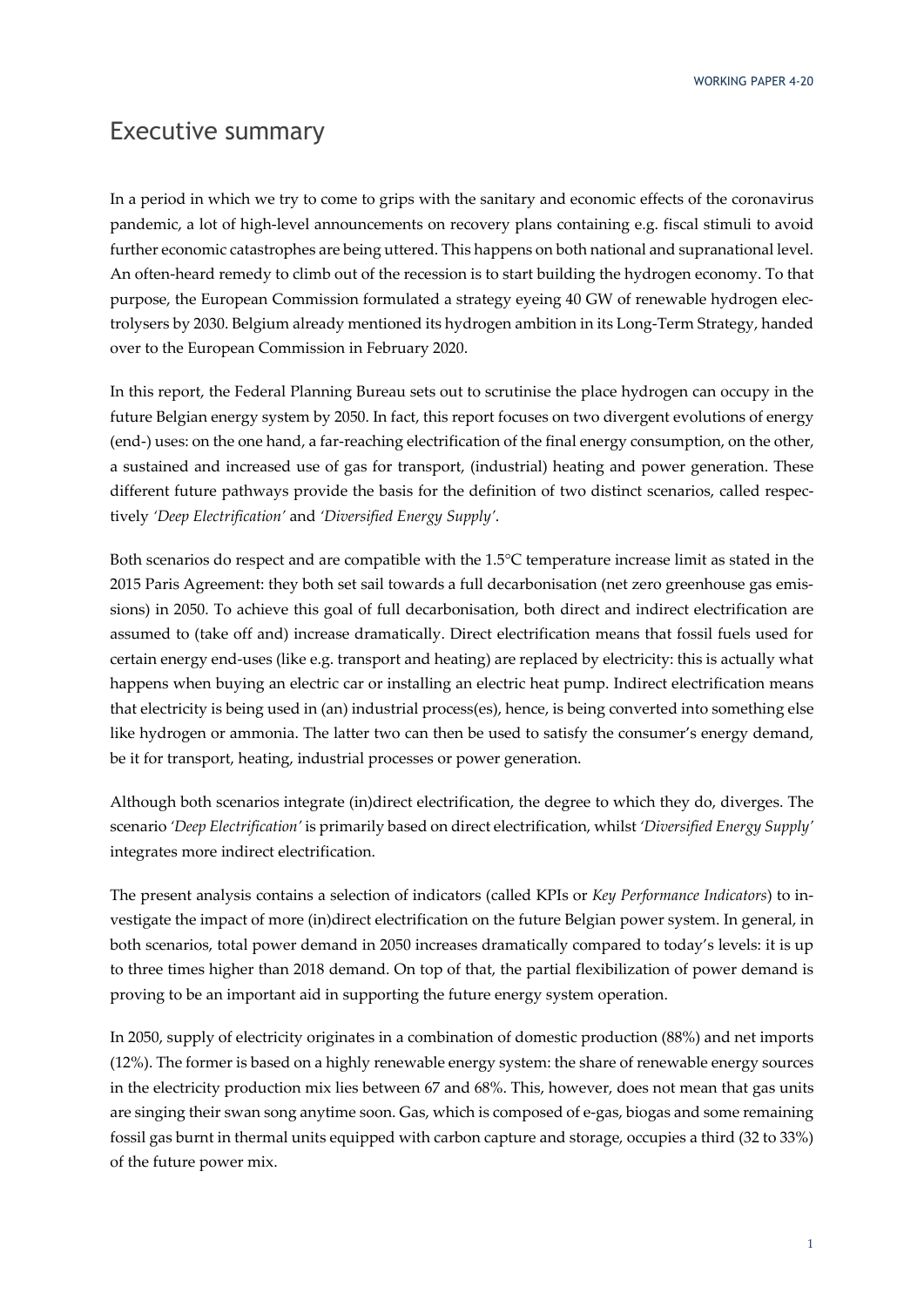Belgium remains a net importer of electricity in 2050: it imports more power than it exports. Net imports reach, on average, 29 TWh. A cold winter, as simulated in one of the investigated climate years, decreases the domestic production of electricity (and hydrogen for that matter) and increases net imports. Nevertheless, Belgium does export (and transmit) power. Its major clients are France and the UK which both have nuclear energy in their capacity mix. Belgium primarily imports from the Netherlands, followed by Germany.

Curtailment is low in both scenarios and generation adequacy can be assured, even during rather harsh winter conditions (mimicking the winter of 2010), according to the current legal (double) criteria. System marginal costs, a proxy for wholesale power prices, are, on average, comparable between scenarios.

Where the two scenarios differ, is, first, in their need of flexibility and in their (use of) flexibility instruments. Flexibility in future power systems is crucial since the penetration of variable renewable energy sources (wind and solar) is high: they represent 58 to 60% of domestic generation. Since these renewables are weather dependent (they only produce electricity when wind is blowing and sun is shining), other generation, demand and storage units have to fill the gaps. Above that, the dynamics of demand (daily peaks, weekday-weekend, seasonal patterns) add to the flexibility needs. The need for flexibility is higher in *'Diversified Energy Supply'* and electrolysers combined with gas-fired power plants are the main daily, weekly and annual flexibility providers*.* In *'Deep Electrification'*, electricity imports together with electric vehicles become more important daily and weekly flexibility suppliers: they compensate for the lower installed electrolyser capacity. The latter nevertheless contribute substantially to ease the flexibility needs, even in *'Deep Electrification'*, in which they provide half of the annual flexibility needs.

Both scenarios do make use of the (existing) gas infrastructure, but how much they use it and its main purpose differs: in *'Diversified Energy Supply'*, it is primarily used to satisfy energy end-uses, whilst in *'Deep Electrification'*, it provides an important means of flexibility for the power system.

Another interesting finding is that more trade takes place in *'Deep Electrification'*: more imports, but also more exports can be observed. This can be explained by two factors: 1) its somewhat higher Net Transfer Capacity, 2) the system possessing a higher degree of flexible electricity demand that can be traded off for interesting electricity import and export opportunities.

The aggregate demand for hydrogen (including pure hydrogen and hydrogen further processed into egas and e-liquids) in Belgium is substantial. If Belgium is interested in producing a (large) part of this hydrogen on its own territory, it should foresee ample renewable energy sources (including biogas). Domestic production of hydrogen via electrolysis can amount up to 99 (80) TWh in '*Diversified Energy Supply'* (*'Deep Electrification'*). Importing hydrogen is another option: if there is little or no cheap electricity available and/or if the price of producing hydrogen elsewhere and transporting it to our country ('*shipping the sunshine*') is more attractive, imports will increase.

As regards the exploitation costs of the power system, *'Deep Electrification'* seems to have somewhat lower costs compared to *'Diversified Energy Supply'*. The difference between the two scenarios, nonetheless, is rather small, certainly when it is being compared to the total energy system cost.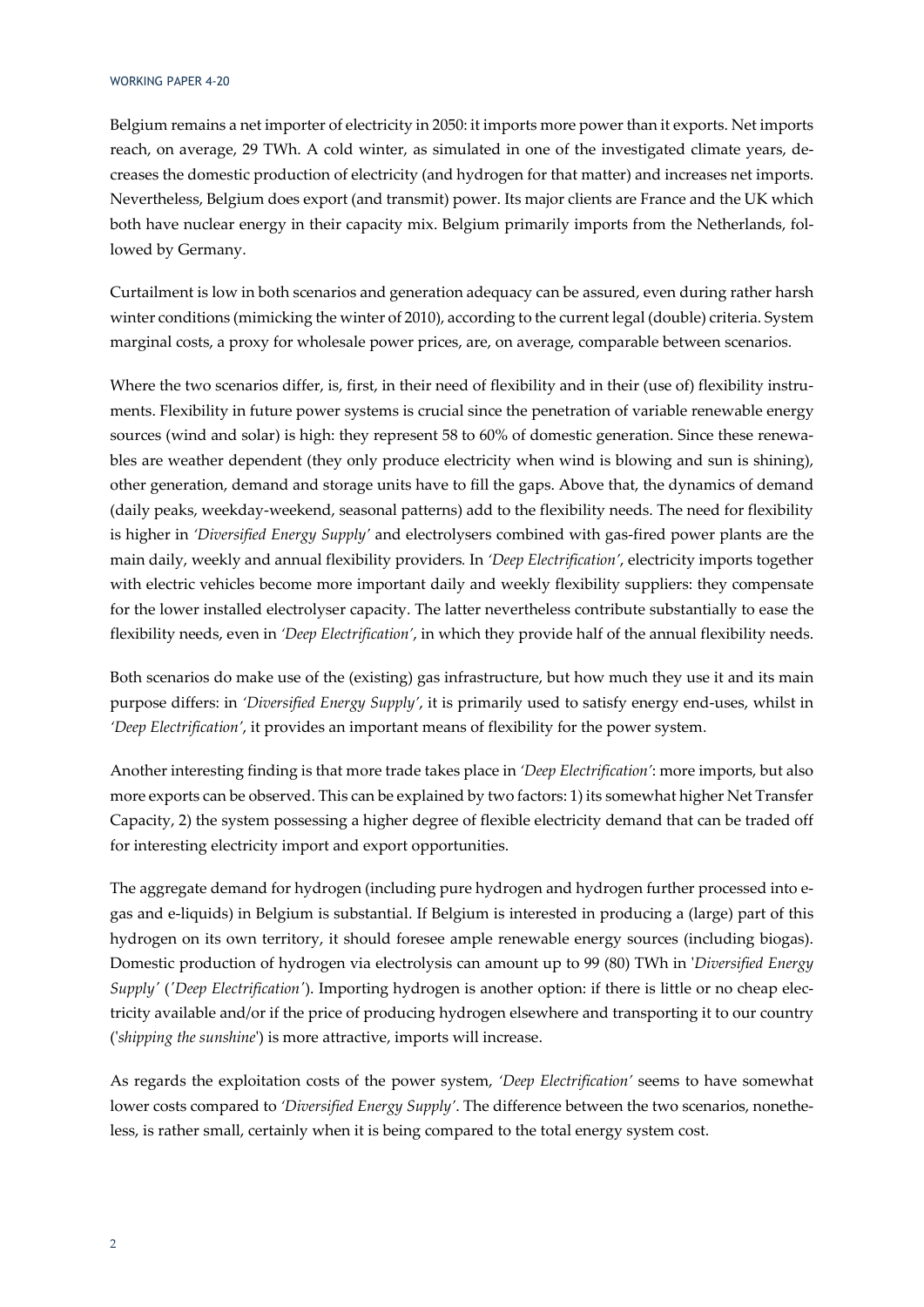The exploitation costs, however, do not comprise the investment costs (or annuities) of the different systems, they only relate to the costs incurred by electricity system operations (production, curtailment and loss of load). The investment costs (not reported in this publication) will be considerable given that the energy system of the future is infrastructure (capex) heavy and a lot of investments (still) need to be (re)done or upgraded. In 2050, both scenarios count on an installed capacity of 39 GW of solar PV and 25 GW of wind. The capacity of electrolysers, interconnectors and gas-fired units, however, differs according to the scenario. The first amounts to 19.1 (10.6) GW in *'Diversified Energy Supply'* (*'Deep electrification'*), the second reaches 14 (14.4) GW whilst the last amounts to 11.0 (15.8) GW.

In order to entice potential stakeholders to invest capital in the construction of a such system, it is of paramount importance to create a stable regulatory and policy environment. In this respect, in addition to the ambition already shown in the Green Deal, the latest European Commission proposal on the total greenhouse gas emission reduction target for 2030 and its imminent climate law are not voluntary announcements, but create a framework within which national future-proof policies should be embedded.

Finally, additional studies on investment costs, potential risks for market participants or necessary market design adaptations associated to both future systems would be valuable complements to this report. That, however, is food for other publications.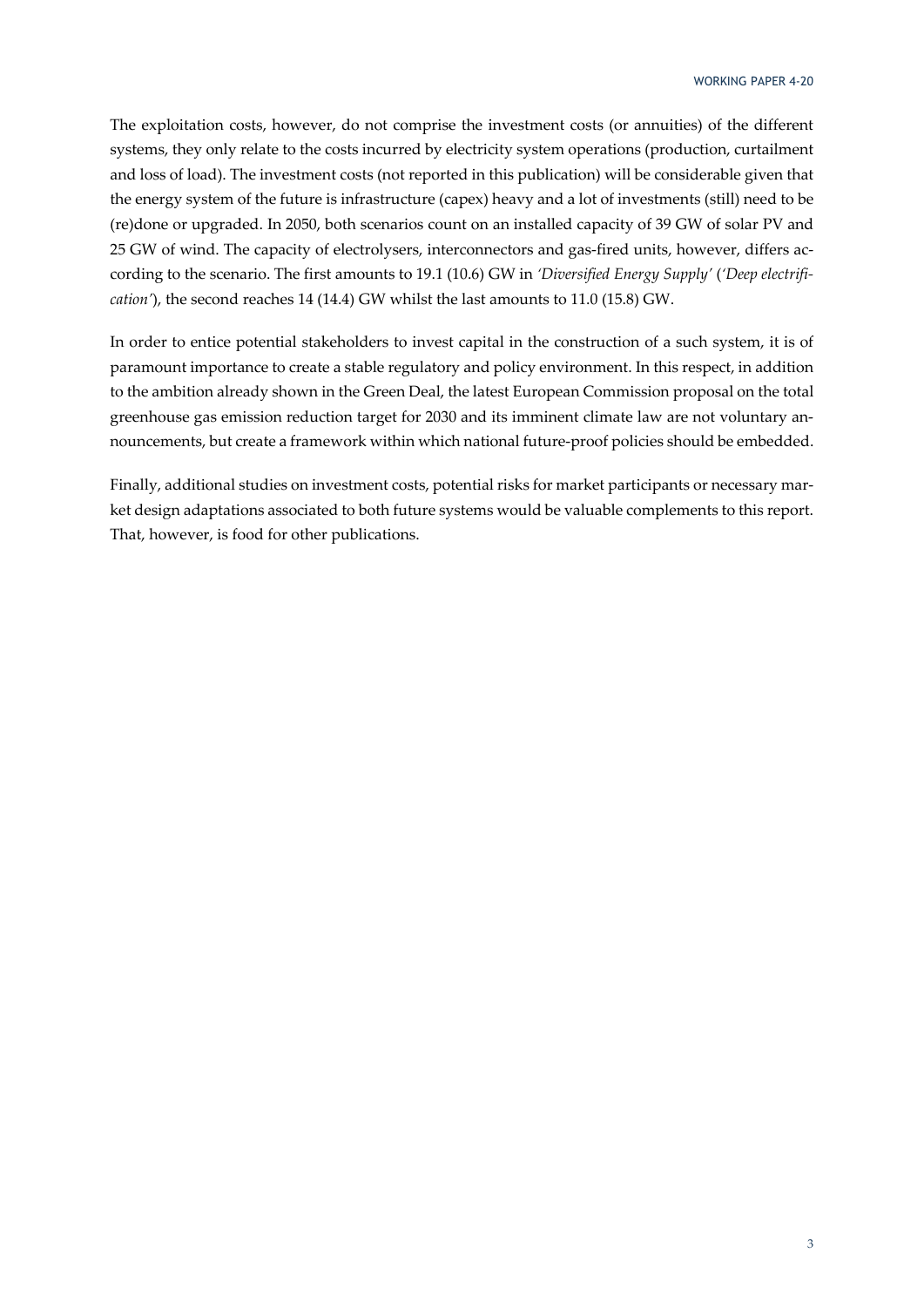## Synthese

In een periode waarin we grip proberen te krijgen op de sanitaire en economische gevolgen van de coronapandemie, zijn verschillende herstelplannen aangekondigd die fiscale stimulansen bevatten om een verdere economische catastrofe te vermijden. Dit gebeurt zowel op nationaal als op supranationaal niveau. Een oplossing die vaak wordt aangehaald om uit de recessie te geraken is de opbouw van de waterstofeconomie. Met het oog daarop heeft de Europese Commissie een waterstofstrategie geformuleerd die streeft naar een elektrolysecapaciteit op basis van hernieuwbare waterstof van 40 GW tegen 2030. België heeft zijn waterstofambitie al vermeld in zijn langetermijnstrategie, die in februari 2020 aan de Europese Commissie werd overhandigd.

In dit rapport wil het Federaal Planbureau de plaats die waterstof kan innemen in het toekomstige Belgische energiesysteem tegen 2050 onder de loep nemen. Dit rapport richt zich in feite op twee uiteenlopende evoluties van het (eind)energieverbruik: enerzijds een verregaande elektrificatie van het finaal energieverbruik en anderzijds een voortgezet en groter gebruik van gas voor vervoer, (industriële) warmte en elektriciteitsopwekking. Deze verschillende toekomsttrajecten vormen de basis voor de definitie van twee uiteenlopende scenario's: *'Deep Electrification'* en *'Diversified Energy Supply'*.

Beide scenario's respecteren en zijn verenigbaar met een maximale temperatuurstijging van 1,5°C, zoals vastgelegd in de Overeenkomst van Parijs van 2015: ze zijn allebei gericht op een volledig koolstofarme economie (een netto nuluitstoot van broeikasgassen) tegen 2050. Om die doelstelling te behalen, wordt verondersteld dat de directe en indirecte elektrificatie (een doorbraak kennen en) sterk stijgen. Directe elektrificatie houdt in dat fossiele brandstoffen die worden aangewend voor een bepaalde finale energievraag (zoals bv. vervoer en verwarming) worden vervangen door elektriciteit: dit is wat er gebeurt bij de aankoop van een elektrische auto of het installeren van een elektrische warmtepomp. Indirecte elektrificatie betekent dat elektriciteit wordt gebruikt als input in (een) industriële proces(sen) en dus wordt omgezet in iets anders zoals waterstof of ammoniak. De laatste twee kunnen dan worden gebruikt om aan de energievraag van de consument te voldoen, of het nu gaat om vervoer, verwarming, industriële processen of elektriciteitsopwekking.

Hoewel beide scenario's (in)directe elektrificatie integreren, verschilt de mate waarin dit gebeurt. Het scenario *'Deep Electrification'* is voornamelijk gebaseerd op directe elektrificatie, terwijl *'Diversified Energy Supply'* meer indirecte elektrificatie integreert.

Deze analyse bevat een selectie van indicatoren (KPI's of *Key Performance Indicators*) om de impact van toenemende (in)directe elektrificatie op het toekomstige Belgische elektriciteitssysteem te bestuderen. Algemeen genomen stijgt de totale elektriciteitsvraag in 2050 sterk in beide scenario's ten opzichte van het huidige niveau: de vraag is tot drie keer hoger dan in 2018. Bovendien blijkt de gedeeltelijke flexibilisering van de elektriciteitsvraag een belangrijk hulpmiddel te zijn in de ondersteuning van de werking van het toekomstige energiesysteem.

In 2050 is het elektriciteitsaanbod een combinatie van binnenlandse productie (88 %) en netto-invoer (12 %). De binnenlandse productie is gebaseerd op een hoofdzakelijk hernieuwbaar-energiesysteem: het aandeel van hernieuwbare energiebronnen in de elektriciteitsproductiemix ligt tussen 67 en 68 %. Dit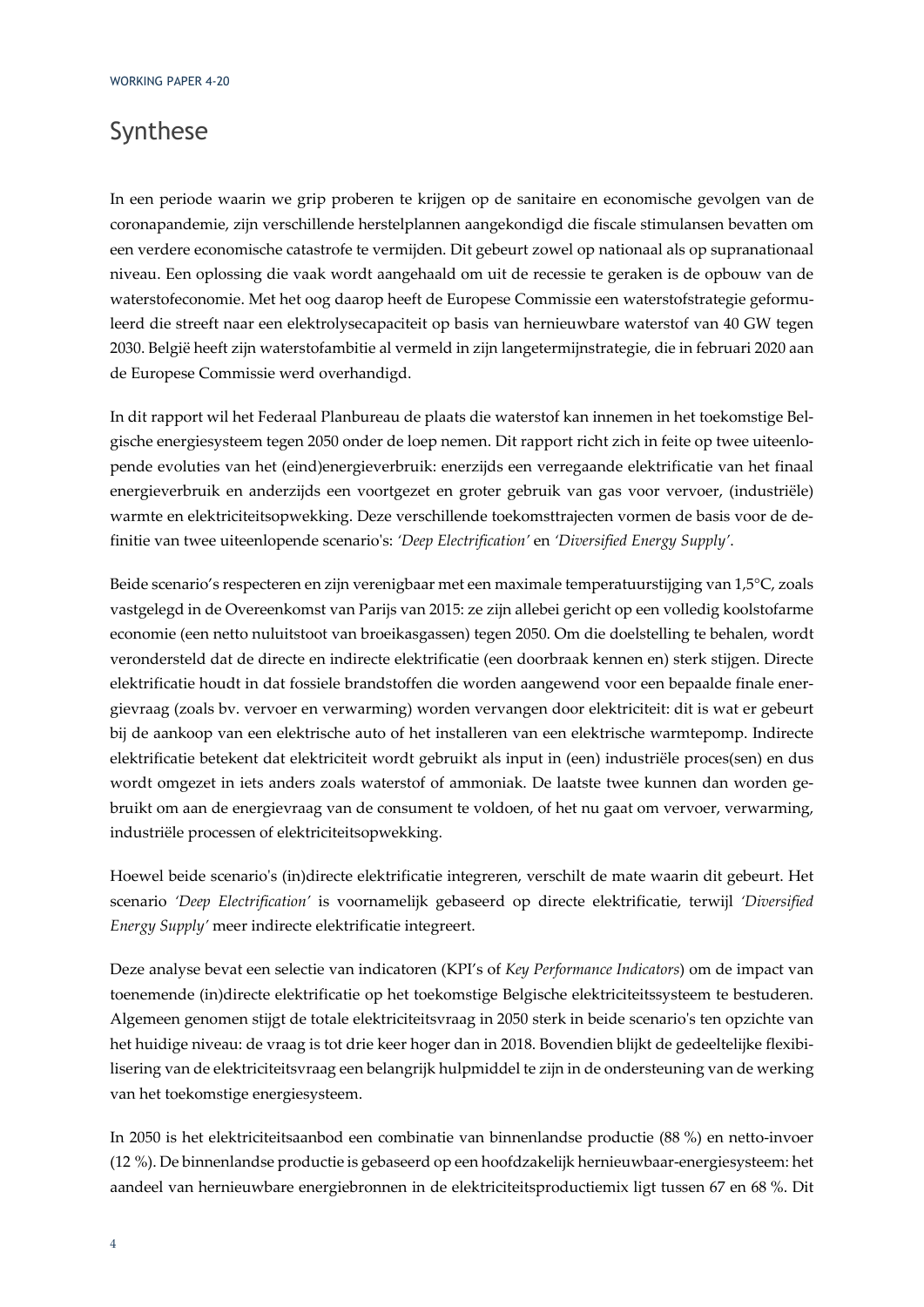betekent echter niet dat gaseenheden binnenkort hun zwanenzang zingen. Gas, dat bestaat uit e-gas, biogas en een klein deeltje resterend aardgas dat wordt verbrand in thermische eenheden die zijn uitgerust met koolstofafvang en -opslag, vertegenwoordigt een derde (32 tot 33 %) van de toekomstige elektriciteitsmix.

België blijft een netto-invoerder van elektriciteit in 2050: de invoer is hoger dan de uitvoer. De nettoinvoer bedraagt gemiddeld 29 TWh. Een koude winter, zoals gesimuleerd in een van de onderzochte klimaatjaren, vermindert de binnenlandse productie van elektriciteit (en van waterstof) en verhoogt de netto-invoer. Niettemin exporteert (en voert) België elektriciteit (door). De belangrijkste afnemers zijn Frankrijk en het Verenigd Koninkrijk, die beide kernenergie in hun capaciteitsmix hebben. België importeert vooral uit Nederland, gevolgd door Duitsland.

Stroombeperkingen (*curtailment*) zijn in beide scenario's erg laag en de toereikendheid van de elektriciteitsvoorziening kan worden gewaarborgd, zelfs tijdens vrij strenge winters (zoals de winter van 2010), volgens de huidige wettelijke (dubbele) criteria. De marginale systeemkosten, een maatstaf voor de groothandelsprijzen voor elektriciteit, zijn gemiddeld genomen vergelijkbaar tussen beide scenario's.

De scenario's verschillen echter in de nood aan flexibiliteit en in hun (inzet van) flexibiliteitsinstrumenten. Flexibiliteit is cruciaal in toekomstige elektriciteitssystemen aangezien de penetratie van variabele hernieuwbare energiebronnen (wind en zon) hoog is: zij vertegenwoordigen 58 tot 60 % van de binnenlandse elektriciteitsproductie. Aangezien deze hernieuwbare energiebronnen weersafhankelijk zijn (ze produceren enkel elektriciteit wanneer er wind is en de zon schijnt), moeten andere opwekkings-, vraagsturings- en opslagunits de leemtes opvullen. Daarnaast draagt de vraagdynamiek (dagelijkse pieken, weekdag-weekend, seizoenspatronen) bij tot de flexibiliteitsnoden. De nood aan flexibiliteit is hoger in *'Diversified Energy Supply'* en elektrolysers gecombineerd met gasgestookte elektriciteitscentrales zijn de voornaamste dagelijkse, wekelijkse en jaarlijkse aanbieders van flexibiliteit. In *'Deep Electrification'* worden de elektriciteitsinvoer en elektrische voertuigen belangrijkere dagelijkse en wekelijkse aanbieders van flexibiliteit: ze compenseren de lagere geïnstalleerde elektrolysecapaciteit. Deze laatste dragen echter aanzienlijk bij tot het verlichten van de flexibiliteitsnoden, zelfs in *'Deep Electrification'*, waar ze de helft van de jaarlijkse flexibiliteitsnoden dekken.

Beide scenario's gebruiken de (bestaande) gasinfrastructuur, maar ze verschillen in hoeveel ze daarvan gebruikmaken en het voornaamste doel ervan: in *'Diversified Energy Supply'* wordt de gasinfrastructuur voornamelijk gebruikt om aan de finale energievraag te voldoen, terwijl het in *'Deep Electrification'* een belangrijk flexibiliteitsinstrument is voor het elektriciteitssysteem.

Een andere interessante uitkomst is dat in *'Deep Electrification'* meer elektriciteitshandel plaatsvindt: er wordt niet alleen meer ingevoerd, maar ook meer uitgevoerd. Daarvoor kunnen twee factoren worden aangehaald: 1) de enigszins hogere interconnectiecapaciteit, 2) het feit dat het scenario een grotere flexibele vraag heeft die kan worden ingewisseld wanneer zich interessante mogelijkheden op het gebied van elektriciteitsinvoer- en uitvoer voordoen.

De totale vraag naar waterstof (bestaande uit waterstof én waterstof dat ingezet wordt om synthetisch gas en vloeistoffen te maken) in België is aanzienlijk. Als België een (groot) deel van deze waterstof op zijn grondgebied wil produceren, dient het te beschikken over voldoende hernieuwbare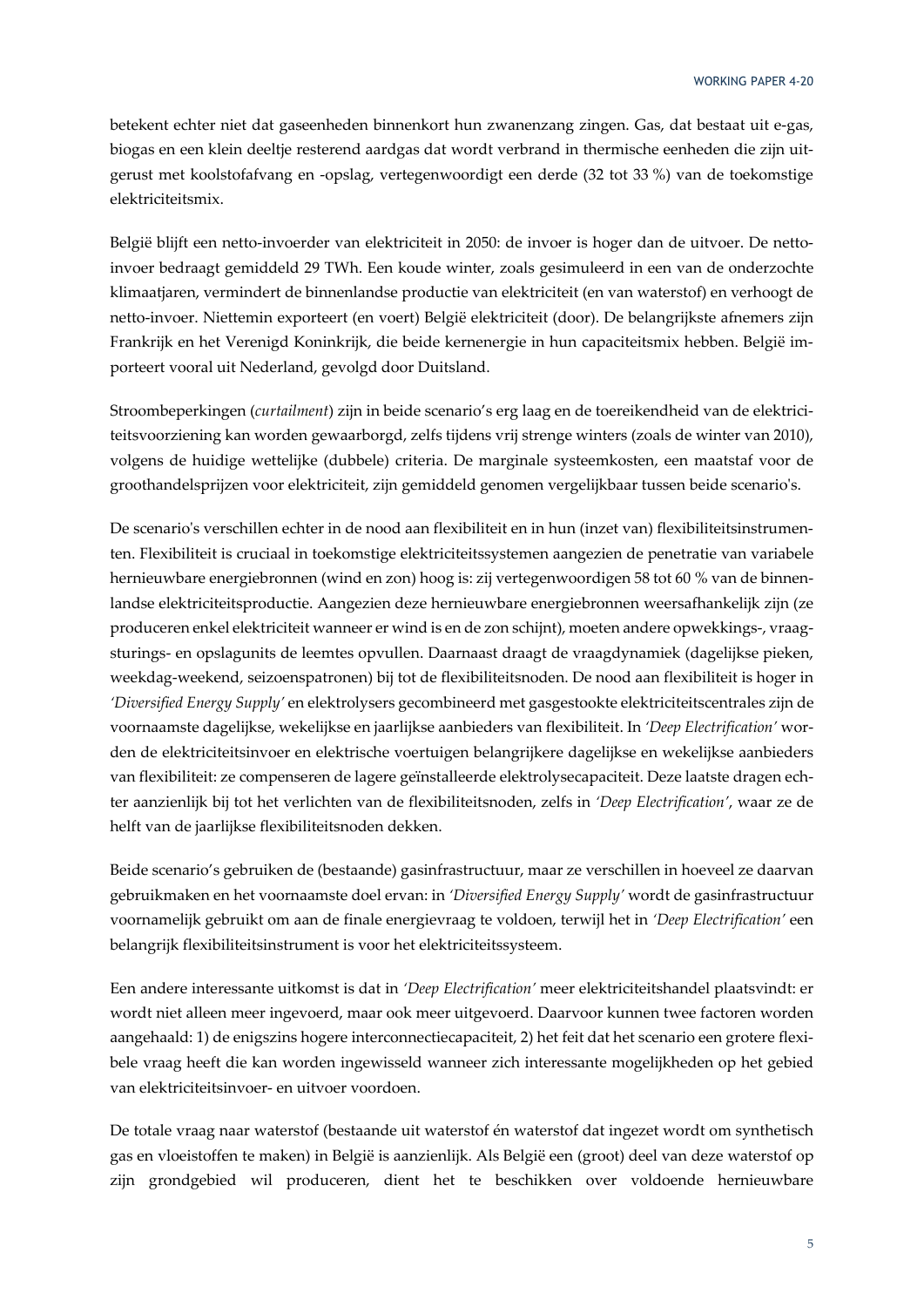energiebronnen (waaronder biogas). De binnenlandse productie van waterstof via elektrolyse kan oplopen tot 99 (80) TWh in *'Diversified Energy Supply'* (*'Deep Electrification'*). Het importeren van waterstof is een andere mogelijkheid: als er weinig goedkope elektriciteit beschikbaar is in België en/of als de productieprijs (transportkosten inbegrepen) van waterstof in het buitenland aantrekkelijker is, wordt er meer geïmporteerd (*'shipping the sunshine'*).

De exploitatiekosten van het elektriciteitssysteem lijken in *'Deep Electrification'* enigszins lager te liggen in vergelijking met *'Diversified Energy Supply'*. Het verschil tussen beide scenario's is evenwel klein, vooral wanneer een vergelijking wordt gemaakt met de totale energiesysteemkosten.

De exploitatiekosten omvatten evenwel niet de investeringskosten (of jaarlijkse afbetalingen) van de verschillende systemen, aangezien die alleen betrekking hebben op de kosten die worden veroorzaakt door de werking van het elektriciteitssysteem (productie, stroombeperking en *loss of load*). De investeringskosten (die in deze publicatie niet worden onderzocht) zullen aanzienlijk zijn, aangezien het toekomstige energiesysteem infrastructuurintensief (*capex*) is en tal van investeringen (nog) moeten worden gedaan of opgeschroefd. In 2050 rekenen beide scenario's op een geïnstalleerde capaciteit van 39 GW aan zon-pv en 25 GW aan windenergie. De capaciteit van elektrolysers, interconnectoren en gasgestookte eenheden verschilt evenwel naargelang van het scenario. De eerste bedraagt 19,1 (10,6) GW in *'Diversified Energy Supply'* (*'Deep electrification'*), de tweede 14 (14,4) GW, terwijl de laatste 11,0 (15,8) GW bedraagt.

Om potentiële stakeholders te overhalen om kapitaal te investeren in de opbouw van een dergelijk systeem, is het uiterst belangrijk dat een stabiel regelgevend- en beleidskader wordt uitgewerkt. In dat opzicht zijn – naast de ambities in de Green Deal – het jongste voorstel van de Europese Commissie over de doelstelling met betrekking tot de totale broeikasgasemissiereducties voor 2030 en de nakende klimaatwet geen vrijblijvende aankondigingen, maar scheppen ze een kader waarbinnen nationale toekomstgerichte beleidsmaatregelen moeten worden verankerd.

Tot slot zouden bijkomende studies rond investeringskosten, potentiële risico's voor marktpartijen of noodzakelijke aanpassingen aan het marktontwerp waardevolle aanvullingen vormen op dit rapport. Dat is evenwel stof voor andere publicaties.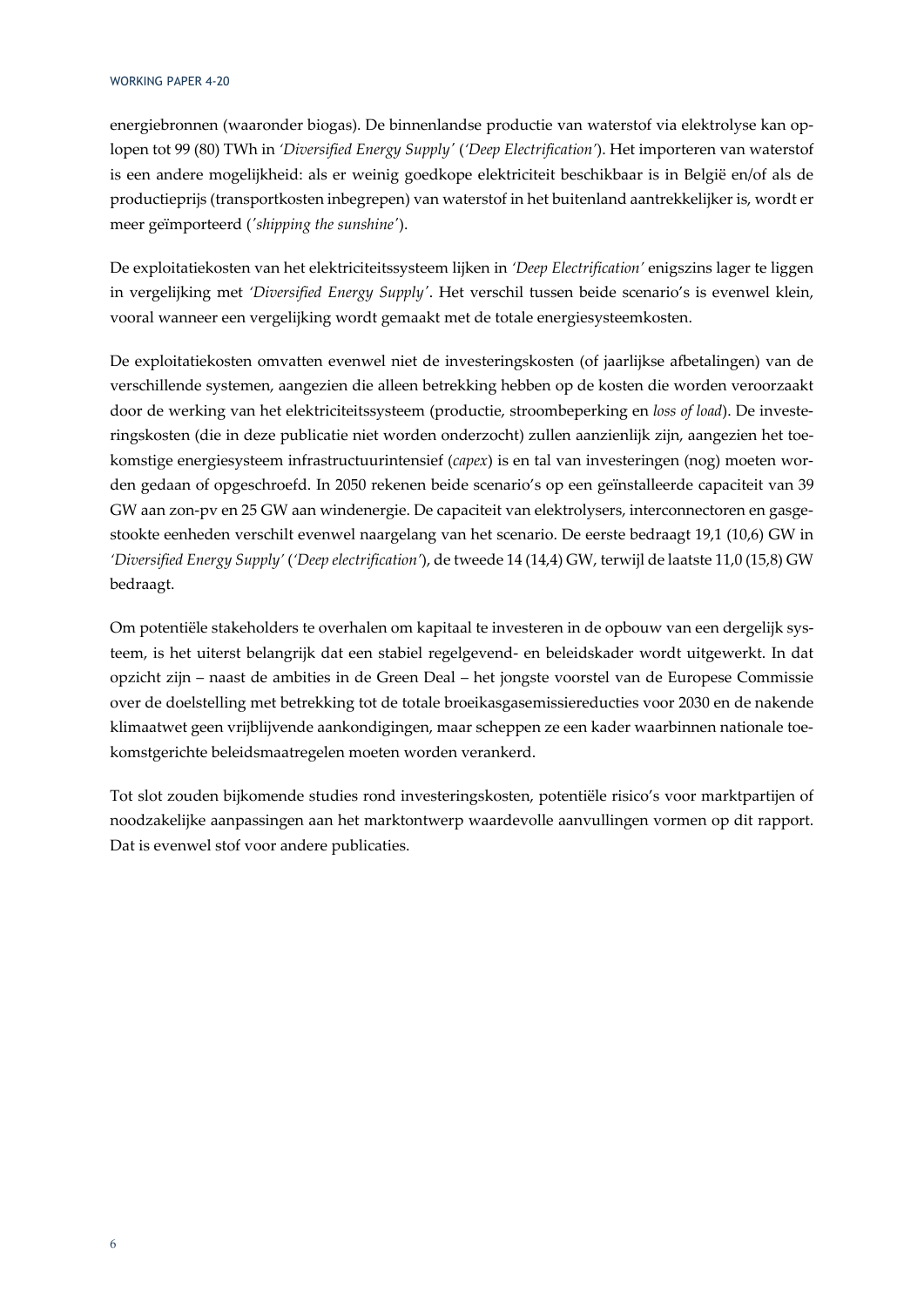### Synthèse

À l'heure où nous tentons de faire face aux conséquences sanitaires et économiques de la pandémie de coronavirus, les hautes instances tant nationales que supranationales multiplient les annonces sur des plans de relance incluant notamment des stimulants budgétaires dans le but d'éviter de nouvelles catastrophes économiques. Le développement de l'économie de l'hydrogène est une opportunité souvent citée pour sortir de la récession. Dans cette perspective, la Commission européenne a formulé une stratégie pour l'hydrogène visant à installer une capacité de 40 GW d'électrolyseurs pour l'hydrogène renouvelable à l'horizon 2030. La Belgique a déjà fait part de son ambition en matière d'hydrogène dans sa stratégie de long terme, qu'elle a transmise en février 2020 à la Commission européenne.

Dans ce rapport, le Bureau fédéral du Plan s'attache à examiner la place que l'hydrogène pourrait occuper dans le futur système énergétique de la Belgique d'ici 2050. Ce rapport se concentre plus particulièrement sur deux évolutions contrastées des usages (finaux) de l'énergie : d'une part, une forte électrification de la consommation finale d'énergie, d'autre part, une augmentation soutenue du recours au gaz pour les transports, les besoins de chaleur (industrielle) et la production d'électricité. Ces trajectoires d'avenir divergentes nous permettent de définir deux scénarios différents, appelés *« forte électrification »*  et *« approvisionnement diversifié »*.

Ces deux scénarios respectent et sont compatibles avec l'objectif de limiter la hausse de la température de 1,5 °C, telle que convenue dans l'accord de Paris de 2015 : ils ouvrent la voie à une décarbonation totale (émissions nettes de gaz à effet de serre nulles) d'ici 2050. Pour atteindre cet objectif de décarbonation complète, on suppose que l'électrification tant directe qu'indirecte va (décoller et) s'intensifier considérablement. L'électrification directe implique que les combustibles fossiles utilisés pour certains usages finaux de l'énergie (comme par exemple le transport et le chauffage) sont remplacés par l'électricité. C'est exactement ce que vous faites quand vous achetez une voiture électrique ou une pompe à chaleur. L'électrification indirecte, quant à elle, signifie que l'électricité est d'abord utilisée dans des processus industriels puis convertie dans un produit tel que l'hydrogène ou l'ammoniac. Ces deux produits peuvent à leur tour être utilisés pour satisfaire la demande en énergie des consommateurs, que ce soit pour les transports, le chauffage, les processus industriels ou la production d'électricité.

Les scénarios intègrent tous deux l'électrification directe et indirecte mais dans des modalités différentes. Le scénario *'forte électrification'* repose avant tout sur l'électrification directe, tandis que le scénario *'approvisionnement diversifié'* table davantage sur une électrification indirecte.

L'analyse présentée ici fait appel à une sélection d'indicateurs (appelés ICP - indicateurs clés de performance) pour analyser l'impact d'une augmentation de l'électrification (in)directe sur le futur système électrique belge. De manière générale, dans les deux scénarios, la demande totale d'électricité augmente significativement d'ici 2050, en comparaison avec les niveaux actuels : la demande est jusqu'à trois fois supérieure à celle de 2018. En outre, la flexibilisation partielle de la demande d'électricité s'avère une aide importante pour faciliter l'exploitation du futur système énergétique.

En 2050, l'électricité sera fournie par une combinaison de production intérieure (88 %) et d'importations nettes (12 %). La production intérieure est assurée par un système composé dans une large mesure de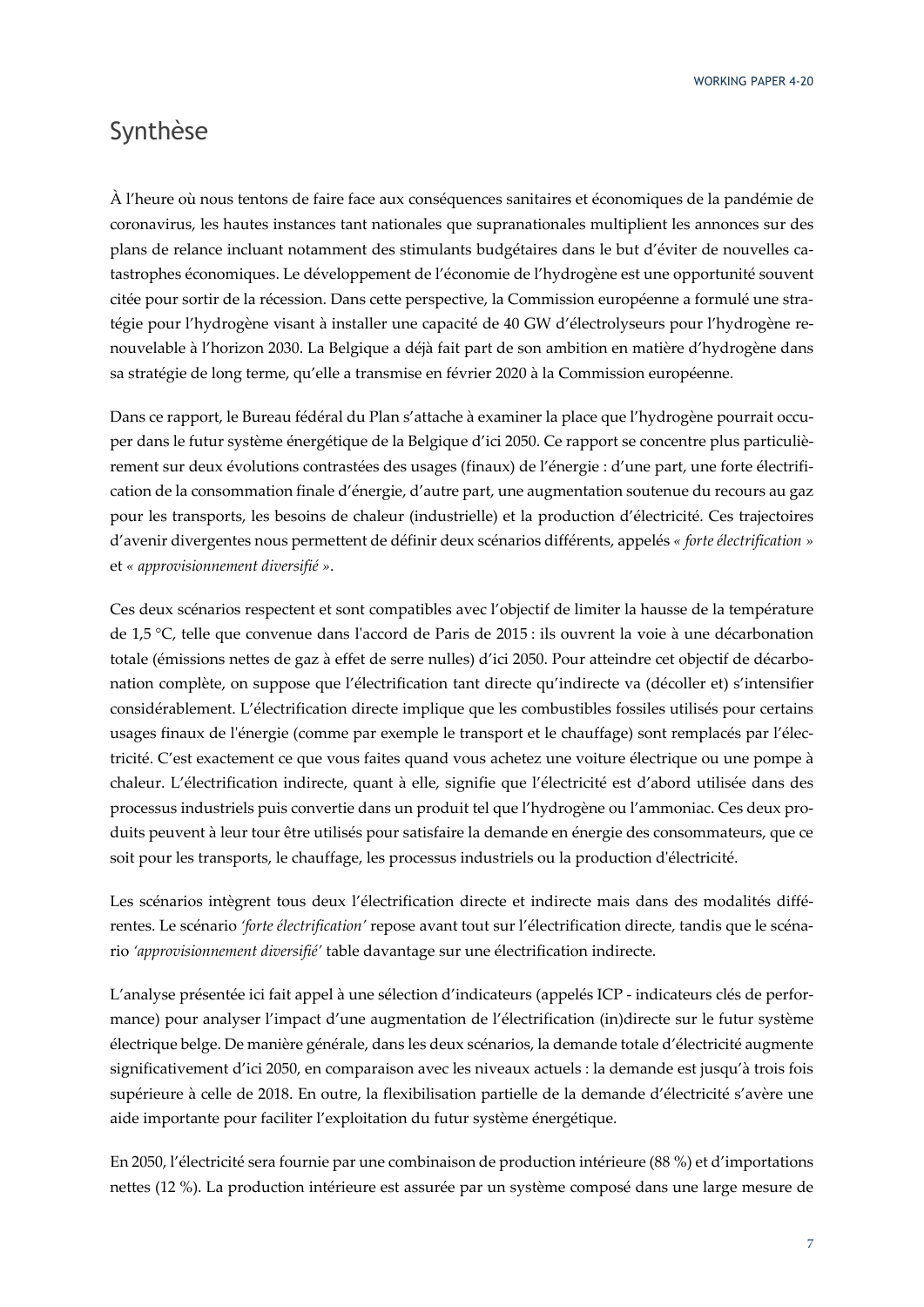sources d'énergie renouvelables : la part de ces sources d'énergie renouvelables dans le mix de production électrique oscille entre 67 % et 68 %. Ce large pan renouvelable ne signifie toutefois pas que le chant du cygne s'élèvera sous peu au-dessus des centrales au gaz. Le gaz, qui englobe à la fois les gaz de synthèse (renouvelables), le biogaz et du gaz naturel résiduel brûlé dans des unités thermiques équipées d'un système de capture et de stockage du carbone, représente un tiers (32 % à 33 %) du futur mix électrique.

La Belgique demeure, en 2050, un importateur net d'électricité : nous importons plus d'électricité que nous n'en exportons. Les importations nettes représentent, en moyenne, 29 TWh. Un hiver froid, comme simulé pour l'une des années climatiques investiguées, fait baisser la production intérieure d'électricité (et d'hydrogène) et croître les importations nettes. Malgré tout, la Belgique exporte (et transmet) de l'électricité. Ses principaux clients sont la France et le Royaume Uni qui disposent tous deux de centrales nucléaires dans leur mix de capacités de production en 2050. La Belgique importe essentiellement des Pays-Bas, et dans une moindre mesure de l'Allemagne.

La réduction de la production (*curtailment*) est faible dans les deux scénarios et l'adéquation de la production peut être assurée, même durant des hivers plutôt rigoureux (à l'exemple de l'hiver 2010), selon les (doubles) critères légaux actuels. Le coût marginal du système, un proxy pour les prix de gros de l'électricité, est en moyenne comparable dans les deux scénarios.

Les deux points sur lesquels les scénarios divergent sont les besoins de flexibilité et les instruments privilégiés de flexibilité. Dans les systèmes électriques d'avenir, la flexibilité est capitale dès lors que le taux de pénétration des sources d'énergie renouvelables variables (éolien et solaire) est élevé : ces sources représentent 58 % à 60 % de la production intérieure d'électricité. Puisqu'elles sont tributaires des conditions météorologiques (l'électricité n'est produite que si le vent souffle et que le soleil brille), d'autres moyens de production, de gestion de la demande et de stockage doivent pallier les insuffisances. Vient en outre s'ajouter, à ces besoins de flexibilité, la dynamique de la demande (les pics journaliers, jours de la semaine-weekend, les cycles saisonniers). Les besoins de flexibilité sont plus importants dans le scénario *« approvisionnement diversifié »* et les électrolyseurs, combinés aux centrales au gaz, assurent l'essentiel de la flexibilité sur base quotidienne, hebdomadaire et annuelle*.* Dans le scénario « *forte électrification »*, les importations d'électricité et les véhicules électriques jouent un rôle plus important dans la flexibilité quotidienne et hebdomadaire dès lors qu'ils compensent la moindre capacité installée d'électrolyseurs. Ces derniers contribuent toutefois à alléger les besoins de flexibilité, même dans le scénario *« forte électrification »* où ils couvrent la moitié des besoins annuels.

Les réseaux gaziers existants sont sollicités dans les deux scénarios, mais les proportions et l'objectif principal recherché varient. Dans le scénario *« approvisionnement diversifié »*, ils contribuent essentiellement à satisfaire les utilisations finales de l'énergie, alors que dans « *forte électrification »*, ils constituent un important instrument de flexibilité du système électrique.

Un autre constat intéressant est que les échanges d'électricité sont plus nombreux dans le scénario *« forte électrification »* nonobstant des importations nettes comparables à celles du scénario *« approvisionnement diversifié »* : on y observe à la fois plus d'importations, mais aussi plus d'exportations. Ce constat peut s'expliquer par deux facteurs : premièrement, des capacités de transfert nettes légèrement plus élevées,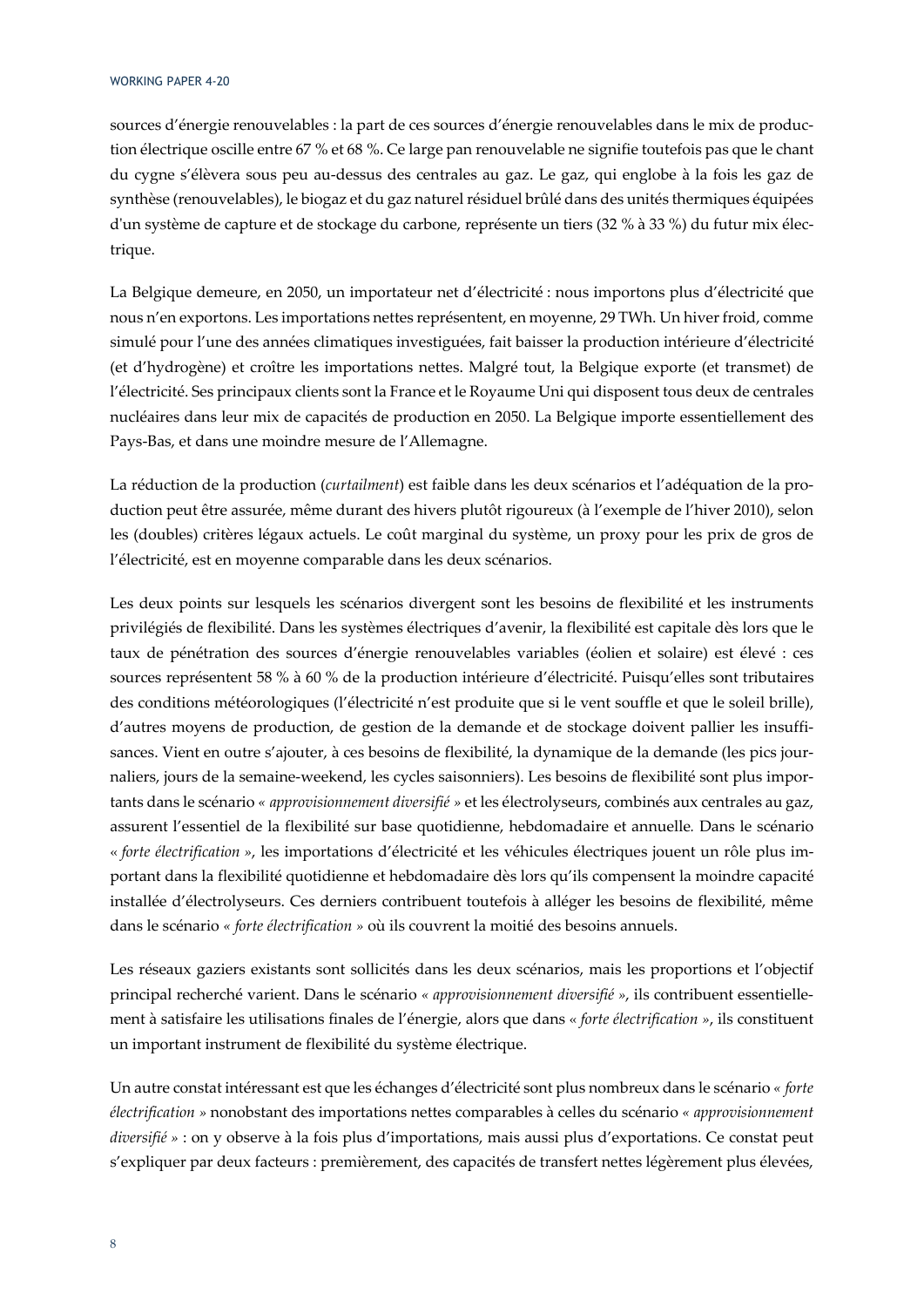deuxièmement, un degré plus élevé de flexibilité de la demande d'électricité qui ouvre la voie à des opportunités intéressantes d'importation et d'exportation d'électricité.

La demande totale d'hydrogène (comprenant l'hydrogène pur et l'hydrogène transformé ensuite en gaz et liquides de synthèse) est importante en Belgique. Si la Belgique envisage de produire une (grande) partie de cet hydrogène sur son territoire, elle devra prévoir un grand éventail de sources d'énergie renouvelables (y compris le biogaz). En effet, la production domestique d'hydrogène par le biais d'électrolyseurs pourrait atteindre jusqu'à 99 (80) TWh dans *« approvisionnement diversifié »* (*« forte électrification »*). L'importation d'hydrogène est une option complémentaire : elle augmentera s'il n'y a pas ou peu d'électricité bon marché disponible et/ou si le prix de la production d'hydrogène à l'étranger et de son transport vers notre pays est plus intéressant (*'shipping the sunshine'*).

Pour ce qui concerne les coûts d'exploitation du système électrique, ils semblent un peu moins élevés dans « *forte électrification »* en comparaison avec *« approvisionnement diversifié »*. Toutefois, l'écart entre les deux scénarios est plutôt réduit, surtout en comparaison avec le coût total du système énergétique.

Les coûts d'exploitation n'incluent cependant pas les coûts d'investissement (ou annuités) afférents aux différents systèmes, ils correspondent uniquement aux coûts induits par l'exploitation du système électrique (production, *curtailment* et perte de charge). Or, les coûts d'investissement (qui ne sont pas abordés dans cette publication) seront considérables. En effet, le système énergétique du futur repose sur de nombreuses infrastructures (capex) et un grand nombre d'investissements doivent encore être réalisés (réitérés) ou modernisés. Les deux scénarios comptent, en 2050, sur une capacité installée de 39 GW de solaire photovoltaïque et de 25 GW d'éolien. En revanche, la capacité d'électrolyse, d'interconnexion et des centrales au gaz varie selon les scénarios. La première s'élève à 19,1 (10,6) GW dans *« approvisionnement diversifié »* (*« forte électrification »*), la deuxième représente 14 (14,4) GW et la troisième 11,0 (15,8) GW.

Si l'on veut encourager les parties prenantes potentielles à investir des capitaux dans le développement de tels systèmes, il est de la plus grande importance de créer un cadre réglementaire et politique stable. À cet égard, outre l'ambition affichée dans le Green Deal, la dernière proposition de la Commission européenne en matière d'objectif de réduction des émissions totales de gaz à effet de serre pour 2030 et le règlement imminent sur le climat ne sont pas de simples déclarations, elles créent un cadre dans lequel devraient s'inscrire des politiques nationales pérennes.

Enfin, de nouvelles analyses centrées sur les coûts d'investissement, les risques potentiels pour les acteurs du marché ou les adaptations nécessaires du design du marché qui seraient associés aux deux systèmes étudiés ici, viendraient compléter utilement ce rapport. Ces analyses feront l'objet d'autres publications.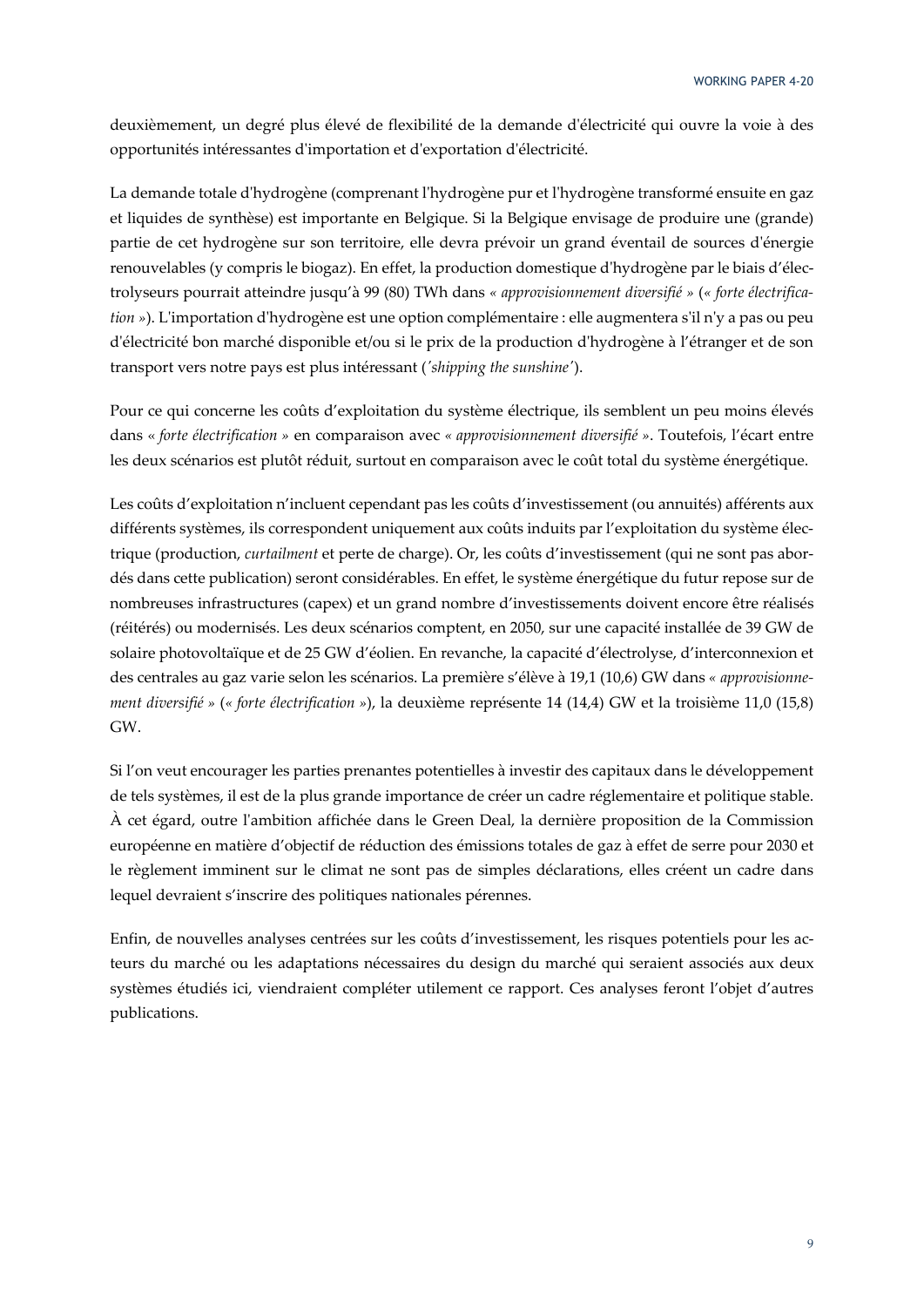# Glossary

| Capex            | Capital Expenditures              |
|------------------|-----------------------------------|
| CCS              | Carbon Capture and Storage        |
| <b>CCU</b>       | Carbon Capture and Utilization    |
| <b>CSG</b>       | Crystal Super Grid                |
| DD               | Degree Days                       |
| EV               | <b>Electric Vehicles</b>          |
| <b>FPB</b>       | <b>Federal Planning Bureau</b>    |
| <b>GCA</b>       | Global Climate Action             |
| HP               | <b>Heat Pumps</b>                 |
| <b>KPI</b>       | Key Performance Indicator         |
| LOHC             | Liquid Organic Hydrogen Carriers  |
| LOL(E)           | Loss Of Load (Expectation)        |
| <b>LTS</b>       | Long-Term Strategy                |
| <b>MS</b>        | <b>Member States</b>              |
| <b>NTC</b>       | Net Transfer Capacity             |
| P <sub>2</sub> X | Power-to-X                        |
| PSH              | Pumped Storage Hydropower         |
| <b>PPA</b>       | Power Purchase Agreement          |
| <b>RES</b>       | Renewable Energy Sources          |
| RoR              | Run of River                      |
| <b>SMC</b>       | <b>System Marginal Cost</b>       |
| <b>SMR</b>       | <b>Steam Methane Reforming</b>    |
| TС               | <b>Test Case</b>                  |
| <b>TYNDP</b>     | Ten-Year Network Development Plan |
| vRES             | variable Renewable Energy Sources |
| V2G              | Vehicle-to-Grid                   |
| <b>VOLL</b>      | Value Of Lost Load                |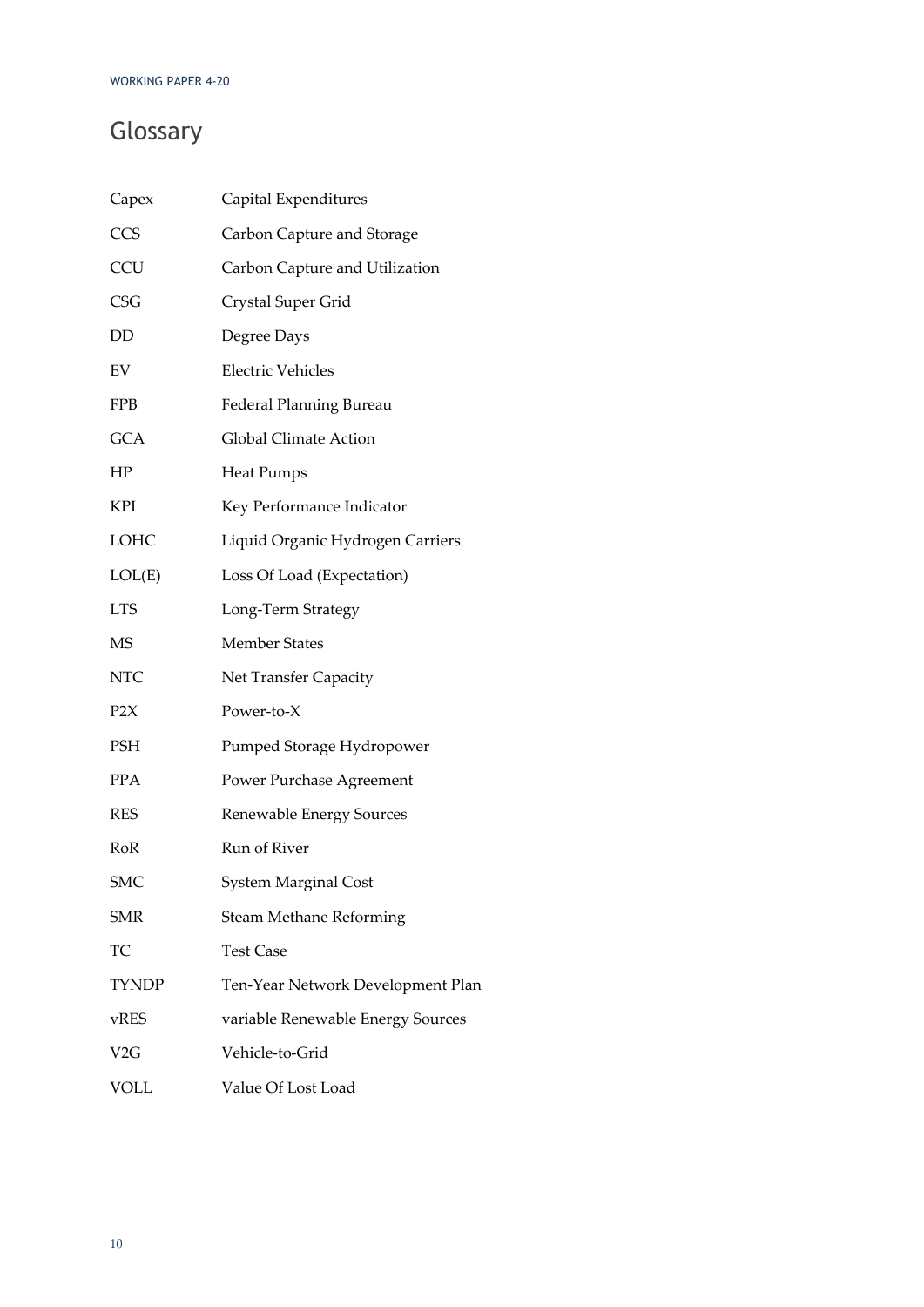### 1. Introduction

In a period in which we try to come to grips with the sanitary and economic effects of the coronavirus pandemic, a lot of high-level announcements on recovery plans containing e.g. fiscal stimuli to avoid further economic catastrophes are being uttered. This happens on both national and supranational level. One such example is the Next Generation EU recovery package that has as vocation to aid Member States (MS) to escape from the ongoing economic recession. Simultaneously, it also provides the necessary tools to put the MS on the road towards a zero-carbon economy by attaching green strings to the financing conditions1. As regards the Green Deal that was formally adopted by the European Commission on December 11, 2019, it is rather remarkable that it was not abandoned in the wake of the corona crisis. On the contrary, it received ample support from Commission President Von der Leyen and even gained a new twist by combining the 'prepare' for the (distant) future with a 'repair' the (near) future, thereby transforming the EU's currently plagued economy into a climate-neutral, resilient and innovative future version.

One of the ambitions of the Green Deal is to roll out a clean hydrogen economy in Europe. This ambition is also mentioned by Belgium in its Long-Term Strategy (LTS<sup>2</sup>), handed over to the European Commission in February 2020. Next to Belgium, a lot of other Member States already signalled their ambitions in the field of hydrogen. On a regional level, the Pentalateral Forum<sup>3</sup> urged the European Commission to set targets for renewable hydrogen to 2030 and to increase its financial backing.

The greater and still growing attention for hydrogen, further exacerbated by the sanitary crisis and its ensuing economic recovery plans, made us want to investigate the potential role the molecule can play in the future Belgian energy system. For this, a new version of Crystal Super Grid was adopted. This version combines both power and (partial) gas systems and elaborates on the potential use of electrolysers and methanation plants. Interconnections and interdependencies between the other Member States are being integrated in the model, along with power and gas systems interlinkages. Reported results, however, solely focus on Belgium and cover the year 2050 (not the trajectory towards 2050).

In what follows, the newly adopted methodology will be explained to, afterwards, dive into some of the hypotheses used. Two scenarios are being scrutinised, both compatible with the 1.5°C temperature increase limit as stated in the 2015 Paris Agreement<sup>4</sup>. These two scenarios depict two different states of the future Belgian energy system: one with a deep electrification philosophy, the other demonstrating a more diversified (hybrid) approach in which molecules occupy a bigger share. The analysis contains a selection of indicators (called KPIs or *Key Performance Indicators*) such as production, net imports, flexibility and system marginal costs. In chapter 5, the report wraps up with some conclusions.

<sup>1</sup> Member States that want to tap into the EUR 750 billion recovery package have to show that their investments are in line with the ambitious objectives of the Green Deal.

<sup>2</sup> The LTS is in fact one of two documents that Member States, according to the governance of the Energy Union, have to submit to the European Commission. The first document is the National integrated Energy and Climate Plan (NECP) that scrutinizes the horizon 2030 (2040), the second is the LTS which addresses the year 2050.

<sup>&</sup>lt;sup>3</sup> Comprised in fact of 7 countries, being Austria, Belgium, France, Germany, Luxembourg, the Netherlands and Switzerland.

<sup>4</sup> Under the 2015 Paris Agreement, countries agreed to cut greenhouse gas emissions with a view to *'holding the increase in the global average temperature to well below 2°C above pre-industrial levels and pursuing efforts to limit the temperature increase to 1.5°C above pre-industrial levels*'.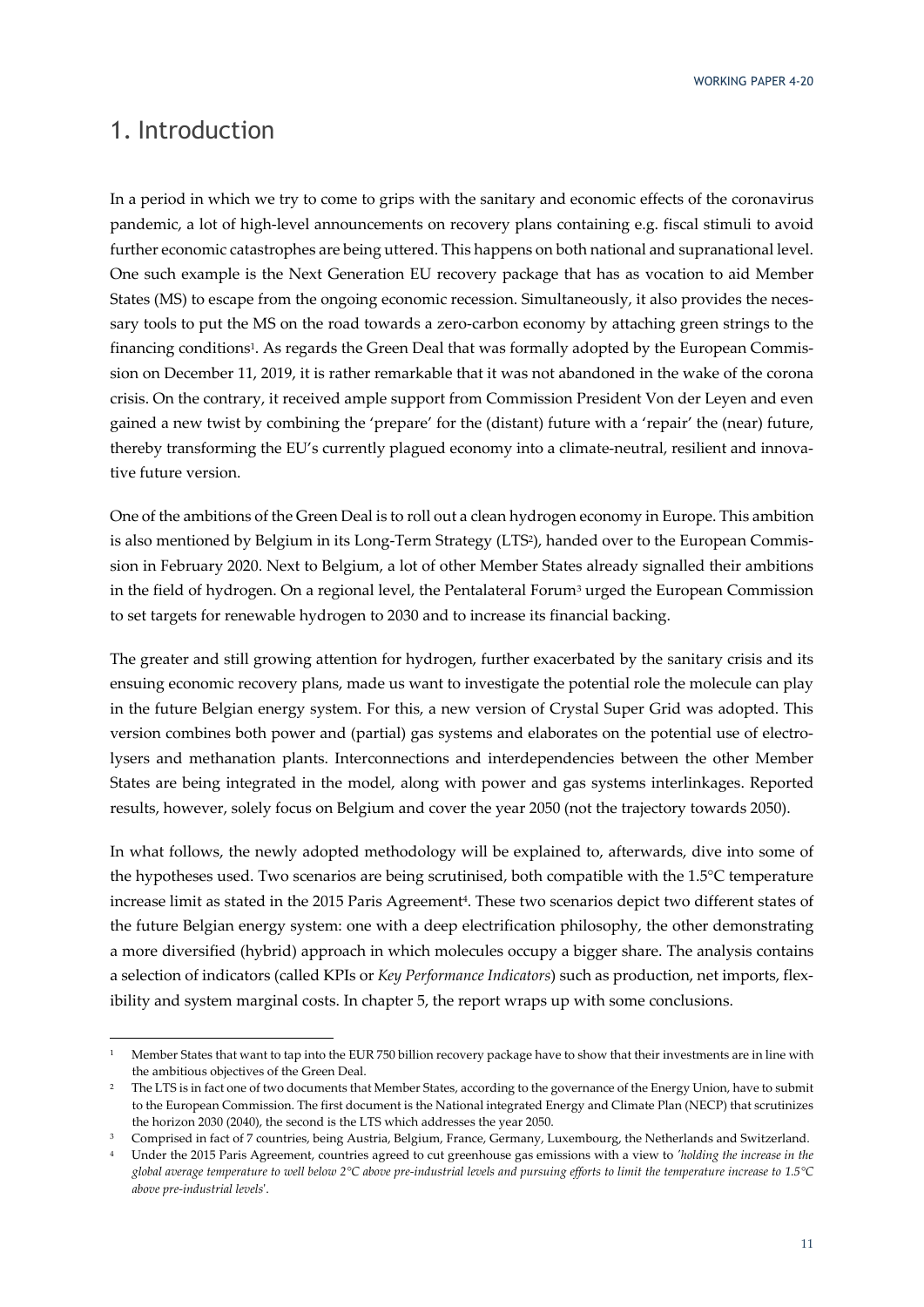# 2. Methodology

For this exercise, the French Artelys team developed a new version of Crystal Super Grid (CSG<sup>5</sup>) that, next to a power module, integrates the uptake of dedicated gas-based infrastructure6. This set-up allows to model both direct and indirect electrification. Direct electrification implies the electrification of energy end-uses (like transport and heating): the fossil fuels that are used to perform these energy services are replaced by electricity. Examples are electric vehicles (replacing internal (fuel) combustion engines) and electric heating (replacing fuel oil or natural gas boilers). Indirect electrification, on the other hand, implies that electricity is not used as a direct replacement for fossil fuels7, but as an input in an industrial process. Electricity is then used to produce hydrogen with an electrolyser. This hydrogen can then be directly consumed (e.g. in the petrochemical industry) or further transformed into e-gas (with methanation) or e-liquids (via the Fischer-Tropsch process).

An overview of the model structure is provided in Graph 1: it in fact captures the interactions between the power and (partial) gas system to mimic a hybrid sector-coupled energy system infrastructure.

### **2.1. The model structure**

The model structure is composed of, next to the traditional electricity production bubble (upper right corner in Graph 1), conventional flexibility options such as batteries, interconnections and pumped storage (PSH), next to the end-use electricity demand (upper left corner).

The end-use electricity demand can be flexible or inflexible. The non-flexible part is the power demand that, even in 2050, cannot be delayed (easily) or cannot be executed at any random moment in time. The flexible end-use can, if so desired. Certain industrial processes and some electrical appliances or lighting in the residential and tertiary sectors fall into the first category whilst electric vehicles (EV) can be placed in the second.

Part of the flexible demand is being provided through the means of electrolysis and, where deemed cost efficient, methanation<sup>8</sup>. These provide the basis for the gas molecules that may be deployed in power generation, together with biomethane and some remaining fossil gas (lower right corner).

<sup>5</sup> Artelys' Crystal Super Grid is part of the Artelys Crystal suite that is dedicated to the economic optimization and management of energy systems. It was originally developed for the POST R&D project supported by ADEME.

<sup>6</sup> For a comprehensive overview of the CSG model, the interested reader is referred to https://www.plan.be/uploaded/documents/201901111032340.WP-5-DC2019\_CrystalSG\_11847\_N.pdf.

Which is the case in direct electrification.

<sup>8</sup> Methanation involves the reaction of hydrogen (H2, produced during electrolysis) with carbon dioxide (CO2) to produce methane  $(4H_2 + CO_2 = CH_4 + 2H_2)$ .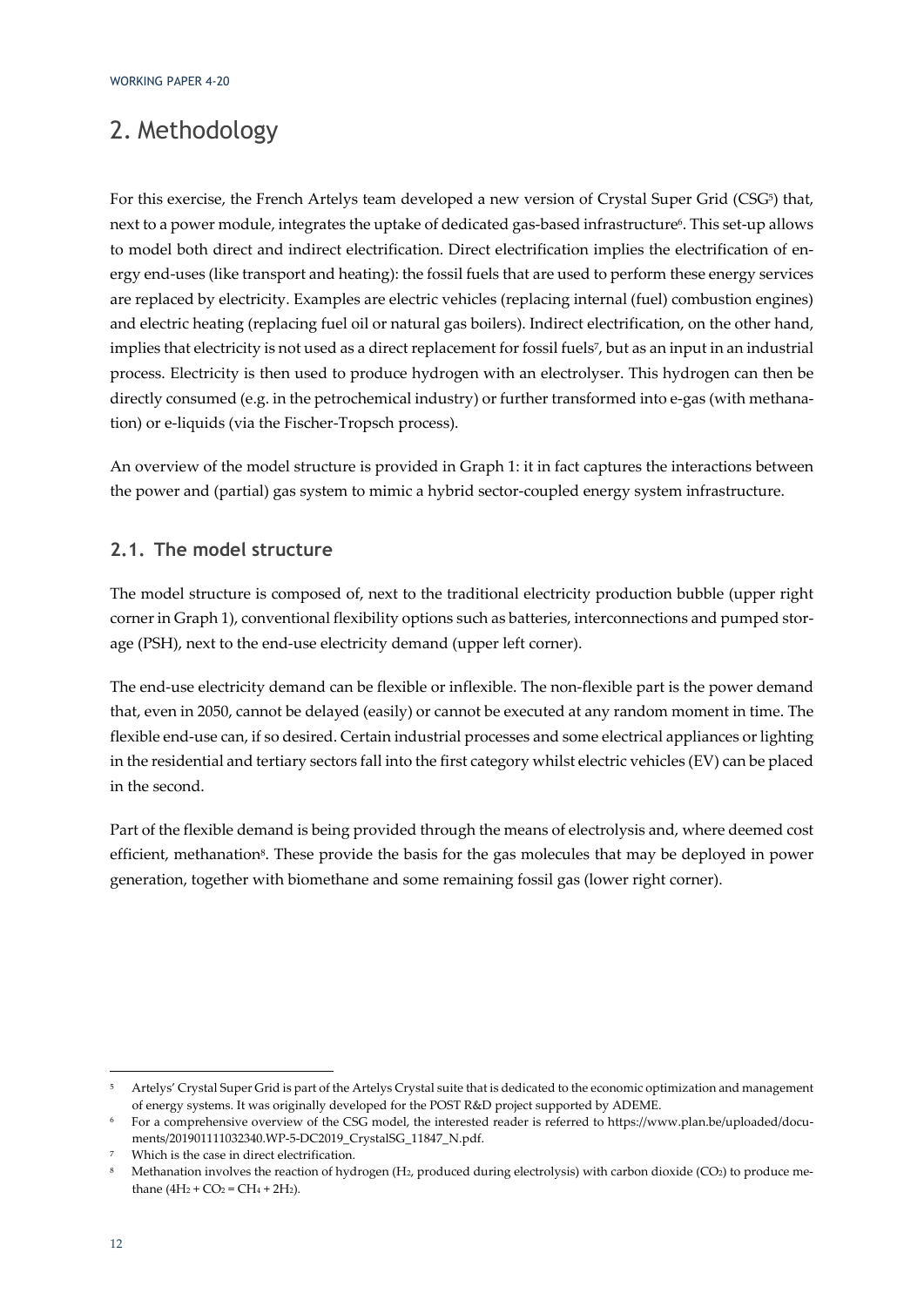

Electrolysis also meets the demand for pure hydrogen (depicted as H2 demand in Graph 1), next to the (end-)use of e-gases and e-liquids (lower left corner). Conventional hydrogen production through Steam Methane Reforming (SMR) with capture and storage of carbon dioxide (CCS) or hydrogen import at a given price are additional options<sup>9</sup>.

### **2.2. Electricity sector**

Renewable energy capacities and power demand are based on the 1.5TECH scenario run for the European Commission in its Long-Term Strategy (EC, 2018a) (see part 3.1 for further information). Since individual Member States' results are not available in that publication, we started from the overarching European outcomes and decided to disaggregate them. Smart allocation keys were defined on the basis of publicly available data from both the TYNDP2018 GCA (ENTSOG and ENTSO-E, 2019) and the METIS S1 2050 scenario10 (European Commission, 2018b).

<sup>9</sup> For reasons explained in section 4.3.2, the production of hydrogen with the SMR+CCS process is not considered in this study. The asset hence can be interpreted as an external source of hydrogen supply (import).

<sup>10</sup> Non-EU countries data are based on data from TYNDP2018 GCA. For further information, see https://eepublicdownloads. azureedge.net/clean-documents/tyndp-documents/TYNDP2018/Scenario\_Report\_2018\_Final.pdf and https://www.artelys. com/wp-content/uploads/2019/04/S1-Optimal-flexibility-portfolios-for-a-high-RES-2050-scenario.pdf.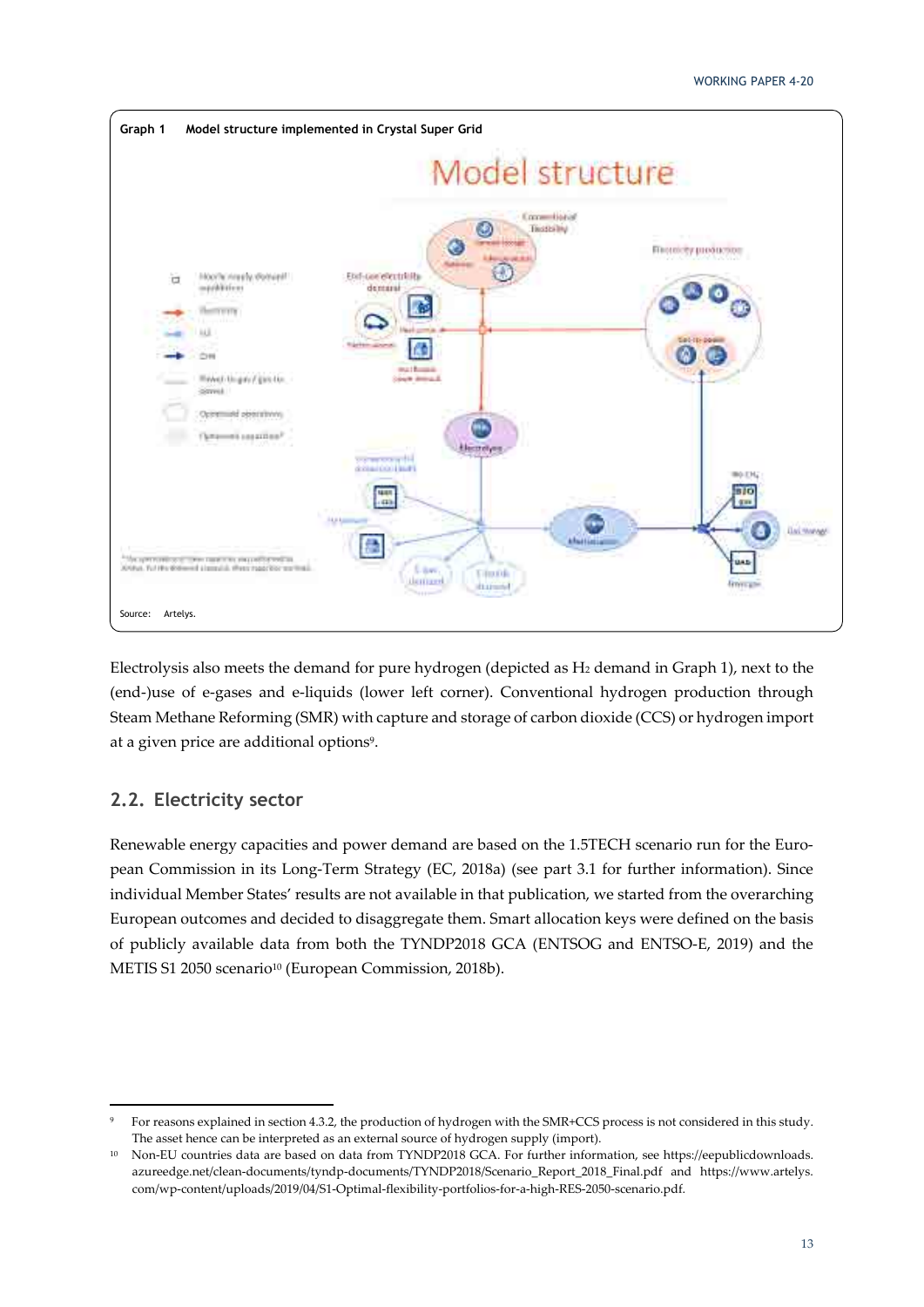### **2.2.1. Electricity demand**

According to that methodology, Belgian power demand has been deduced from the EU 1.5TECH scenario. Upon calculating the total power demand, CSG foresees the possibility of decomposing this demand into different categories or assets (according to its use), attributing different 'behaviours' to each demand asset. More specifically, CSG power demand can be divided into:

- Non-flexible end-uses: even in 2050, it may be presumed that power demand is not fully (100%) flexible since some end-uses cannot be delayed (easily) or cannot be performed at any random moment in time;
- (Potentially) flexible end-uses: EVs, heat pumps, some industrial processes;
- P2X: electrolysis (with methanation and pure hydrogen demand).

Different behaviours can be simulated for the latter two: they can either be modelled as must-run (following a user-defined demand profile) or as flexible assets (determined by the optimisation). An illustration of those two behaviours can be found in Graph 2. Depending on the behavioural setting, end results may change dramatically since flexibilization can help to smoothen system operations.



### **2.2.2. Revisiting flexible means**

In CSG, traditionally, the power system operation is being optimised (*optimal dispatch*11). Once the EU 1.5TECH scenario was integrated in CSG, a preliminary step (before the optimisation) had to be performed: we had to make sure that, upon increasing the use of electricity and/or molecule making in the system<sup>12</sup>, sufficient flexibility means were present in the system at all times. This is the reason a

<sup>&</sup>lt;sup>11</sup> CSG is part of the Unit Commitment, Optimal Dispatch family of models.

<sup>12</sup> As is the subject of the scenarios (see section 3.2).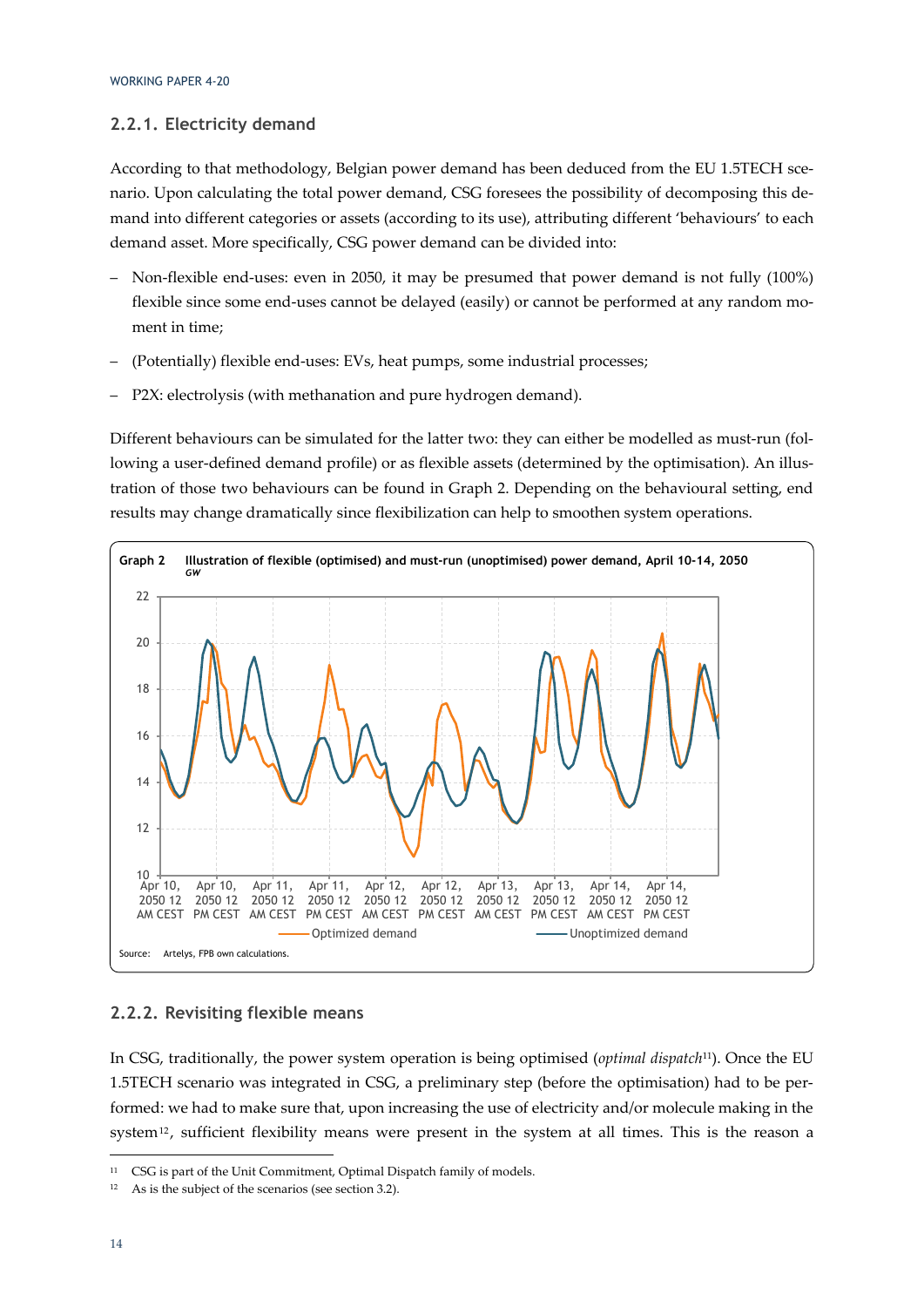preceding capacity expansion calculation was performed by Artelys, yet with a limited selection of flexibility options: OCGT, CCGT, pumped storage, batteries, electrolysers and methanation units. Interconnections, representing a flexibility solution as well, were also part of the catalogue of investment options.

It is important to stress that this preliminary optimisation concerns the installed capacities, not the (hourly) system operation. For the latter, all controllable power production plants, storage, interconnections and demand response are included. Demand response encompasses all flexible end-uses i.e. smart charging of electric vehicles, flexible heat pumps with short-term thermal storage and industrial load shedding.

### **2.2.3. Climate years**

The scenarios are run by taking stock of 3 different (recent) climatic years (one average, one rather hot and one cold year) in order to represent solar, wind and power demand variability as well as their mutual interdependencies. These climate years relate to the years 2002, 2006 and 2010. According to the statistics on Belgian Degree Days (DD13), the year 2006 is an average year (2212 DD) with respect to the past 20 years (2000-2019), whilst 2002 was warmer (2090 DD) and 2010 a lot colder (2703 DD). The different climate years are covered by the use of, for every scenario, 3 distinct test cases (TC): Test Case 0 (TC0), Test Case 1 (TC1) and Test Case 2 (TC2). Results of the different test cases can be reported separately (to analyse the variability of the results depending on weather conditions) or their average value may be displayed. Unless stated otherwise<sup>14</sup>, the results reflect the average of the different test cases.

### **2.3. Power-to-X demand**

Power-to-X (also P2X) stands for (a number of) electricity conversion (and storage and reconversion) pathways that use electric power, typically during periods in which variable renewable electricity generation exceeds load. The (re)conversion of power (towards the X part in the terminology) includes many possibilities, e.g. power-to-ammonia, power-to-hydrogen, power-to-methane, power-to-power, etc. It in fact allows for the coupling (or integration) of different sectors: electricity, gas and potentially others such as transport or chemicals. These power-to-X schemes fall under the category of flexibility options and come in particularly handy in electricity systems with elevated shares of variable renewable energy sources and/or strong decarbonization targets.

In CSG, all power-to-X demand (gathering e-gas, e-liquids and pure hydrogen) is being represented by an aggregate hydrogen demand since hydrogen constitutes a basic building block (see Graph 1). The estimated quantity of this aggregate hydrogen demand is based on an in-depth study of the literature, amongst which a thorough investigation of the Belgian industrial sector (see Annex 6.1).

As already stated in section 2.2.1, hydrogen demand can be modelled in two ways:

– Satisfy the raw (non-flexible) demand (as given by the user) by the existing production means;

<sup>13</sup> Consulted on https://www.gas.be/nl/graaddagen/ on July 24, 2020.

<sup>14</sup> Specific mentioning of the Test Case in the title of the graph or table.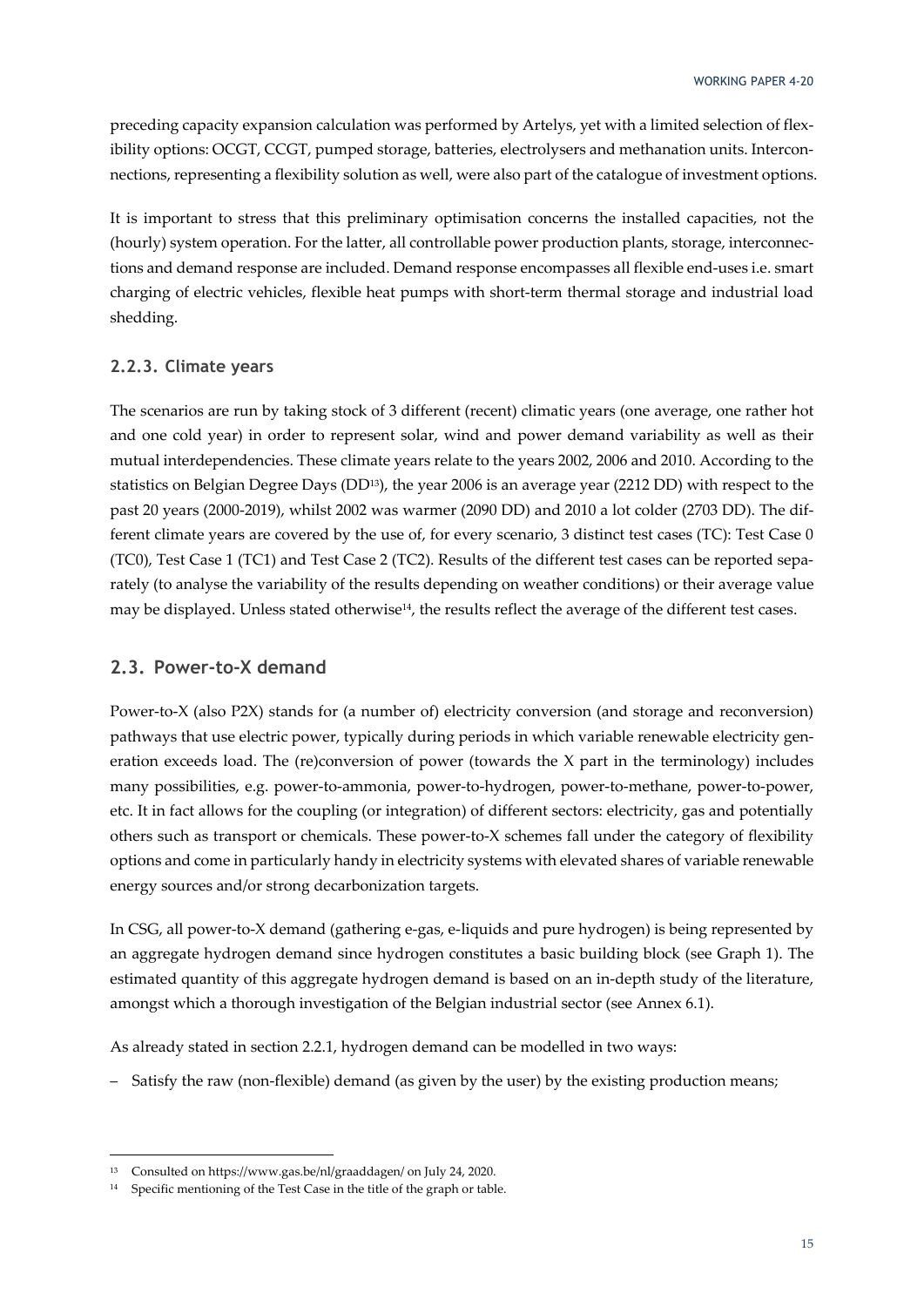– Opt for a flexible demand so as to smoothen system operation: the flexibility of the hydrogen demand can then be used to balance the production of renewable energy sources (RES) throughout the year by adapting hydrogen production to the residual load profiles.

### **2.4. Biomass and biogas potential**

The total biomass and biogas potential is derived from the 1.5TECH scenario. In fact, the potential available per country (comprising both domestic production and net imports from within the EU) is a country decomposition of the EU potential for power generation as stated in the EU LTS (European Commission, 2018a). Smart disaggregation keys are applied based on publicly available data.

Upon comparing the estimated Belgian biogas potential based on the LTS with the figures advanced by other institutions (ICCT (2019), FTI Compass Lexecon (2018)), this potential seems to be on the more optimistic side of the spectrum. Nevertheless, it is important to remember that the latter is the sum of domestic biogas production and net imports<sup>15</sup>.

In this report, we assumed that the available biogas in 2050 is primarily directed towards the power sector, the reason being that there is greater opportunity for carbon reductions through the use of renewable methane for electricity generation than in the transport or heating sectors, especially when considering the difference in cost (ICCT, 2019).

Last, it is worth noting that assumptions on biogas potential are highly dependent on future agricultural (and industrial) policies.

<sup>15</sup> Although biogas is nowadays mostly used on site, it can also be sold to the grid, depending, among other things, on the existing gas infrastructure and connection costs.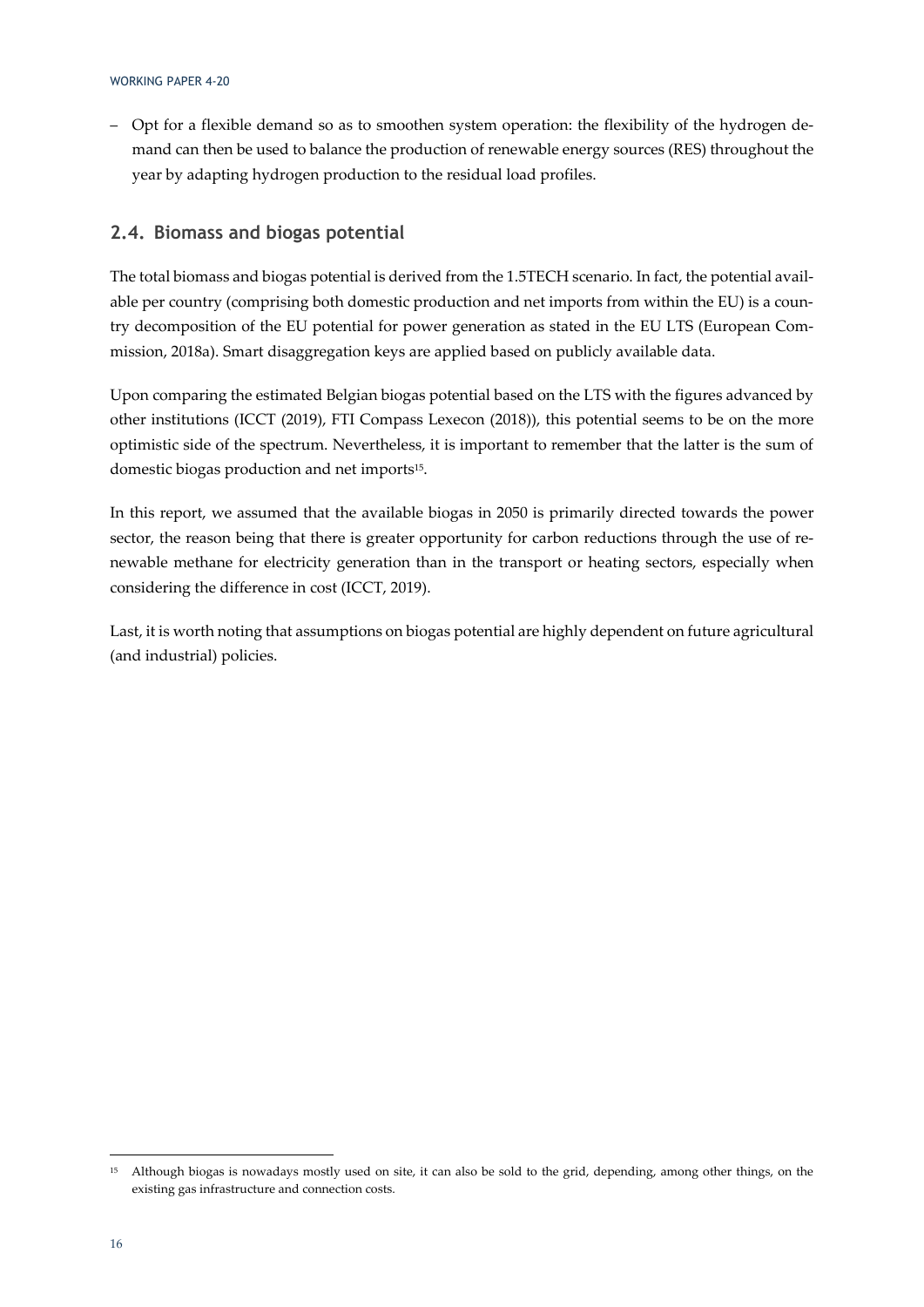## 3. The scenarios

For this study, two scenarios were drafted: one is called '*Deep Electrification*', the other '*Diversified Energy Supply*'. Both scenarios are based on a public version of the 1.5TECH scenario, documented in the European Commission's Long-Term Strategy which is a full decarbonisation scenario that is mainly built on the deployment of new technologies. For further information, the interested reader is referred to the in-depth analysis of "A *Clean Planet for all"* (European Commission, 2018a<sup>16</sup>).

These two scenarios are compatible with the 2015 Paris Agreement in which countries agreed to cut greenhouse gas emissions with a view to *'holding the increase in the global average temperature to well below 2°C above pre-industrial levels and pursuing efforts to limit the temperature increase to 1.5°C above pre-industrial levels*'. The discussed scenarios follow the latter line of reasoning by taking the 1.5°C global temperature increase as a starting point.

### **3.1. Based on the 1.5TECH scenario**

The 1.5TECH scenario is a scenario developed for the entire EU in which the 1.5°C climate ambition is honoured and in which total EU greenhouse gas emissions are slashed by 100% (incl. sinks) by 2050. The EU in its entirety (across different sectors and countries) will be climate neutral (full decarbonisation). The major lever for achieving this is a cost-efficient combination of different abatement technologies, complemented with an enhanced use of (BE)CCS17. Behavioural changes are included to some extent, but compared to the 1.5LIFE scenario, another LTS scenario constructed for the EU, this occurs in a rather conservative manner. The main angle of greenhouse gas emissions reduction is technology driven.

Of all scenarios investigated by the European Commission in its LTS (see Graph 3), the 1.5TECH demonstrates the highest installed power generation capacity, both in total as in (variable) renewable energy sources ((v)RES). As regards the large-scale deployment of vRES, the installed EU capacity mounts to 2300 GW by 2050. A significant part of the electricity production based on vRES is used for indirect electrification. The estimated amount of installed capacity of electrolysers in 2050 reaches 500 GW.

<sup>16</sup> https://ec.europa.eu/clima/sites/clima/files/docs/pages/com\_2018\_733\_analysis\_in\_support\_en\_0.pdf.

<sup>17 (</sup>BE)CCS stands for (bioenergy with) carbon capture and storage. The capture of carbon dioxide from bioenergy sources effectively removes CO2 from the atmosphere, leading to so-called negative emissions. For more information, see e.g. https://www.globalccsinstitute.com/wp-content/uploads/2019/03/BECCS-Perspective\_FINAL\_18-March.pdf.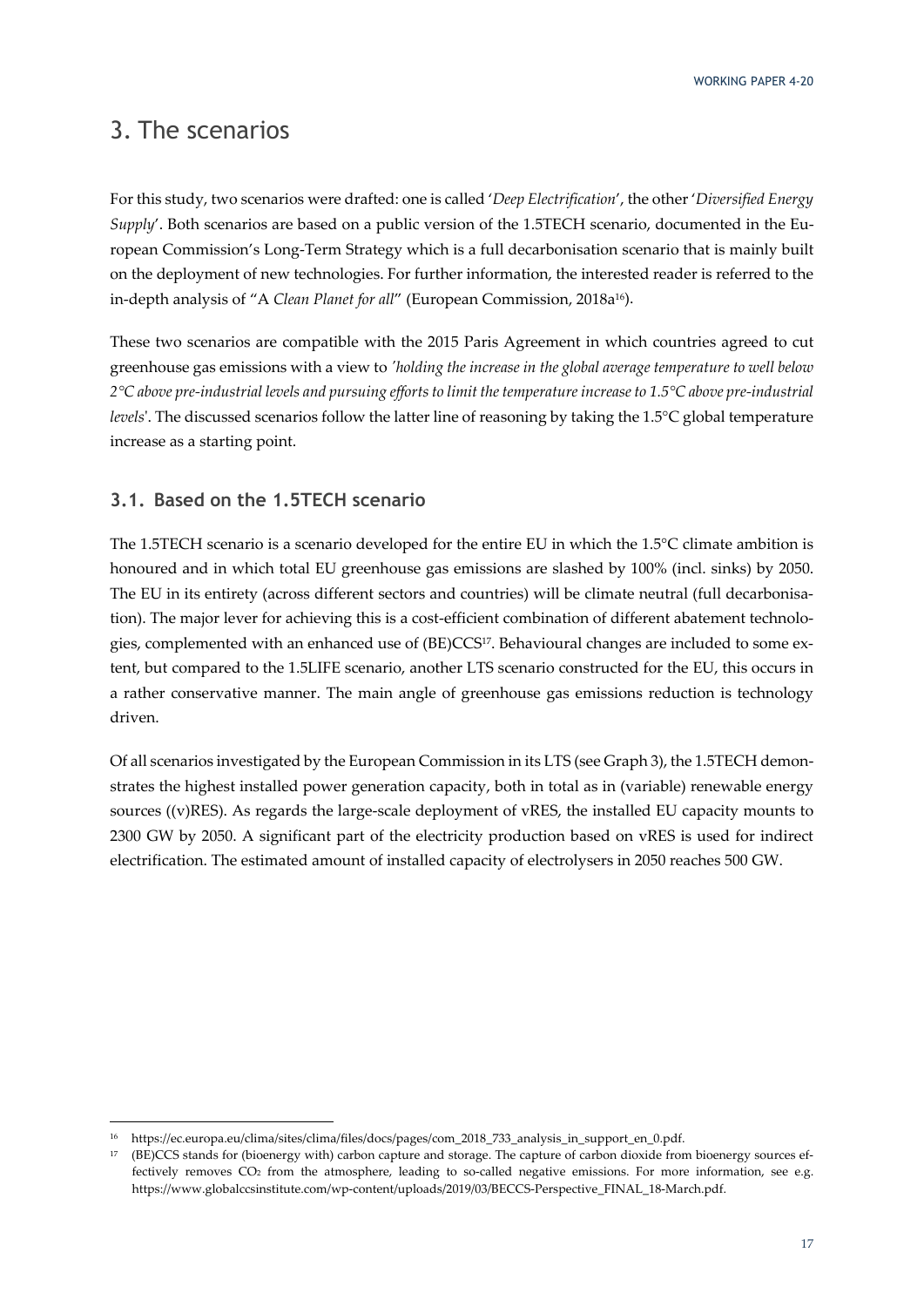

In regard to the fuel consumption, direct and indirect electrification largely replace the use of fossil fuels in all sectors. By 2050, natural gas has mostly switched places with hydrogen and carbon-free gases, thermal generation is powered by e- and biogas.



When it comes to electricity demand, a significant increase compared to the 2018 (last available observation) and 2030 level can be spotted. This increase is mainly driven by indirect electrification through the production of hydrogen, e-gas and e-liquids (P2X, depicted as the red bar). As a matter of fact, more than a third of future electricity demand will be solely destined to P2X. Direct electrification (through the increased deployment of electric heat pumps (HP) and electric vehicles (EV), depicted as the light blue bar) also increases. Combined, the total power demand by 2050 will double (almost tri-

ple) compared to a baseline projection in 2030 (2018 statistic).

### **3.2. The 2 FPB scenarios**

In this section, we take a deeper look at the two Belgian scenarios called '*Deep Electrification*' and '*Diversified Energy Supply*'. In a nutshell, the '*Diversified Energy Supply'* scenario relies more on molecules to pave the way to societal decarbonisation, whilst '*Deep Electrification*' bets on a more direct use of the juice.

As already stated, the two scenarios are based on the 1.5TECH scenario. Why are the scenarios studied in depth for Belgium based on and not taken from the 1.5TECH scenario? Because the LTS results are not published on country level, only on the aggregate EU level. Hence, a tailored approach had to be implemented. This approach consists in using publicly available data in order to define disaggregation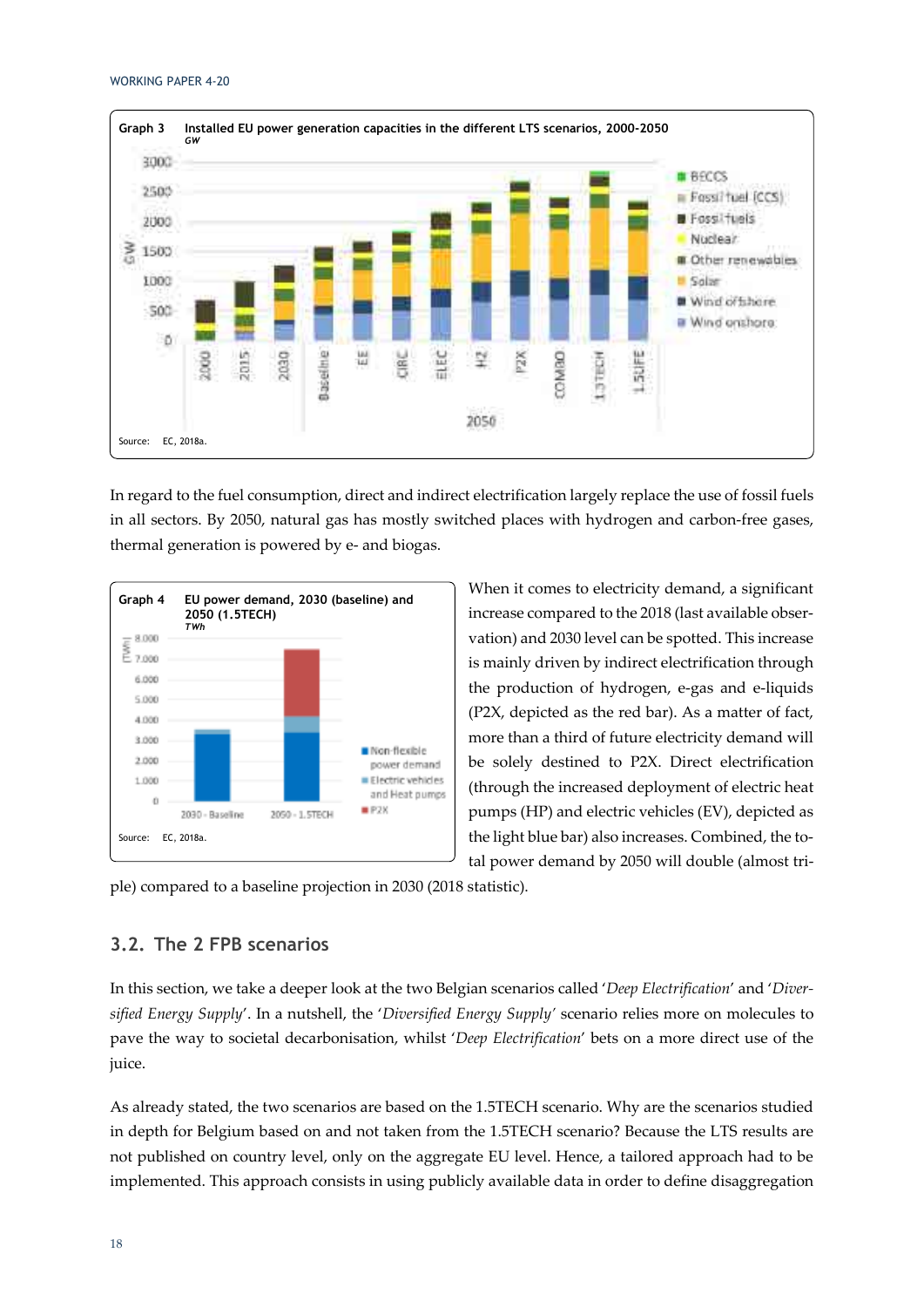keys for the different Member States. Afterwards, the Belgian context is adapted as to accommodating way more electricity (in the '*Deep Electrification*' scenario) or more of a combination of electricity and gas (in the '*Diversified Energy Supply*' scenario).

An example of the disaggregation approach can be found in the estimation of the power consumption of electric vehicles (EV). To get an idea of the power consumption of battery driven vehicles in Belgium in the year 2050, the total European electric consumption of EV is taken from the LTS public data. The repartition between the different countries then is performed using a second study from the European Environmental Agency, called '*Electric vehicles and the energy sector, impacts on Europe's future emissions*' (https://www.eea.europa.eu/publications/electric-vehicles-and-the-energy/). Combining both sources delivers an estimation of the Belgian EV power uptake.

### **3.2.1. Buildings**

As regards residential heating in 2050, heat pump deployment is widespread. Both scenarios demonstrate a large distribution of heat pumps, but there are some noticeable differences. In the '*Diversified Energy Supply*' scenario, two categories of heat pumps (HP) are being installed: electric HP and hybrid HP. The former (accounting for 20% of the installed HP capacity) integrates partial flexibility through thermal storage, whilst the latter (the remaining 80%) is equipped with gas back-up allowing peak shaving. In '*Deep Electrification*', the degree of electrification of space heating is assumed to be 10 percentage points higher than in '*Diversified Energy Supply*'. Only flexible electric heat pumps with thermal storage are part of the system.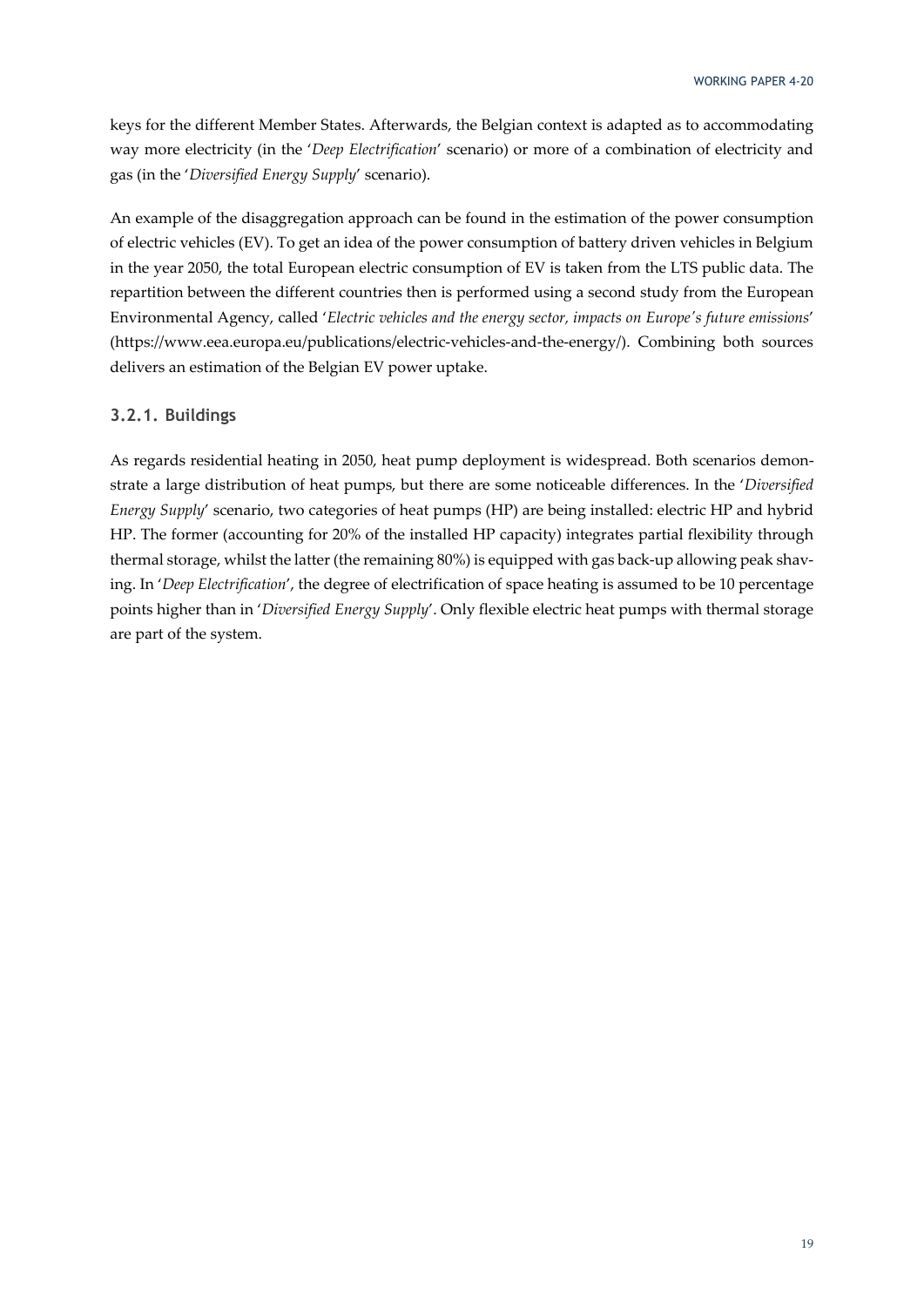### **Box 1 Functioning of a Heat Pump**

A heat pump is a technology based on the use of (renewable) heat from the environment (air, geothermal, etc.) to provide the necessary heat for space heating and cooling and water heating. An electrically driven pump is, however, needed to drive the compressor and circulate the working fluid.

As regards the functioning of a heat pump, it can be remarked that the capacity of a heat pump decreases linearly with the temperature, and falls to zero below -26°C. This leaves a gap between the rising heat demand when temperature decreases, which is an obvious linear relation depicted by the blue line in the graph below, and the HP capacity, the black line. The temperature at which the heat pump capacity equals the heating demand is called the bivalent temperature. Below this temperature, the use of a back-up heater is required to cover the remaining heating demand.



The heating demand is exogenously determined by Artelys as a function of the national temperature profile, while taking temperature related performance losses into account. A graphical illustration is provided in Graph 5 (blue line). The resulting heat production by the Heat Pumps is shown as the orange line, largely coinciding with (hence, fulfilling) the heating demand. Only on some limited occasions during the winter, the orange line is situated below the blue line: at those specific moments in time, back-up heating is necessary. Also interesting to see is that during summer, (almost) no heat production takes place.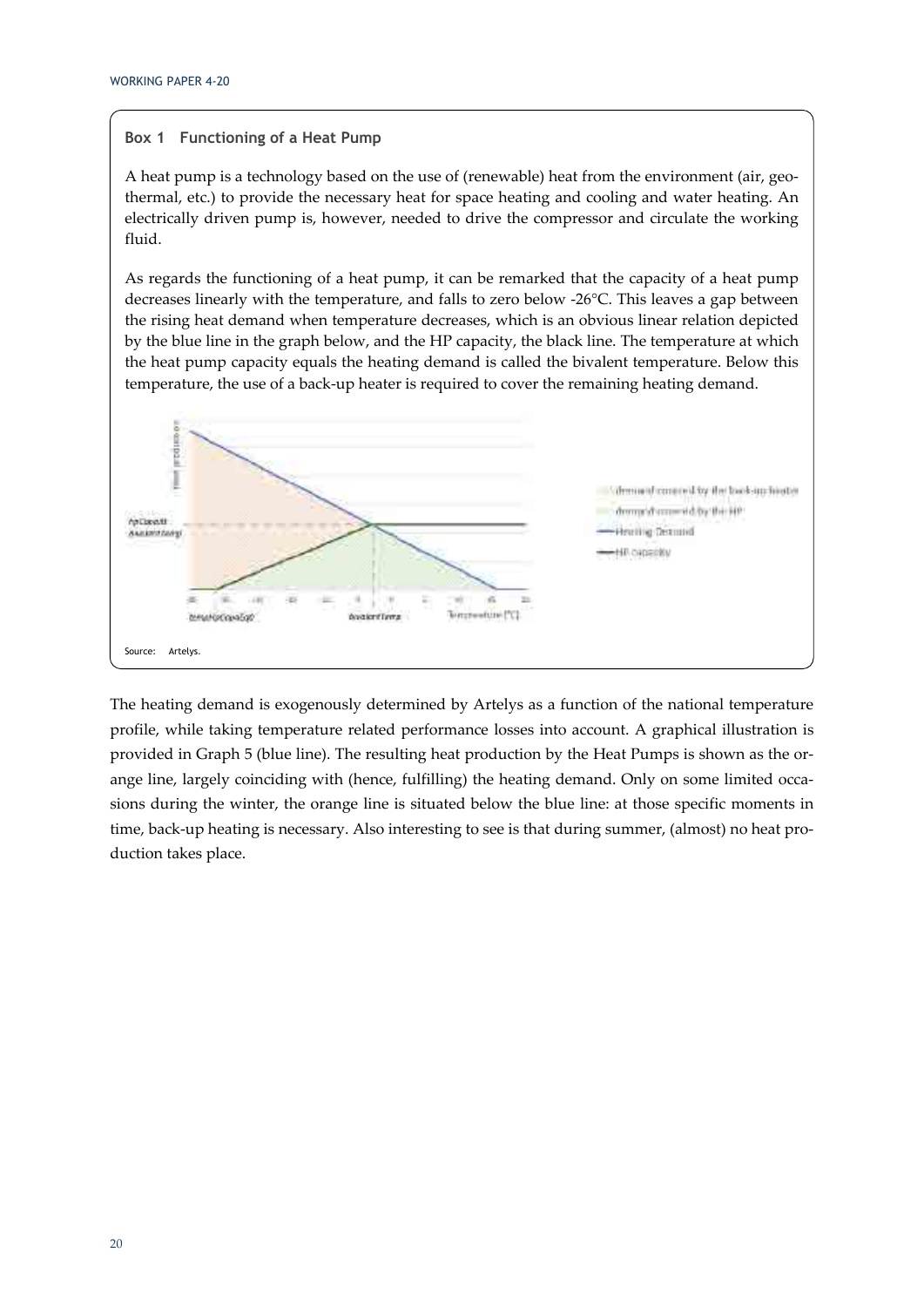

### **3.2.2. Transport**

As regards passenger road transport, the two scenarios diverge in terms of the share of electric and fuel cell vehicles. The '*Diversified Energy Supply*' scenario integrates a more balanced distribution of both types of technologies (60% electric, 36% fuel cell, 4% other) whilst '*Deep Electrification*' counts on a share consistent with the LTS numbers: 80% electric, 16% fuel cell and 4% other powertrains.

Smart charging is implied in both scenarios. Smart charging means that each vehicle, once connected to the grid, can decide when best to charge its battery given grid constraints. One condition: it has to be fully loaded before departure from its terminal. During its journey, the vehicle will (partially) discharge. In '*Diversified Energy Supply*', smart charging is activated in 80% of all EV's and 50% has the option to feed electricity back to the grid (V2G18). In the '*Deep Electrification*' future, smart charging applies to all EVs (100%), whilst 80% is equipped with the V2G option, providing additional flexibility to the system.



<sup>18</sup> V2G can be interpreted as a storage facility for the power grid provided by the batteries of the connected EVs.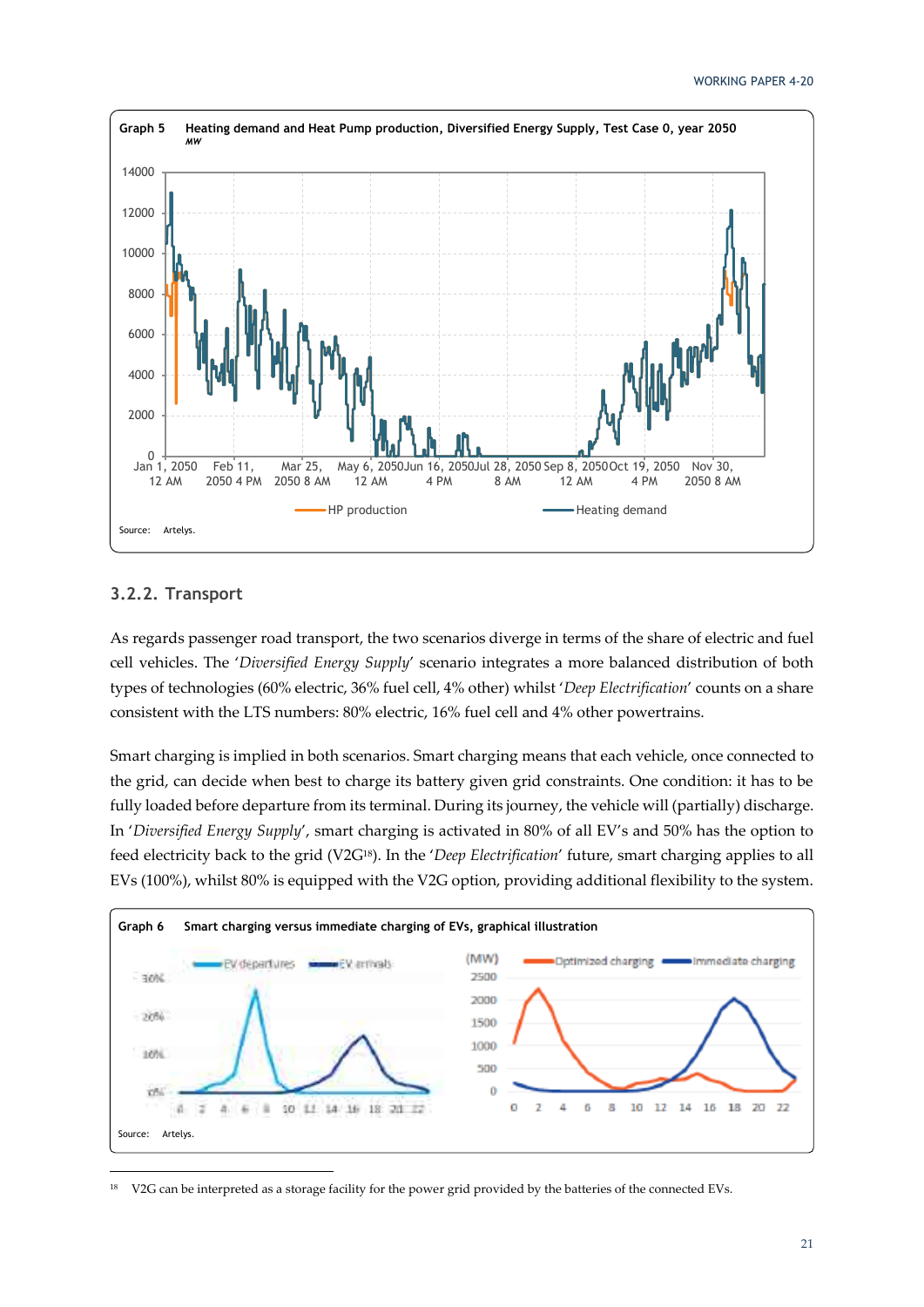### **3.2.3. Industry**

The assumptions for industry in '*Diversified Energy Supply*' are based on the idea that decarbonisation happens in a rather balanced way, with a combination of both (in)direct electrification, biomass/biogas boilers and CHP. In '*Deep Electrification*', direct electrification gains further ground: both low and medium temperature processes are based on electricity, whilst high temperature applications may be more diversified. For more information on the industrial energy demand modelling, the reader is referred to the Annex.

After the description of the end-use assumptions, the focus in the next subsections comes to lie on the power sector: total power demand and the necessary energy infrastructure to supply it are outlined.

### **3.2.4. Power demand**

Total electricity demand in Belgium in '*Diversified Energy Supply' (*'*Deep Electrification*') amounts to 249 (243) TWh, which is about 3 times higher than today's level. It might seem paradoxical that electricity demand in '*Deep Electrification*' is not higher (even the opposite) than in '*Diversified Energy Supply'*. This can be attributed to three elements (see also Graph 7):

- 1. the power demand gathers all ((in)direct) demand for power (including transformation);
- 2. transformation means conversion losses. Transforming electricity into hydrogen (or other fuels) always comes at a loss: the efficiency of the electrolysis process reaches 85%. Since '*Diversified Energy Supply'* is built on way more indirect electrification, its P2X (indirect) power demand hence is higher: it attains 117 TWh compared to 94 TWh in '*Deep Electrification*';
- 3. although end-use (direct) power demand is higher in '*Deep Electrification*' (154 TWh versus 134 TWh in '*Diversified Energy Supply'),* the surplus does not compensate for the lower indirect electricity consumption.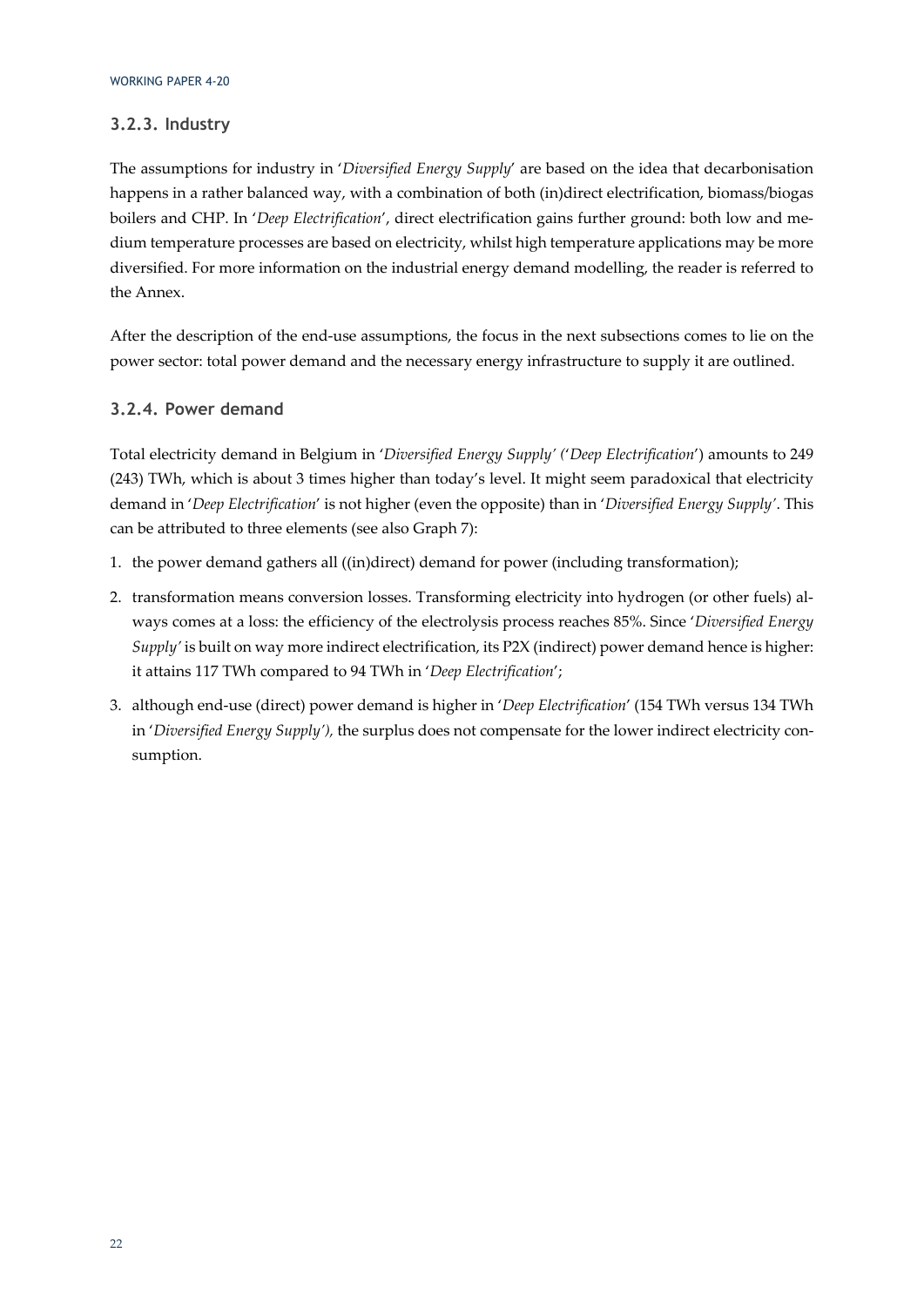

### **3.2.5. Energy infrastructures**

When it comes to the necessary energy infrastructure, four types can be distinguished: electrolysers, gas storage infrastructure, electricity interconnectors and power generation capacities.

### **a. Electrolysers**

As stated in section 2.2.2, electrolysers are part of the capacity optimisation package: 19.1 GW is installed in '*Diversified Energy Supply*' versus 10.6 GW in '*Deep Electrification*'. The main reason for the difference is the fact that capital expenditures (capex) are assumed to be rather low (in line with the LTS assumptions) in the '*Diversified Energy Supply*' scenario whilst in '*Deep Electrification*', they are presumed to be considerably higher (up to 3 times higher compared to the LTS hypotheses).

### **b. Gas storage infrastructure**

Since the gas system is assumed to provide a lot of flexibility to the 2050 power system, no specific constraints are added ex ante to the potential level of gas storage: it is modelled to be 'infinite' in both scenarios. The actual use of gas storage, however, is being optimised by the model on an hourly basis<sup>19</sup>.

### **c. Electricity interconnections**

As regards electricity interconnections, they too were part of the capacity optimisation package, leading to the fact that the Net Transfer Capacity (NTC) in the *'Diversified Energy Supply'* scenario is somewhat lower (-0.4 GW) than in '*Deep Electrification*'. This result can be explained by the fact that the larger

<sup>19</sup> Ex post, we see that the use of gas storage (for providing flexibility to the power system) is marginal given that there is a myriad of end-use gas applications.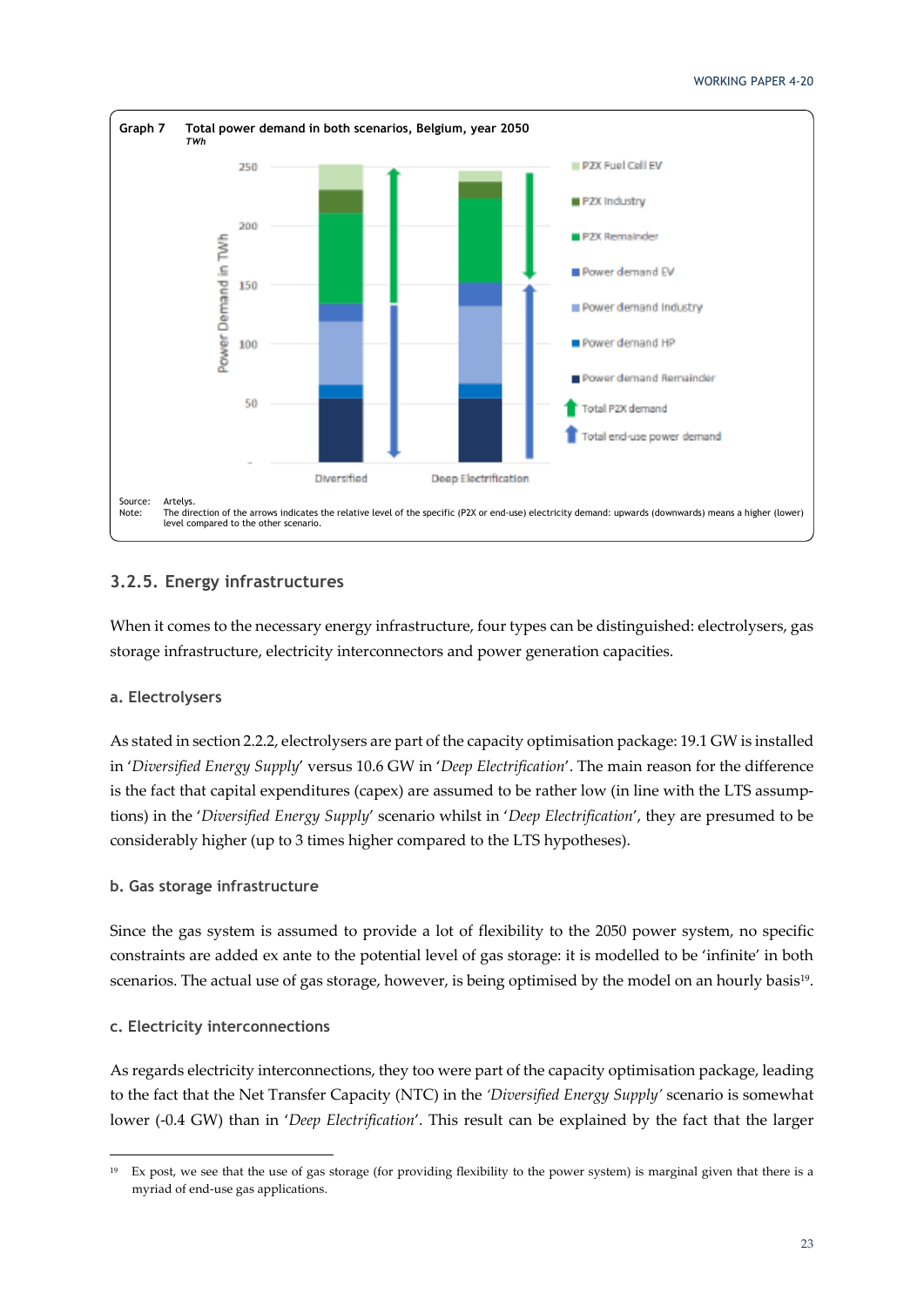electrolyser capacity in the former scenario compensates for the additional flexibility being provided by the electricity interconnectors in the latter scenario (see also section 3.2.5.d).

### **d. Power generation capacity**

### **General**

Total installed power generation capacity in both scenarios in 2050 is substantial: it largely exceeds (by a factor of almost 4) the current level of domestic capacity.



Although the absolute level of installed capacity is rather similar<sup>20</sup>, its composition shows some more divergences (see Graph 8). Both scenarios count on a significant amount of solar and wind (both onshore and offshore): by 2050, 39 GW of solar PV is installed in Belgium, next to 25 GW of wind<sup>21</sup>. Together, they represent (almost) 80% of the capacity mix. Differences can be spotted in the (presence and) installed amount of biomass units, CCGT, OCGT and batteries: all are (somewhat) higher in '*Deep Electrification*'.

<sup>20</sup> The difference represents less than 6%.

<sup>21</sup> Of which offshore takes 8.3 GW.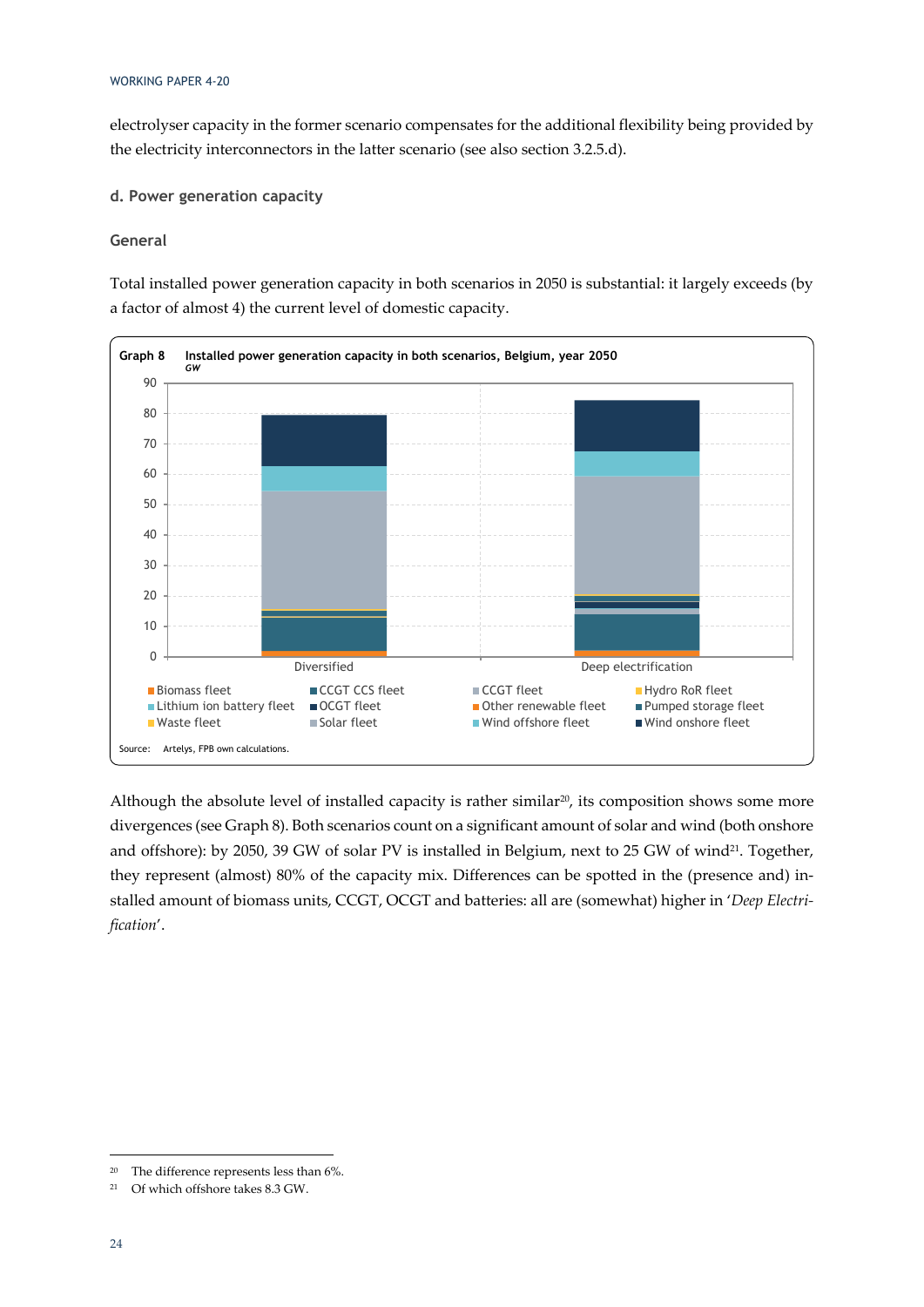#### **Flexible means**



As part of the installed capacity, it is worth spending a few extra words on the flexible means. As stated in section 2.2.2, the flexibility portfolio is being optimised by the model (an extended version of CSG) before the actual dispatch calculations take place. From Graph 9, it becomes obvious that the gas-fired capacity (OCGT, CCGT and CCGT equipped with CCS) in '*Deep Electrification*' is superior, principally due to the higher end-use (direct) electricity demand (see section 3.2.4). On the other hand, the installed electrolyser capacity is

significantly lower than in *'Diversified Energy Supply'*, which can be ascribed to the lower P2X (indirect) demand. Both scenarios count on an equal amount of pumped storage (1908 MW<sup>22</sup>) and hardly show a penetration of stationary batteries. The latter can be explained by the fact that P2X and flexible end-uses directly compete with batteries for daily flexibility, resulting in very low additional investments in stationary batteries.

<sup>&</sup>lt;sup>22</sup> Pointing at an extension of the current installed capacity of pumped storage in Belgium (1300 MW) provided by the installation of a third basin in Coo or a large-scale storage facility in the Belgian part of the North Sea.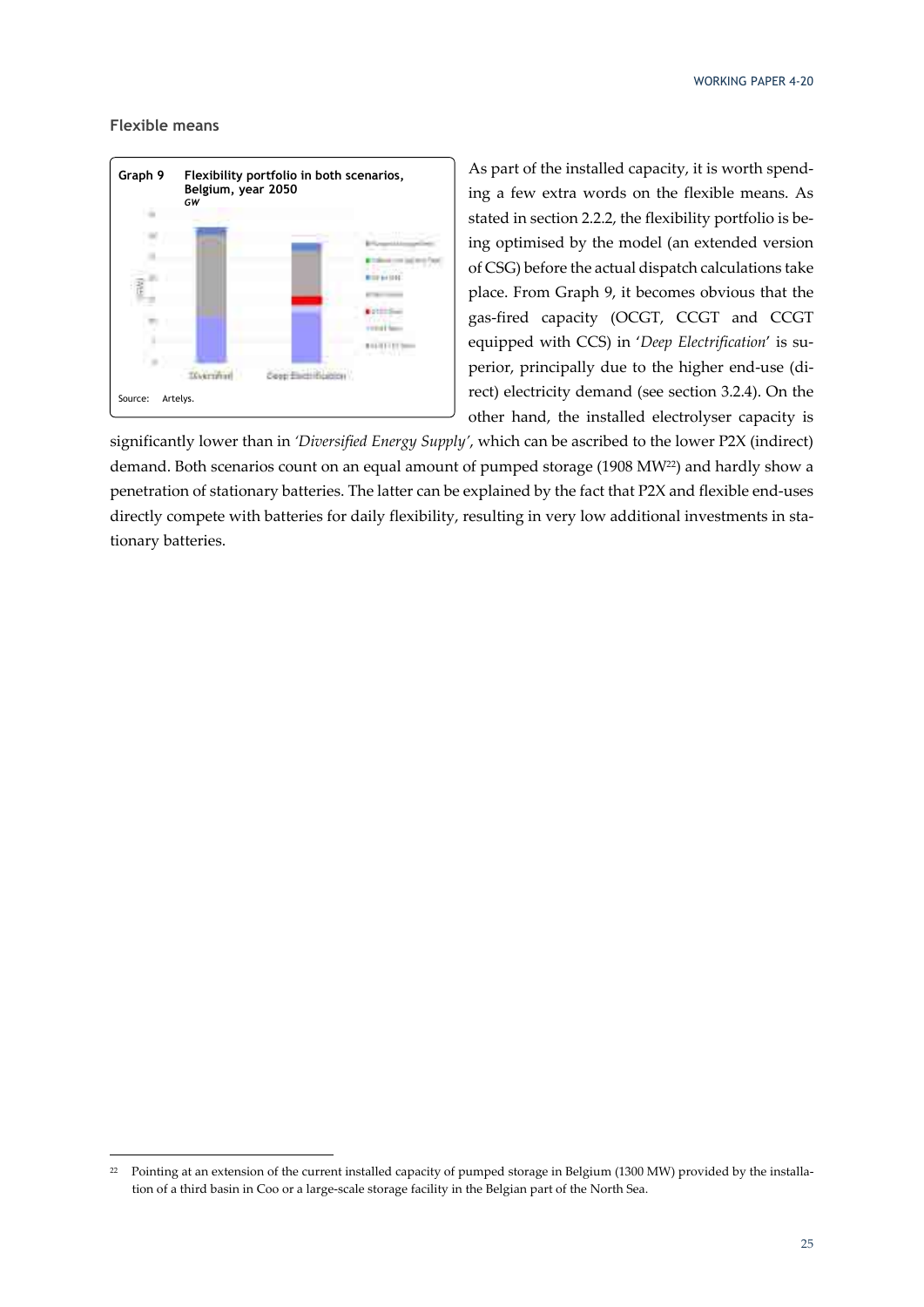### 4. Results

In this section, the two scenarios are being scrutinised. We will systematically start with the analysis of the *'Diversified Energy Supply'* scenario to afterwards compare it to *'Deep Electrification'*. Several KPI's will be documented: (power and hydrogen) demand and supply, flexibility, Loss of Load and (some) costs.

### **4.1. Demand**

### **4.1.1. Power**

The end-use (direct) power demand amounts to 134 (154) TWh in '*Diversified Energy Supply'* ('*Deep Electrification'*), of which industry consumes 53 (65) TWh, heat pumps 12 (13) TWh and EVs 15 (20) TWh<sup>23</sup>. As already explained in section 2.2.1, that is an input to the model. What we then calculate, is how this demand<sup>24</sup> changes upon 'optimising' it or, in other words, how it changes when it becomes flexible and can be shifted to moments when the renewable electricity production is (the) high(est).

One such example is given by heat pumps. By preheating when the price of electricity is low and halting



the consumption of the device when price skyrockets (and supply might be tight), the overall system is helped without a loss of comfort. Graph 10 demonstrates the operation of the aggregate Belgian Heat Pump demand in *'Deep Electrification'*. The blue (orange) line depicts the real (flexible, optimised) electricity consumption following a heating demand during a couple of days in March.

More systematically, we can compare the flexible (optimised) with the must-run (non-optimised) end-use power demand and level it out across test cases and time to see the real impact of optimisation during an average day. Graph 11 is the result of that exercise. In that graph, we see, for the two

scenarios, how optimisation (flexibilization) helps to smoothen out peaks and valleys. Heat pumps with thermal storage and EVs that are charged when prices are low(er) (hence, the system is not tight) are at the root of the orange curves. Gaps between optimised and unoptimised demand are bigger in *'Deep Electrification'*, basically because of the higher (flexible) end-use power demand.

<sup>&</sup>lt;sup>23</sup> The remainder being made up of electrical appliances, lighting, etc.

<sup>24</sup> The demand profile, to be exact.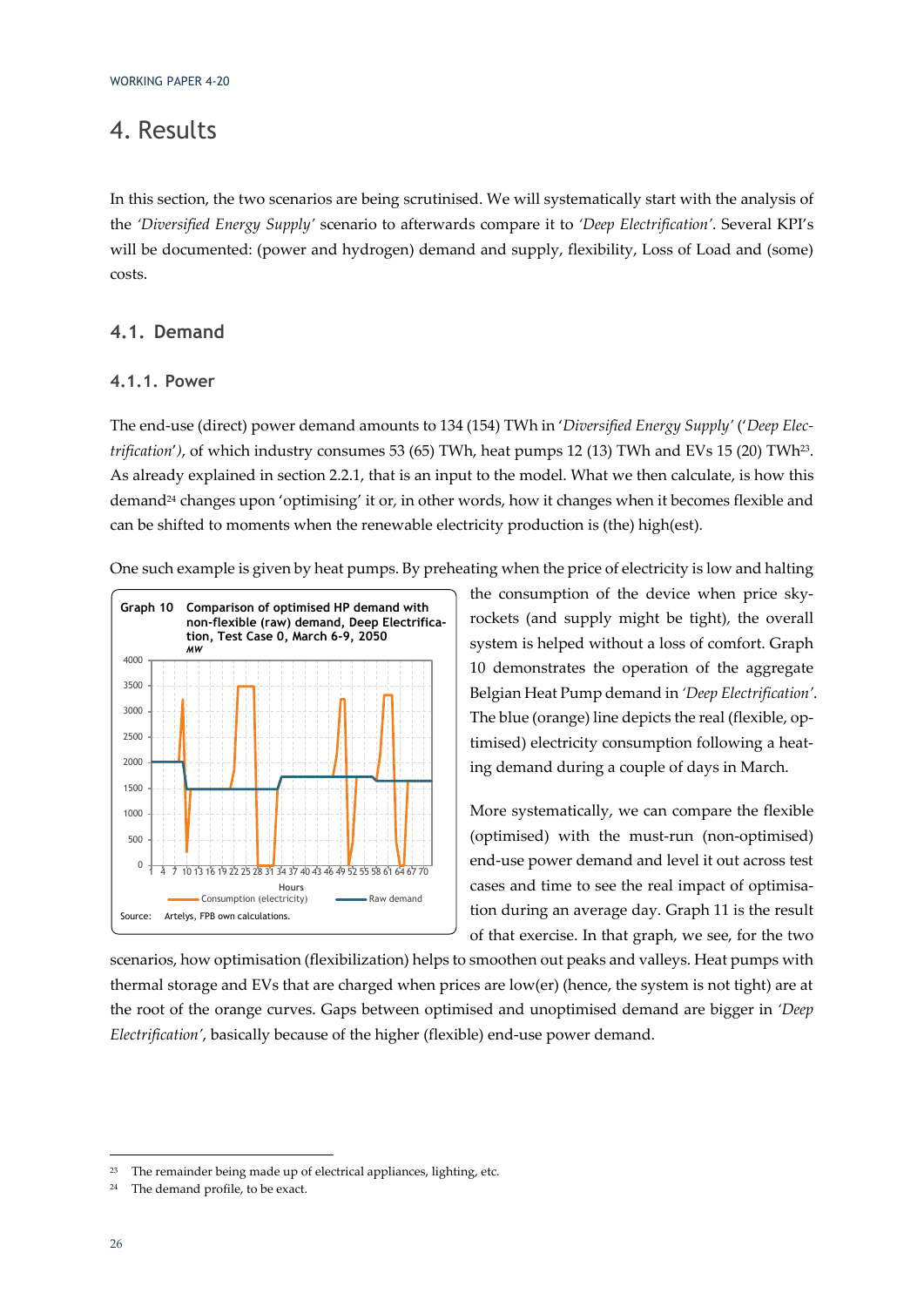

### **4.1.2. Hydrogen**

As explained in section 2.3, the aggregate hydrogen demand represents all P2X demand, gathering the demand for e-gas, e-liquids and pure hydrogen. The initial estimation of this demand is based on an indepth study of the literature.

Total hydrogen demand attains 99 (80) TWh in *'Diversified Energy Supply'* (*'Deep Electrification'*), of which industrial demand<sup>25</sup> represents 16 (11) TWh and fuel cell EV 18 (8) TWh. The remainder is used in the (other) final demand sectors, both in pure form (hydrogen) and as a commodity to meet the e-gas and e-liquids demand. The quantity of electricity needed to assure the total hydrogen demand amounts to 117 (94) TWh. Like electricity, hydrogen demand can be optimised. Moreover, hydrogen has another interesting feature: it can be stored (it is, after all, a gas).

### **4.2. Domestic generation**

### **4.2.1. Power**

Demand has to be supplied, and there are two options to do just that: domestically generate electricity and/or import electricity from abroad. In this part, domestic production is discussed, section 4.3 will comment on Belgium's net export position.

Electricity production amounts to 218 (213) TWh on average in *'Diversified Energy Supply'* (*'Deep Electrification'*). The slightly higher demand in *'Diversified Energy Supply'* (+2%) leads to a somewhat higher domestic production.

<sup>25</sup> Feedstocks not included. In 2018, feedstocks amounted to 90 TWh in Belgium (Eurostat, 2020). In 2050, they can be estimated to reach 77 TWh of which 54 TWh of hydrogen (ICF & Fraunhofer ISI, 2019).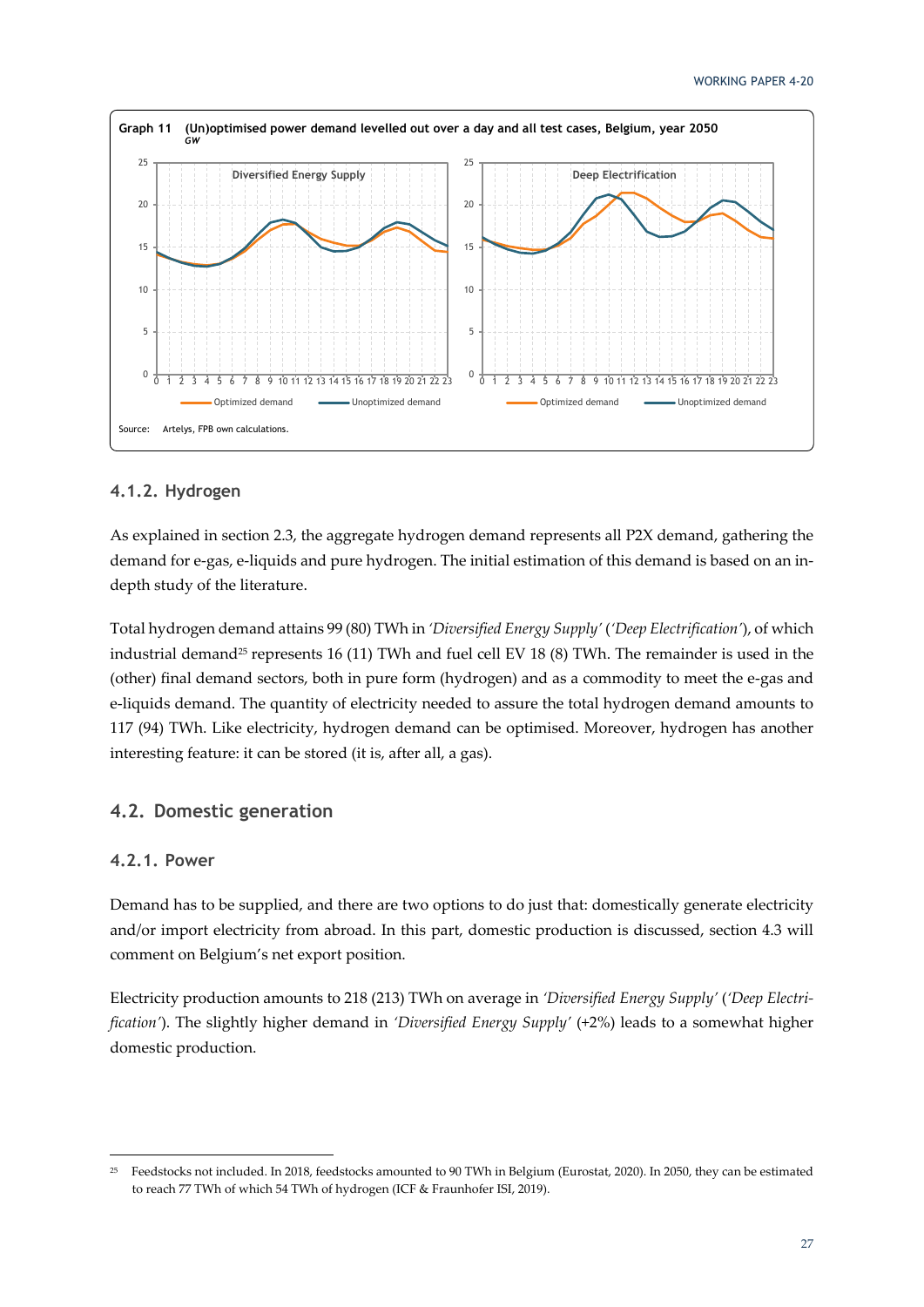When it comes to the electricity mix, wind takes the lead in both scenarios<sup>26</sup> and provides, on average, 90 TWh, whilst solar produces 37 TWh. Differences can be spotted in the production of the other generation units, most notably in the operation of the CCGT (and PSH<sup>27</sup> and OCGT to a far lesser extent). CCGT equipped with CCS produce 73 (67) TWh in *'Diversified Energy Supply'* (*'Deep Electrification'*). The delta amounts to 6 TWh.



In both 2050 states of the Belgian power system, a future for gas is still envisioned. The gas that is burned in CCGTs (equipped with the CCS technology) will be indispensable to absorb the tremendous amounts of additional power demand due to the (in)direct electrification. As can be seen in Graph 12, it provides a solid 'baseload' to fulfil the total electricity demand: its share in total production reaches 33 (32)% on average in *'Diversified Energy Supply'* (*'Deep Electrification'*) and its capacity factor 75 (63)%.

This also means that renewables occupy the remaining 67 (68)% of the cake, with wind onshore, wind offshore, solar and biomass and waste taking pieces of respectively 25 (26), 17 (17), 17 (17) and 8 (8)% in *'Diversified Energy Supply'* (*'Deep Electrification'*).

### **4.2.2. Hydrogen**

Although hydrogen can store and deliver usable energy, it typically does not exist by itself in nature<sup>28</sup> and must be produced from compounds that contain it. Various resources can be used to generate it. Currently, most hydrogen is being manufactured from fossil fuels, mainly natural gas, through a process called *Steam Methane Reforming* (SMR). This is a high-temperature process in which steam reacts with a hydrocarbon fuel to form hydrogen. Electricity from the grid or from renewable energy sources (e.g. wind or solar) can also be used to produce hydrogen. The hydrogen production method then consists in taking water and separating the H2O molecule into oxygen and hydrogen, a process known as *electrolysis*. Electrolysis takes place in an electrolyser which functions much like a fuel cell in reverse: instead of using the energy of a hydrogen molecule like a fuel cell does, an electrolyser produces

<sup>&</sup>lt;sup>26</sup> Since availabilities in each test case are assumed to be identical, variable renewable production is also.

<sup>27</sup> PSH stands for Pumped Storage Hydro. It is in fact no generation but a storage unit.

<sup>28</sup> In the form required for energy end-uses (di-hydrogen).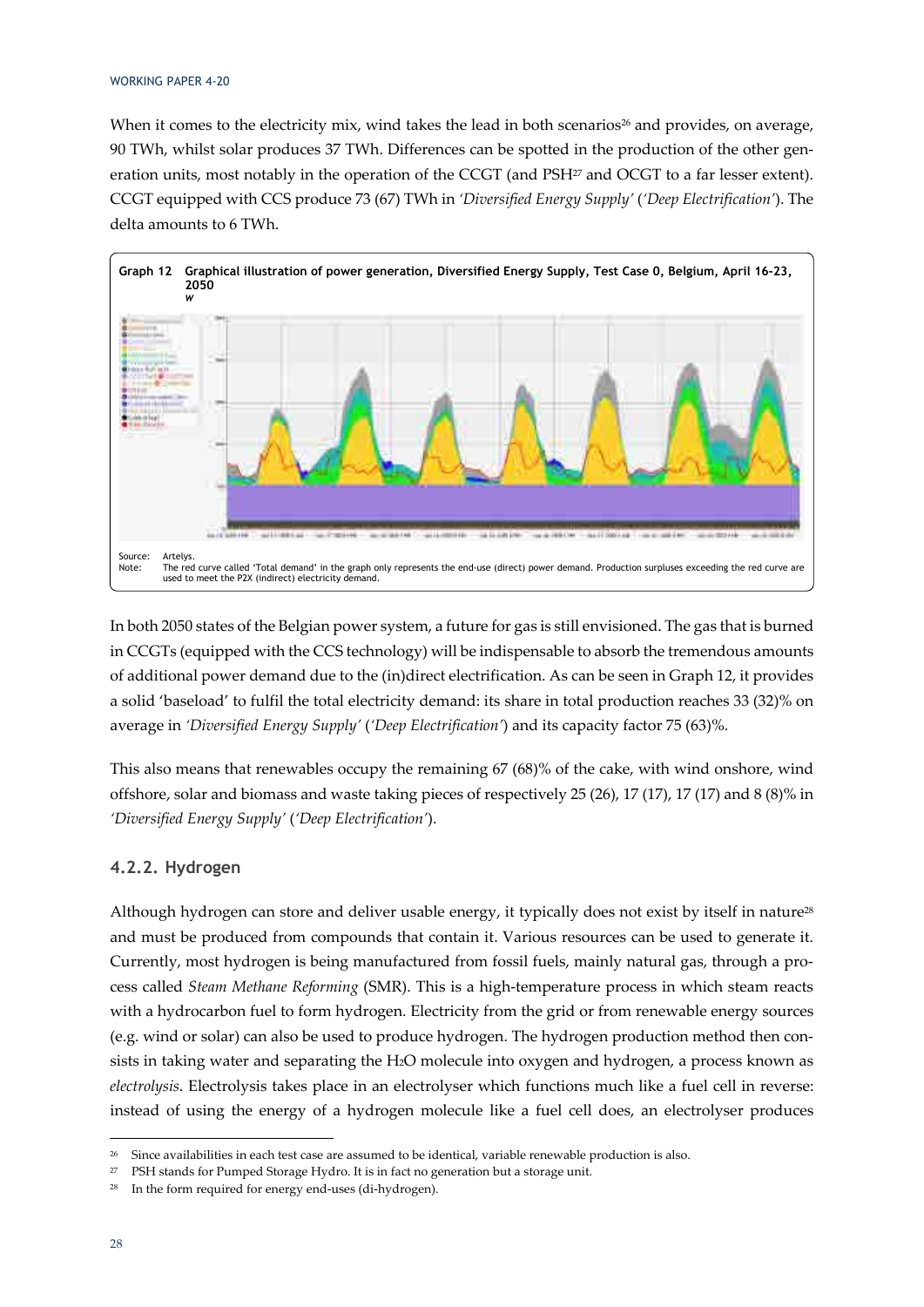hydrogen from water molecules. In CSG, both production methods (SMR and electrolysis) can be integrated.

When we look at the quantities of domestically produced hydrogen in Table 1, we see that way more hydrogen is being generated in *'Diversified Energy Supply'* than in *'Deep Electrification'*. Higher demand, higher electrolyser capacity in addition to offering much needed flexibility to a highly renewable power system can be identified as main causes.

|                 | Diversified Energy Supply | Deep Electrification |
|-----------------|---------------------------|----------------------|
| Mean            | 95.9                      | 73.7                 |
| TC <sub>0</sub> | 99.5                      | 79.7                 |
| TC <sub>1</sub> | 99.4                      | 79.5                 |
| TC <sub>2</sub> | 88.7                      |                      |

#### **Table 1 Hydrogen production, Belgium, year 2050**  *TWh*

Source: Artelys, FPB own calculations.

The considerably lower production in Test Case 2 (TC2), both in *'Diversified Energy Supply'* as in *'Deep Electrification'*, stands out: it can be attributed to the particularly high system marginal costs (SMC29) in TC2, making domestic production of hydrogen relatively more expensive compared to the import option (see section 4.3.2).

To shed further light on the matter, a sensitivity was run in which the import price of hydrogen was considerable lowered. Numbers in Table 1 then change into Table 2.

|                 | Diversified Energy Supply_Low price | Deep Electrification_Low price |
|-----------------|-------------------------------------|--------------------------------|
| Mean            | 70.0                                | 47.0                           |
| TC0             | 98.0                                | 74.8                           |
| TC1             | 78.0                                | 55.7                           |
| TC <sub>2</sub> | 34.0                                | 10.5                           |

**Table 2 Hydrogen production, Sensitivities with lower import price for hydrogen, Belgium, year 2050**  *TWh* 

Source: Artelys, FPB own calculations.

The impact of the lower hydrogen import price can immediately be observed: domestic production of the molecule falls on average with 27 (36)% in *'Diversified Energy Supply'* (*'Deep Electrification'*) to the benefit of net imports (see section 4.3.2). Domestic production even decreases dramatically when SMC increases.

 Graph 13 demonstrates the sensitivity of hydrogen production (or, more accurately, the electricity consumption of the electrolysers to produce hydrogen) to the system marginal costs (SMC): when SMC increase (all else being equal), hydrogen production decreases. Since the graph merely wants to illustrate this inverse relation, only one Test Case in one scenario (*'Diversified Energy Supply'*) is depicted. It is important to stress, however, that this behaviour is optimal from a system point of view: market arrangements such as Power Purchase Agreements (PPA) or hydrogen support schemes may strongly influence this finding30.

<sup>&</sup>lt;sup>29</sup> SMC can be seen as a proxy for wholesale power prices, although there are some important nuances (see Devogelaer, 2018).

<sup>&</sup>lt;sup>30</sup> These market arrangements, hence, may result in sub-optimal use of power.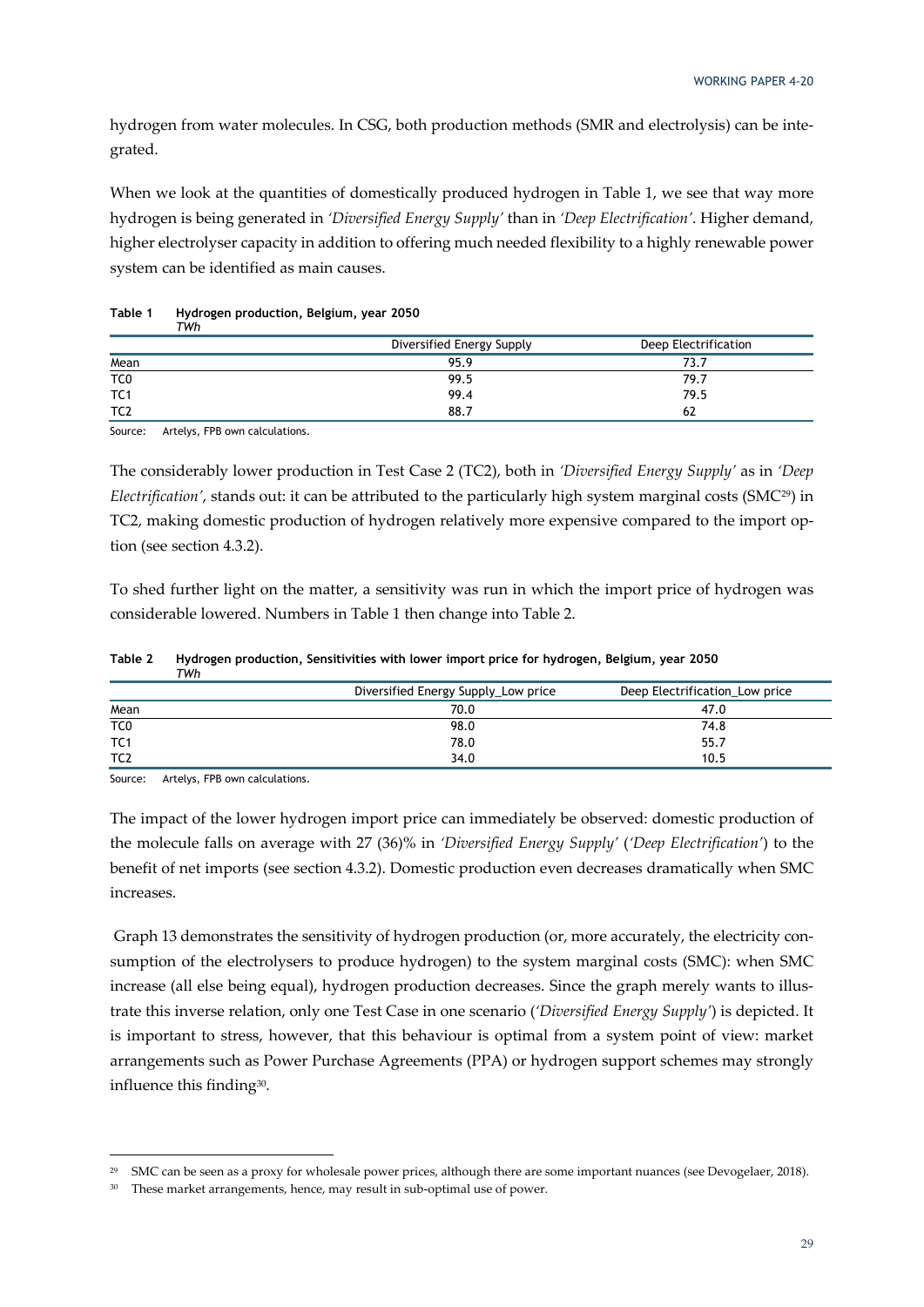

### **4.3. Net export position**

### **4.3.1. Power**

Next to domestic generation, demand can be fulfilled through transmission. Although interconnection capacity is somewhat higher in *'Deep Electrification'* (see section 3.2.5.c), both scenarios do not diverge (much) in terms of their annual net export position (defined as exports minus imports) in 2050: -29.4 TWh on average in *'Diversified Energy Supply'* and -29.0 TWh in *'Deep Electrification'*.

Notwithstanding comparable net export levels, more trade seems to take place in *'Deep Electrification'*: more imports, but also more exports can be observed. This can be ascribed to 1) the somewhat higher interconnection capacity (netting out additional imports and exports), 2) a higher degree of flexible electricity demand. The latter may be traded off for interesting electricity import and export opportunities.

Graph 14 depicts the (average) net export position of the three test cases (TC's) of the *'Deep Electrification'*  scenario: it visualises for the different TC's and their average value the duration curve of Belgium's net export position in 205031. Belgium continues to be a net importer of electricity, but during a limited amount of time (9% on average), it exports more electricity than it imports. Maximum net export (import) amounts to 10 (14) GW.

<sup>&</sup>lt;sup>31</sup> Since the differences with *'Diversified Energy Supply'* are small, only one scenario will be shown.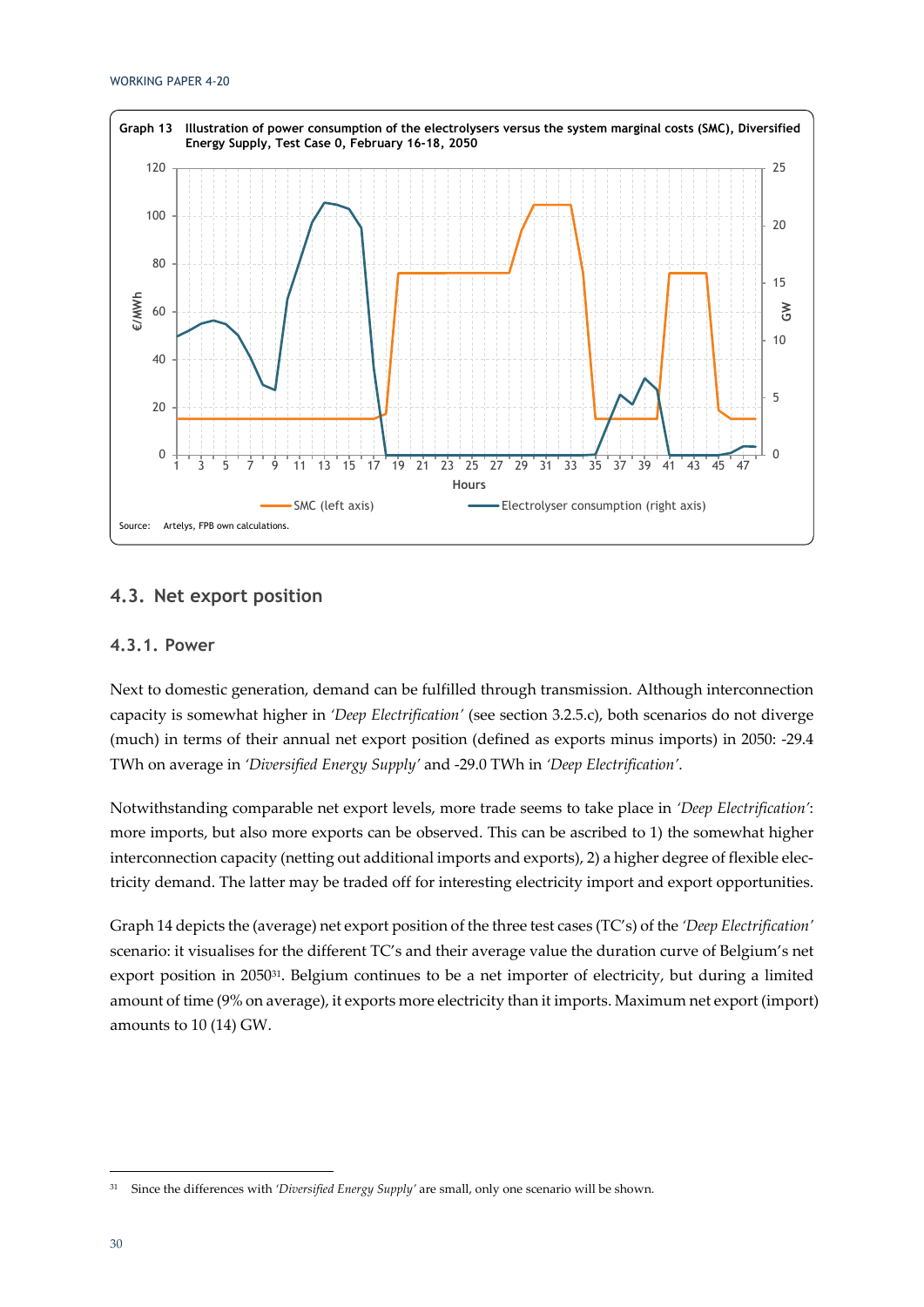

Graph 15 shows the net average export position of Belgium next to its neighbours in *'Deep Electrification'*. It becomes obvious that in this scenario, the Netherlands and Germany are net exporters of electricity, whilst France, Belgium and the UK are net importers.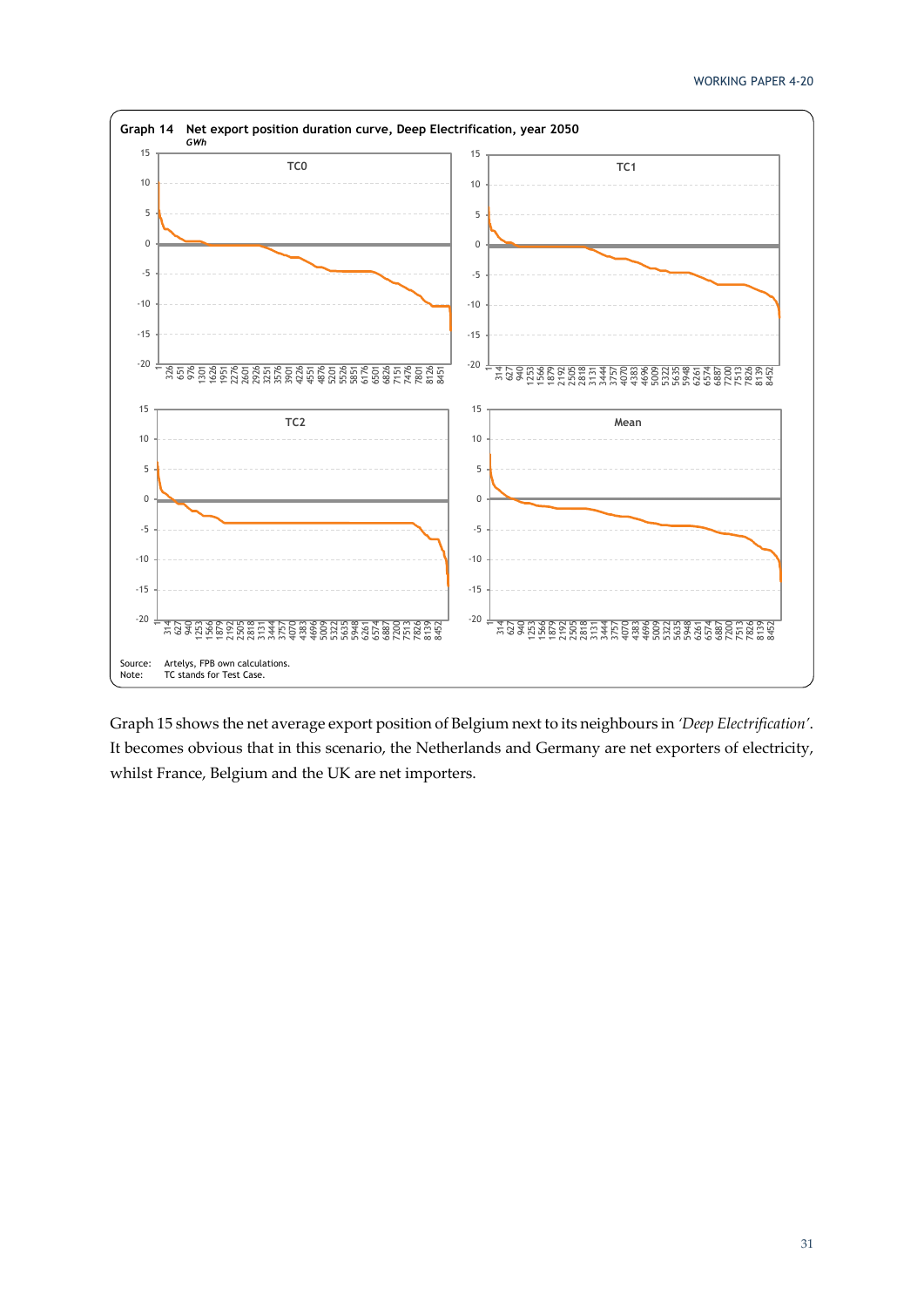

As a matter of fact, Belgium imports most (in all scenarios and test cases) of its electricity from the Netherlands, and chiefly exports to France and the UK. It seems that Belgium is exporting (or transmitting) flexibility to neighbouring countries that still have nuclear energy in their capacity mix. This observation is corroborated by the analysis of the SMC (see section 4.6).

It is also possible to gain an insight into the use of the transmission lines. This indicator calculates, for each power interconnection (and direction of the flow), the total usage defined as the total flow during the length of the period divided by the maximum theoretical flow. The transmission usage of the Dutch cables (direction towards Belgium) is very high: on average, it reaches 92 (93)% in *'Diversified Energy Supply'* (*'Deep Electrification')*, so almost all the time, electricity is flowing in from (through) the Netherlands. The German transmission to Belgium is less heavily used: it amounts to 53 (54)% in *'Diversified Energy Supply'* (*'Deep Electrification')*. In the opposite direction, transmission usage from Belgium to the UK amounts to 53 (47)% in *'Diversified Energy Supply'* (*'Deep Electrification'*); to France, the numbers are 20 (28)%.

### **4.3.2. Hydrogen**

Next to the domestic production of hydrogen, the molecule can also be imported. Since end of 2019, a number of major industrial players (Deme, Engie, Exmar, Fluxys) in Belgium, together with two port authorities (Port of Antwerp, Port of Zeebrugge) and WaterstofNet teamed up to scrutinize the possibility of massively importing hydrogen, also from outside the EU. In the LTS (EC, 2018a), however, none of the pathways considers the import of decarbonised gas (biomethane, hydrogen, etc.) from outside the EU. Since the LTS forms the basis of the two scenarios discussed in this study, originally, no non-EU imports of the molecule were envisaged. Given the existence and mission of the consortium and the fact that it is generally acknowledged, given the required amount of hydrogen needed, that, by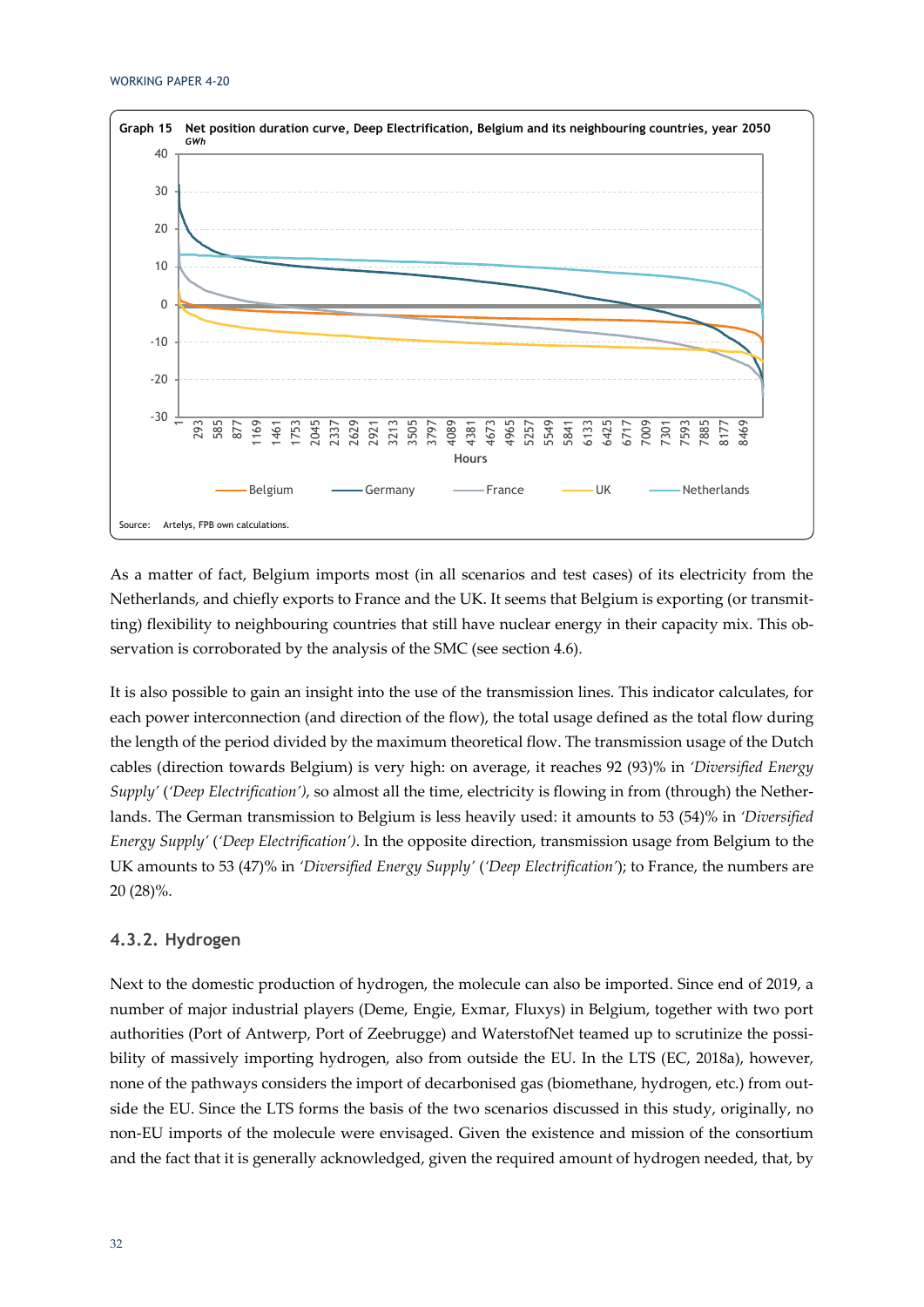2050, hydrogen imports towards Belgium from countries where it is cheap to generate the molecule $32$ will occupy a significant share of future supply, we decided to construct an asset to simulate an additional available amount of hydrogen (be it from EU or non-EU countries) being fed into the Belgian system.

This 'external supply' of hydrogen can be interpreted as either being supplied by the combined process of SMR+CCS in Belgium or originating from other countries and being exported to Belgium. It is modelled as a physical asset delivering hydrogen at a preset (modeller defined) price. Just to be clear: it is only the price that has been set beforehand (exogenously), the amount of additional hydrogen needed (through Belgian SMR or import) and the trade-off between domestically produced (through electrolysis) and this additional amount is the result of the optimisation run. In the rest of the analysis, however, we consider the additional hydrogen source to be imported<sup>33</sup> from abroad (no production of hydrogen through the SMR+CCS process in Belgium was assumed).

At the preset price of 90  $\epsilon$ /MWh (or 3.6  $\epsilon$ /kgH<sub>2</sub><sup>34</sup>), import of hydrogen is virtually non-existent in both scenarios. Only in TC2, when the marginal cost of producing electricity becomes high (see section 4.6.1), the import of hydrogen is significant: it amounts to 11 (18) TWh in *'Diversified Energy Supply' ('Deep Electrification')*. Since the price of importing hydrogen is likely to be a key uncertainty in the future, a sensitivity analysis was performed in which it was set at 50  $\epsilon$ /MWh (or 2.0  $\epsilon$ /kgH<sub>2</sub>). Imports change dramatically and reach up to 69 TWh or 87% ('*Deep Electrification'*, TC2) of the total hydrogen supply.

### **4.4. Flexibility**

### **4.4.1. (Contribution to) flexibility needs**

CSG enables the user to calculate both the flexibility needs of the power system and the specific technology contribution to ease these flexibility needs.

### **a. Flexibility needs**

The flexibility needs indicator reports daily, weekly and annual flexibility needs per country. The indicators are based on an analysis of the dynamics of the residual load, in which the residual load is defined as

Residual load = Demand - Solar generation - Wind generation - Hydro RoR35 generation

<sup>&</sup>lt;sup>32</sup> If solar panels are used to generate the necessary electricity to fuel the electrolysers that produce hydrogen (or Liquid Organic Hydrogen Carriers, LOHCs, for that matter) that afterwards can be exported (by ship) to Europe, the process is referred to as *'shipping the sunshine'* (Federal Ministry for Economic Affairs and Energy (June 2020), *The National Hydrogen Strategy*, https://www.bmbf.de/files/bmwi\_Nationale%20Wasserstoffstrategie\_Eng\_s01.pdf).

<sup>&</sup>lt;sup>33</sup> Since Belgium does not possess any indigenous sources of natural gas, all natural gas that is being consumed in Belgium has to be imported. The choice then basically boils down to importing readily produced hydrogen or importing natural gas that has to be converted into hydrogen whilst capturing the released carbon dioxide, transporting the latter and storing it (most likely somewhere abroad). This process will have an undeniable impact on the demand for electricity, further inflating it, next to being exposed to the future volatile price of natural gas.

<sup>&</sup>lt;sup>34</sup> Including transport costs. Transport costs depend on the distance, the transport mean (e.g. pipelines versus ships or trucks), the state of the hydrogen transported (e.g. gaseous versus liquid) and its volume.

<sup>35</sup> RoR stands for Run of River.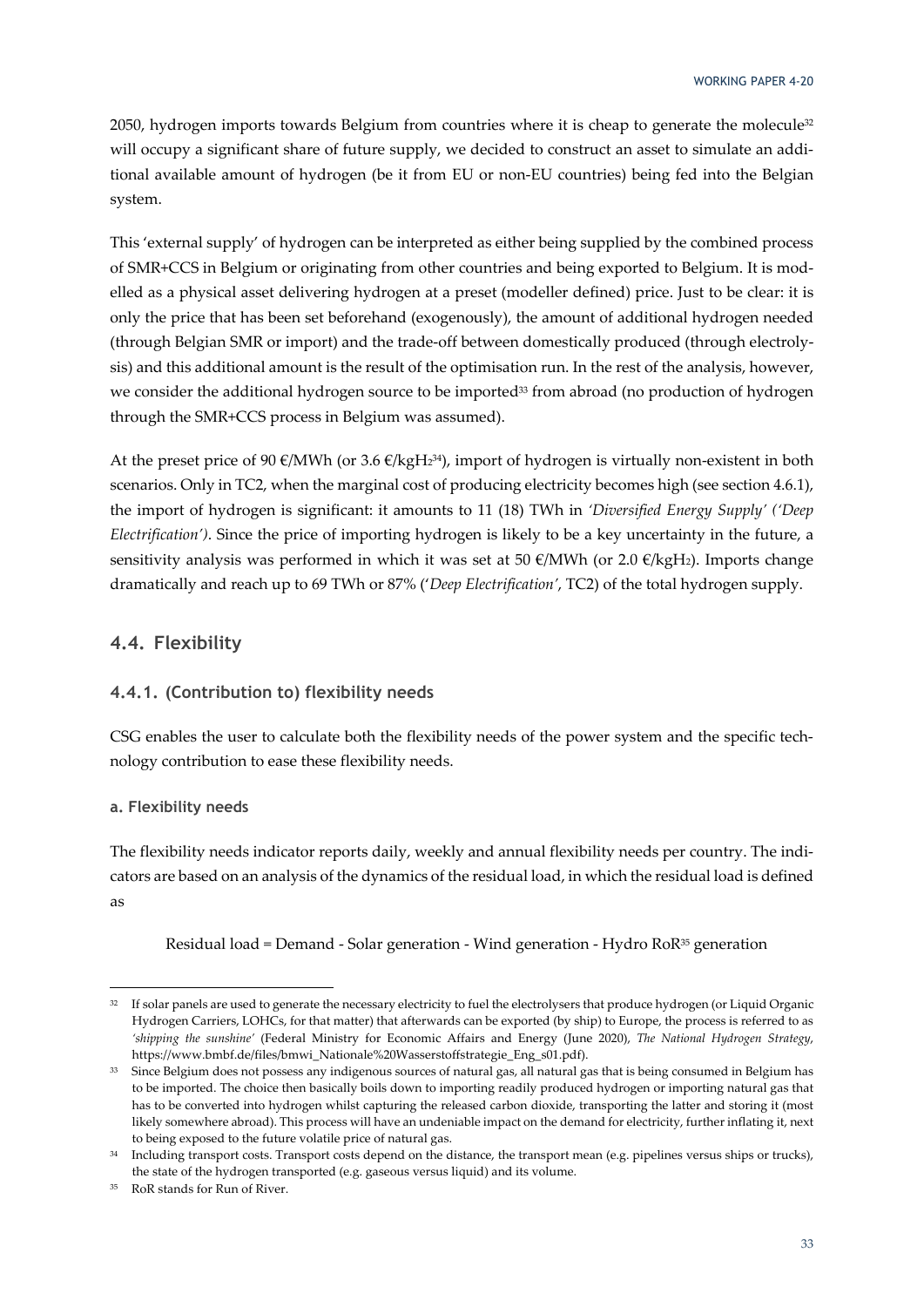

As can be seen in Graph 16, the daily flexibility needs (left graph) then equal the area between the residual load (blue curve) and the daily average residual load (orange curve), whilst weekly flexibility needs (right graph) are depicted as the area between the daily average residual load (blue curve) and the weekly average residual load (orange curve). Daily flexibility needs are primarily driven by the deployment of solar power and the day-night pattern of consumption, whilst weekly flexibility needs are mainly caused by the deployment of wind power and the weekday/weekend pattern of consumption. Annual flexibility needs, on the other hand, are primarily triggered by the deployment of variable renewable energy sources (solar, wind) and the portfolio of heating/cooling technologies.

| тwh    |                           |                      |
|--------|---------------------------|----------------------|
|        | Diversified Energy Supply | Deep Electrification |
| Annual | 11.9                      | 11.0                 |
| Weekly | 17.7                      | 13.2                 |
| Daily  | 21.6                      | 14.9                 |

#### **Table 3 Average flexibility needs, Optimised Demand, Belgium, year 2050**

Source: Artelys, FPB own calculations.

Table 3 gives the average flexibility needs when demand is being optimised. If it is not optimised, unsurprisingly, average flexibility needs increase: one of its flexible instruments (flexible demand) is lost. Results are shown in Table 4.

| TWh    |                           |                      |
|--------|---------------------------|----------------------|
|        | Diversified Energy Supply | Deep Electrification |
| Annual | 12.9                      | 11.1                 |
| Weekly | 18.0                      | 14.2                 |
| Daily  | 22.9                      | 19.8                 |

**Table 4 Average flexibility needs, Unoptimised Demand, Belgium, year 2050** 

Source: Artelys, FPB own calculations.

In both tables, flexibility needs in *'Diversified Energy Supply'* exceed the ones in *'Deep Electrification'*. This basically can be attributed to the former's higher (indirect) electricity demand (since RES production is the same). We also note that needs tend to decrease with longer time horizons. This can be explained by the complementarity of the variable renewable energy sources. Given the important share of solar in both scenarios, daily flexibility needs are high whereas annual flexibility needs are remarkably lower: the effect of wind generation (which is higher in winter than in summer) partially counterbalances the effect of solar generation (which is higher in summer than in winter).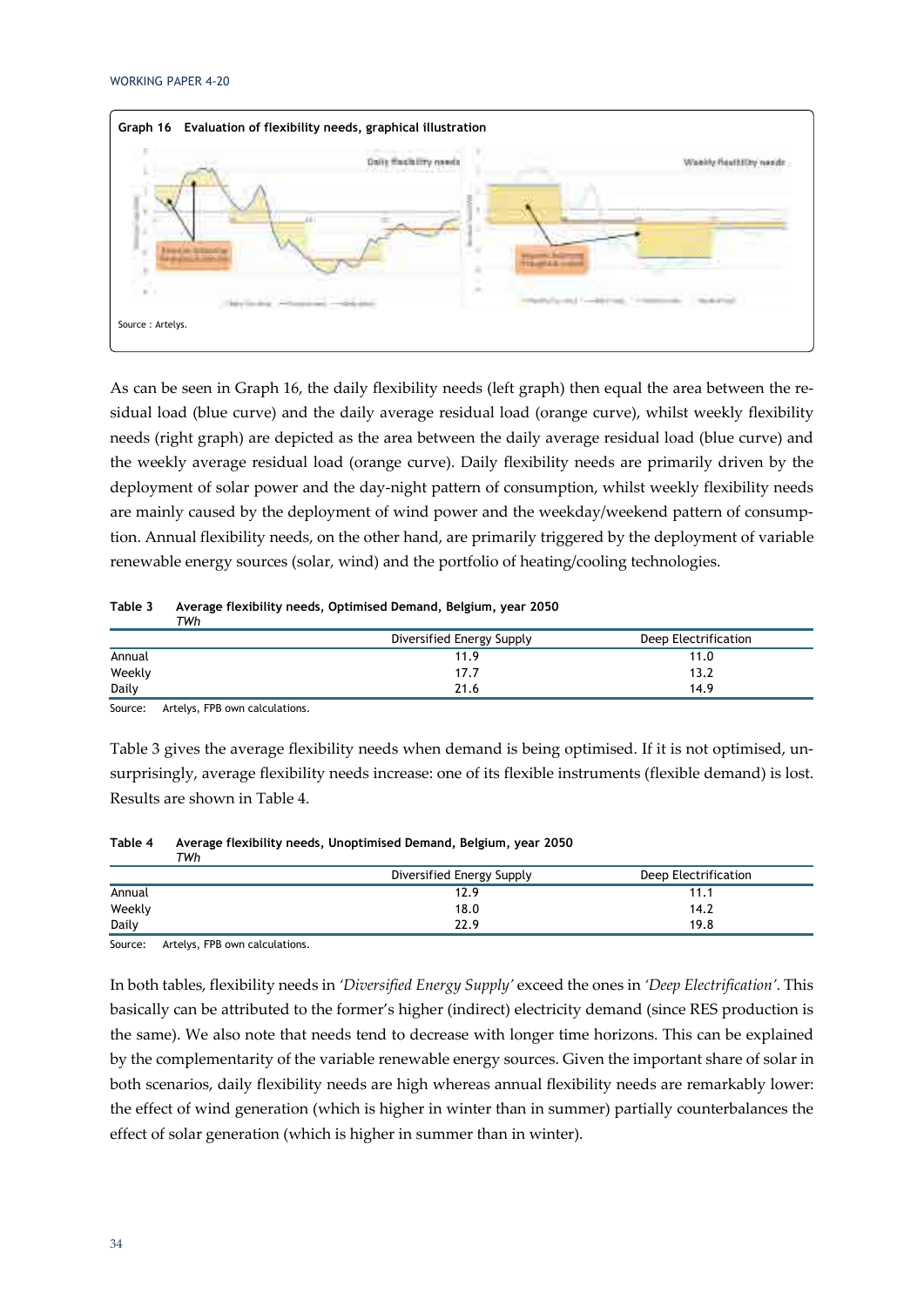### **b. Flexibility contribution**

The flexibility contribution indicator gives an insight in the contribution of different technologies to the computed needs. How to measure the contribution of a certain technology X to the computed flexibility needs? First, daily flexibility needs are calculated based on the net demand. Then the residual daily flexibility needs are computed based on the net demand minus the generation profile of the technol- $\log y$  X. The difference between the two quantities is the contribution of technology X to the flexibility needs.

Upon analysis of the contribution to flexibility, it seems that the electrolysers combined with gas-fired power plants are the main daily, weekly and annual flexibility providers in *'Diversified Energy Supply'.* In the *'Deep Electrification'* scenario, electricity imports together with EVs become more important daily and weekly flexibility providers: they compensate for the lower installed electrolyser capacity. The latter nevertheless contributes substantially to flexibility and even provides half of the annual flexibility needs.

### **4.4.2. Curtailment**

Since CSG is a *Unit Commitment, Optimal Dispatch* model, the operation of the generation units is not fixed in advance: capacity activation is a model result. Compared to total production, excess electricity (defined as electricity that is not being consumed instantaneously or stored for later use) is very low, basically because there is ample flexibility in the system through electricity consuming processes like EVs, heat pumps and P2X. The electricity to be curtailed in 2050 on average amounts to 0.7 MWh in *'Diversified Energy Supply'* and 2860 MWh in *'Deep Electrification'* (the latter barely representing 0.001% of domestic production).

### **4.5. Loss of Load**

In the Electricity Act of April 29, 1999 and its ulterior amendments concerning the organisation of the electricity market, a legal criterium as to generation adequacy is defined, expressed in LOLE. The LOLE or Loss of Load Expectation represents the number of hours in a year in which, over the long-term, it can statistically be expected that supply will not meet demand. When that occurs, the national TSO needs to turn to additional means to keep the power system in balance. TSOs are usually able to solve this without major impact on the system, i.e. by using instruments such as temporary voltage reductions or the selective disconnection of large industrial users.

Because of a current lack of harmonised standards on European or regional ('zonal') level, Belgium defined its own double LOLE criterium. It states that the LOLE cannot exceed a maximum of 3h for a statistically speaking 'normal' year and a maximum of 20h for a statistically 'exceptional' year. Interesting to know is that 3h of LOLE translates into a system security level of 99.97%, meaning that 99.97% (1-(3/8760)) of the year, there will be no expected Loss of Load caused by insufficient generating capacity.

Upon scrutinising the different scenarios, it appears that Loss of Load does not occur (0h). Generation adequacy in both a deep electrified as a more molecule-based society can be guaranteed. The only exception is Test Case 2 (in both scenarios). In Test Case 2 (which is mimicking in fact rather harsh winter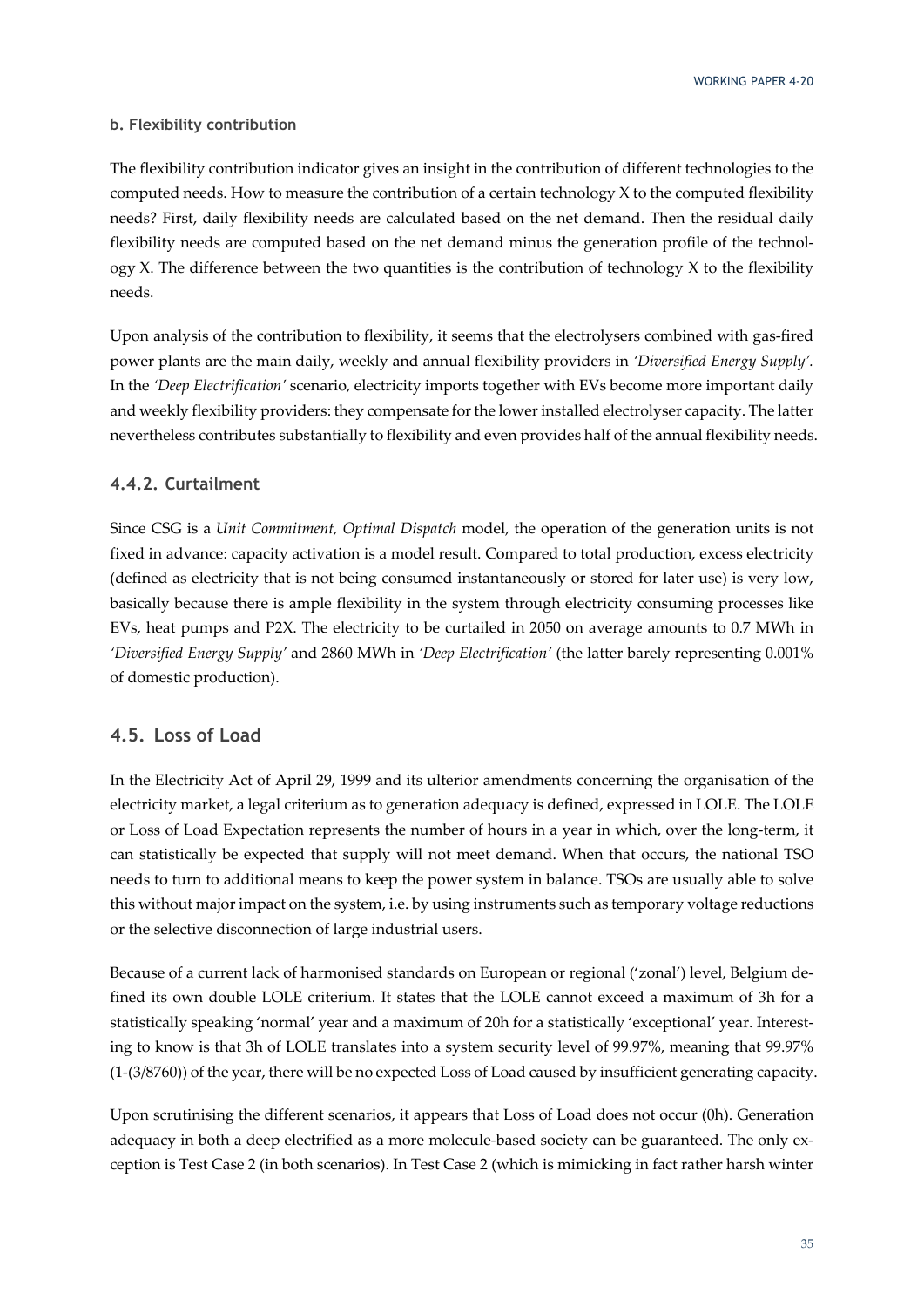conditions), 17h (16h) of LOL can be observed in *'Diversified Energy Supply'* (*'Deep Electrification'*). Since LOL is still below the cited 20h of the Electricity Act, it can be interpreted as a statistically speaking 'exceptional' year. Overall, the 2050 scenarios meet the current legal conditions.

### **4.6. Costs**

### **4.6.1. System Marginal Costs**

System marginal costs (SMC) are defined as the variable production costs of the last unit activated to supply the load (see also Devogelaer, 2018). CSG reports the hourly SMC per test case (TC): this allows more detailed calculations to be carried out.

The average (over 8760 hours) SMC are shown in Table 5. Large differences between test cases can be distinguished. Especially the low SMC in Test Case 0 (TC0) catch the eye, driven by the rather benign climate conditions causing favourable variable renewable production levels that are characterised by (very) low marginal costs.

|                 | Diversified Energy Supply | Deep Electrification |
|-----------------|---------------------------|----------------------|
| Mean            | 74.7                      | 74.3                 |
| TC <sub>0</sub> | 30.9                      | 37.3                 |
| TC <sub>1</sub> | 85.7                      | 78.3                 |
| TC <sub>2</sub> | 107.6                     | 107.3                |

#### **Table 5 Average System Marginal Costs, Belgium, year 2050**  *€/MWh*

Source: Artelys, FPB own calculations.

Digging a bit deeper into the low SMC in TC0, we notice that, upon comparing TC0 with TC2 (rather harsh winter conditions), the thermosensitive electricity demand in TC0 is 14% lower whilst wind (onand offshore) generation is 13% higher. On top of that, the LOL hours in TC2 (which are absent in TC0) drive up the average SMC, all the more so since the Value of Lost Load (VOLL) is estimated at 15,000 €/MWh36.

When we examine the case somewhat further, other interesting results can be detected. Since we also have access to the hourly marginal costs of the neighbouring countries, it is possible to derive which country (countries) has (have) the lowest marginal cost during a specific hour, hence, is (are) likely to export to Belgium in case of residual demand. We notice that, in all cases, the Netherlands is the top exporter to Belgium in 2050 (see also section 4.3.1). The Netherlands do have the lowest $37$  SMC in 67% (56%) of the hours in *'Diversified Energy Supply'* (*'Deep Electrification'*).

Table 6 displays the average SMC for both scenarios. Some interesting conclusions are that the average Belgian SMC are systematically lower than the UK's (and the French in *'Deep Electrification'*), except in Test Case 2. This can be attributed to the fact that Belgium (together with Germany and the Netherlands) experiences LOL in TC2, whilst France and the UK do not. The occurrence of LOL pulls the average SMC upwards.

<sup>&</sup>lt;sup>36</sup> The VOLL is user-defined: the parameter was uniformly preset to a value of 15,000  $\epsilon$ /MWh. Changing this value of course has an influence on the (average) SMC in those test cases in which LOL occurs.

<sup>37</sup> More than one country may be producing at the lowest SMC.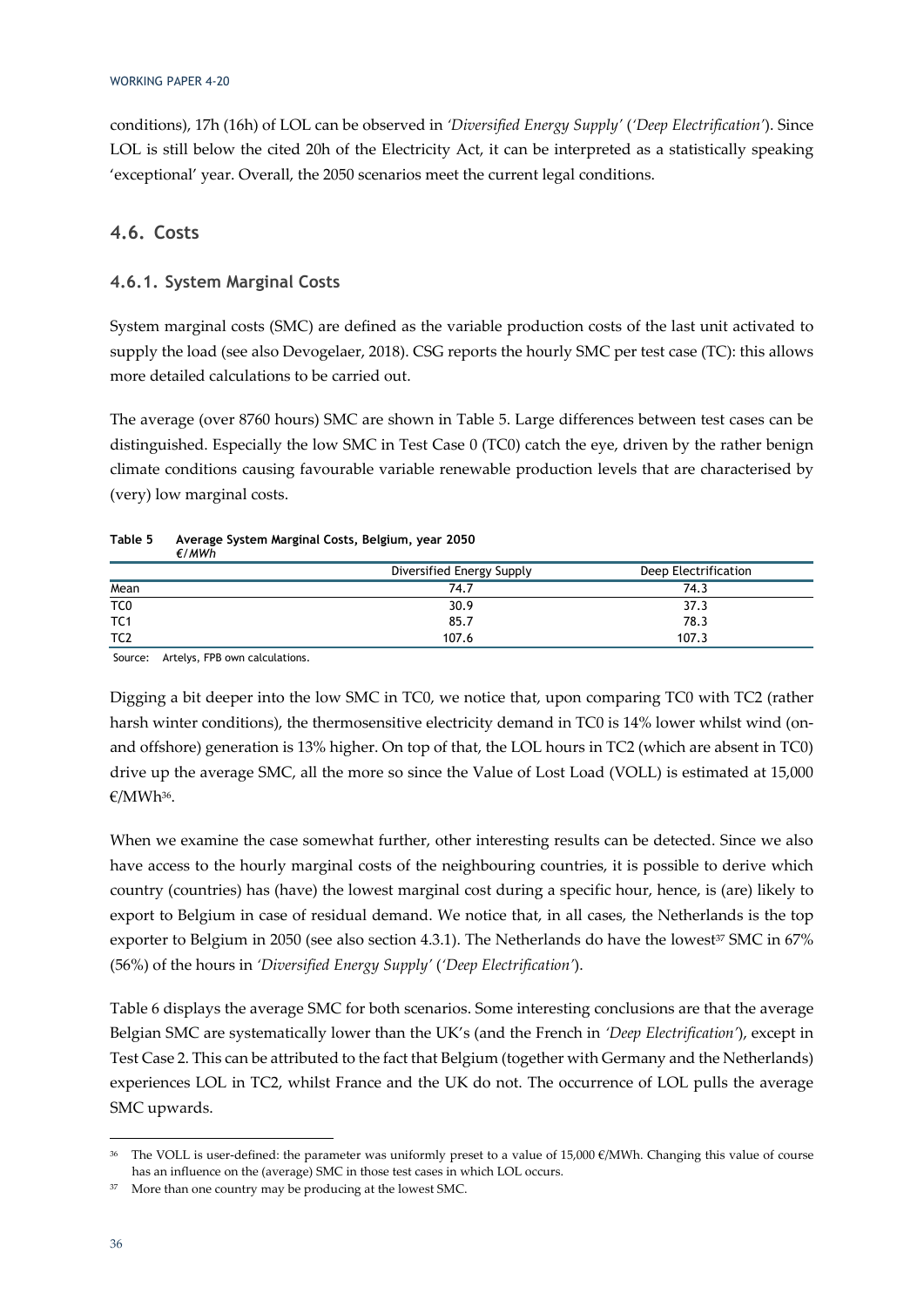|                 |       | Diversified Energy Supply |      |      |           |       |       | Deep Electrification |      |      |  |
|-----------------|-------|---------------------------|------|------|-----------|-------|-------|----------------------|------|------|--|
|                 | ВE    | DE                        | FR   | GB   | <b>NL</b> | ВE    | DE    | FR                   | GB   | NL   |  |
| TC <sub>0</sub> | 30.9  | 23.8                      | 30.1 | 62.1 | 16.2      | 37.3  | 25.3  | 42.7                 | 62.4 | 17.4 |  |
| TC1             | 85.7  | 60.0                      | 85.5 | 85.9 | 31.5      | 78.3  | 56.5  | 82.4                 | 81.9 | 28.9 |  |
| TC <sub>2</sub> | 107.6 | 121.0                     | 78.2 | 78.0 | 59.4      | 107.3 | 121.0 | 78.4                 | 78.1 | 59.1 |  |
| $\sim$          | $ -$  | .                         |      |      |           |       |       |                      |      |      |  |

**Table 6 Average System Marginal Costs, Belgium and its neighbouring countries, year 2050**  *€/MWh* 

Source: Artelys, FPB own calculations.

Table 6 also hands over the reason why the average Belgian SMC in TC0 are considerably higher in *'Deep Electrification'* than in *'Diversified Energy Supply'*: more electricity imports (+13%) at a higher SMC take place in the former scenario.

### **4.6.2. Total costs**

This section summarizes the costs associated to satisfying the total electricity demand. Total costs are defined as the sum of the production costs, the loss of load costs and the curtailment costs. Note that investment costs and annuities are not part of the equation.

On average, total costs are 273 million euro lower in *'Deep Electrification'* compared to *'Diversified Energy Supply'*. This may be attributed to the slightly higher (CCGT) production, average SMC and number of LOL hours in *'Diversified Energy Supply'* with respect to *'Deep Electrification'.* Compared to the entire energy system cost<sup>38</sup> which, according to the Federal Planning Bureau (Devogelaer & Gusbin, 2018), can be estimated to be around 80 billion euro in 204039, it appears to be negligible.

<sup>&</sup>lt;sup>38</sup> Comprising the entire energy production and consumption system (not only the power sector) as well as the capital costs. The definition given in the forementioned publication is *"Total energy system cost encompasses capital costs (related to energy producing installations, energy consuming equipment and energy infrastructure), energy purchase costs (fossil and RES fuels, electricity and heat) and direct efficiency investments costs (such as expenditures for insulation)*".

<sup>&</sup>lt;sup>39</sup> Since scenarios do not exactly match and numbers for 2050 are not available, the comparison is only illustrative.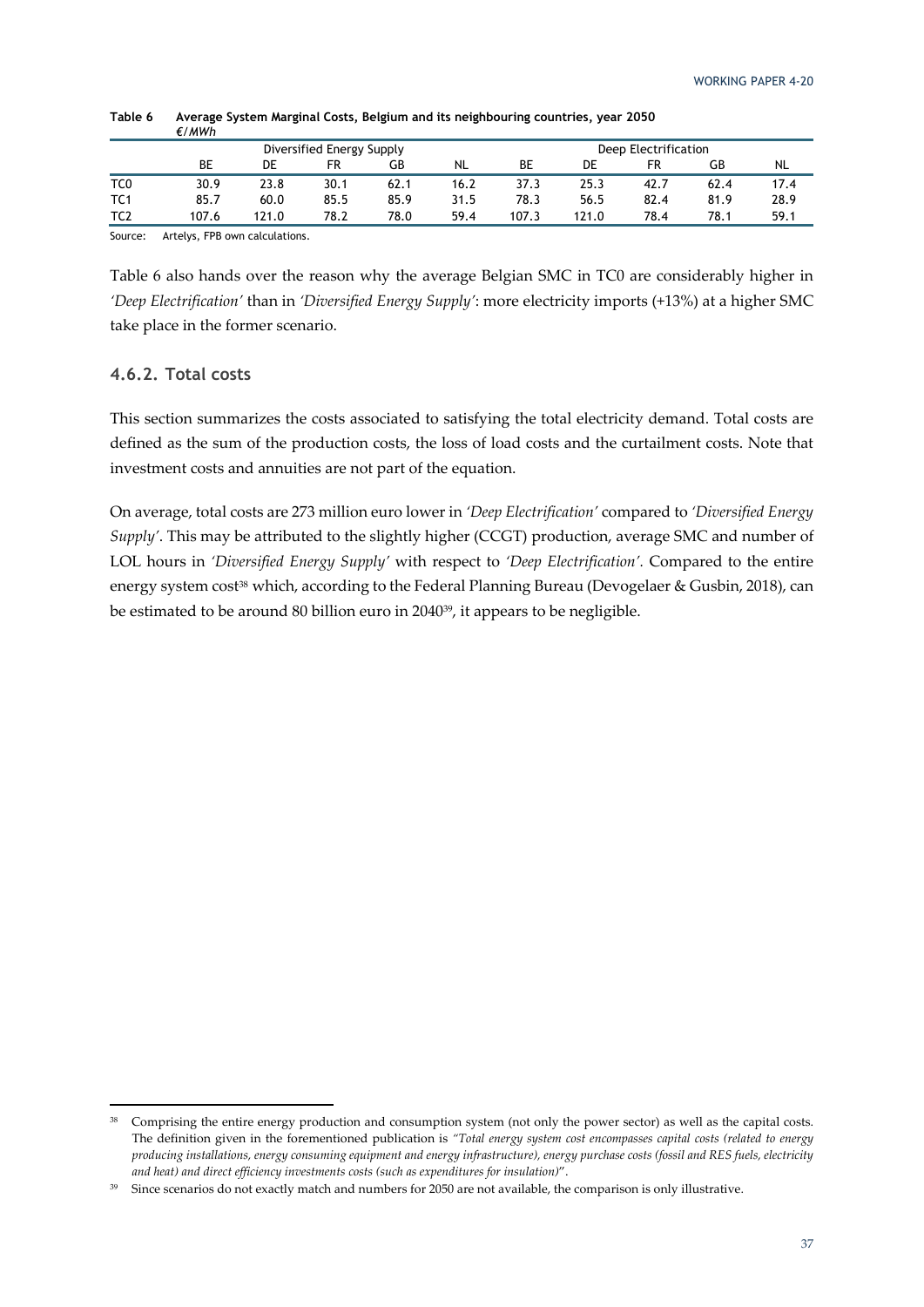## 5. Conclusion

At the end of this report, some conclusions can be drawn. We are, and will be for some time, in a period in which we try to come to grips with the sanitary and economic effects of the coronavirus pandemic. A lot of high-level announcements on recovery plans are being uttered nowadays. One such economic recovery route seems to be to stimulate the creation of a hydrogen economy. This is also one of the ambitions stated in the Green Deal and discussed in the Commission's Hydrogen Strategy for a climateneutral Europe. Belgium already mentioned its hydrogen ambition in its Long-Term Strategy, handed over to the European Commission in February 2020. In addition to Belgium, other Member States including some big players like Germany, France and Spain with dedicated hydrogen budgets of respectively 9, 7.2 and 9 billion euro, signalled their prospects and plans in the field of hydrogen.

The greater and still growing (inter)national attention for hydrogen made us want to investigate the potential role the molecule can play in the future Belgian energy system. Two scenarios depicting two different states of the Belgian energy system in 2050 were constructed for that cause: one with a deep electrification philosophy (called *'Deep Electrification'*), the other demonstrating a more diversified (hybrid) approach in which molecules occupy a big(ger) share (called *'Diversified Energy Supply'*). Both scenarios do respect and are compatible with the 1.5°C temperature increase limit as stated in the 2015 Paris Agreement as they set sail towards full decarbonisation (net zero greenhouse gas emissions) in 2050.

To achieve the goal of full decarbonisation, both direct and indirect electrification were assumed to (take off and) increase dramatically. Although both scenarios integrate (in)direct electrification, the degree to which they do, diverges. The scenario *'Diversified Energy Supply'* integrates more indirect electrification, whilst *'Deep Electrification'* is primarily based on direct electrification.

The present analysis contains a selection of indicators (called KPIs or *Key Performance Indicators*) to investigate the impact of more (in)direct electrification on the future Belgian power system. In general, in both scenarios, total power demand in 2050 increases dramatically compared to today's levels: it is up to three times higher than 2018 demand. On top of that, the partial flexibilization of the power demand is proving to be an important aid in supporting the future energy system operation.

Supply of electricity originates in a combination of domestic production (88%) and net imports (12%). The former is based on a highly renewable energy system: the share of renewable energy sources in the electricity production mix lies between 67 and 68%. Gas units, on the other hand, are not singing their swan song anytime soon. Gas, which is composed of e-gas, biogas and some remaining fossil gas burnt in thermal units equipped with carbon capture and storage, occupies a third (32 to 33%) of the future power mix.

Belgium remains a net importer of electricity in 2050: it imports more power than it exports. Net imports reach, on average, 29 TWh. A cold winter, as simulated in one of the test cases, decreases the domestic production of electricity (and hydrogen for that matter) and increases the net imports. Nevertheless, Belgium does export (and transmit) power. Its major clients are France and the UK which both have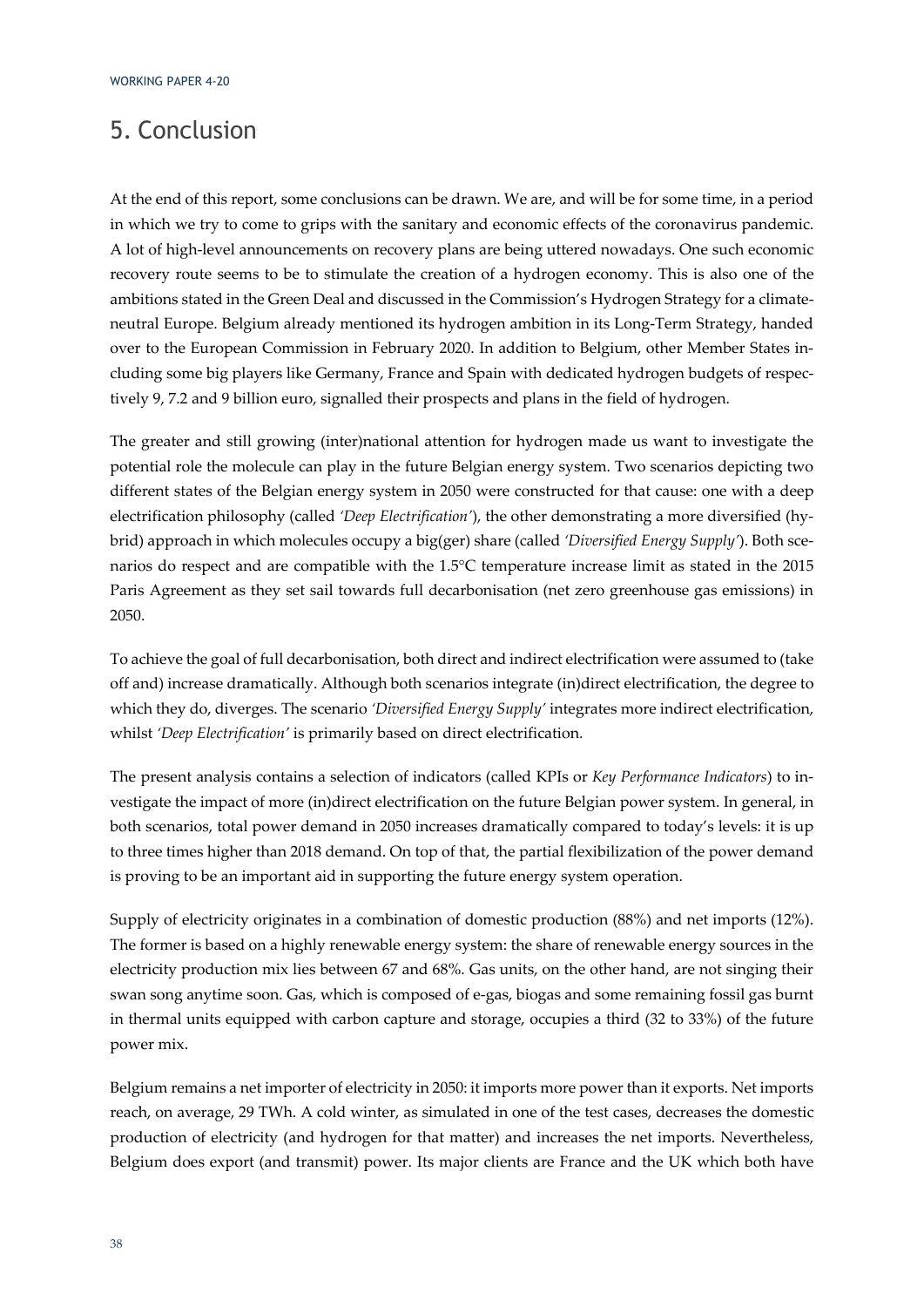nuclear energy in their capacity mix. Belgium primarily imports from the Netherlands, followed by Germany.

Curtailment is negligible in both scenarios and generation adequacy can be assured, even during rather harsh winter conditions (mimicking the winter of 2010), according to the current legal (double) criteria.

System marginal costs, a proxy for wholesale power prices, are, on average, comparable between scenarios. They are only marginally higher in *'Diversified Energy Supply'*, which may be attributed to the slightly higher demand, (CCGT) production, net imports as well as number of LOL hours.

Where the two scenarios differ, is, first, in their need of flexibility and in their (use of) flexibility instruments. Flexibility in future power systems is crucial since the penetration of variable renewable energy sources (wind and solar) is high: they represent 58 to 60% of domestic generation. Since these renewables are weather dependent, hence, do not produce electricity 'on demand' (they, basically, generate electricity when wind is blowing and sun is shining), other generation, demand and storage units have to fill the gaps. Above that, the dynamics of demand (daily peaks, weekday-weekend, seasonal patterns) add to the flexibility needs. The need for flexibility is higher in *'Diversified Energy Supply'* and electrolysers combined with gas-fired power plants are the main flexibility providers*.* In the *'Deep Electrification'* scenario, electricity imports together with EVs become more important flexibility suppliers: they compensate for the lower installed electrolyser capacity. The latter nevertheless contribute substantially to flexibility, even in *'Deep Electrification'*, in which they provide half of the annual flexibility needs.

Another interesting finding is that more trade takes place in *'Deep Electrification'*: more imports, but also more exports can be observed. This can be explained by the somewhat higher Net Transfer Capacity, but also by the system possessing a higher degree of flexible electricity demand which can be traded off for interesting electricity import and export opportunities.

The domestic production of hydrogen through electrolysis is considerable and amounts to, on average, 96 (74) TWh in *'Diversified Energy Supply'* (*'Deep Electrification'*). The import of hydrogen takes off when the system marginal cost of producing power becomes high (above  $86 \text{ }\epsilon/\text{MWh}$ ) and/or the import price of hydrogen decreases (under 90 €/MWh or 3.6 €/kgH2).

As regards the exploitation costs of the power system, *'Deep Electrification'* seems to demonstrate somewhat lower costs (-273 million euro) compared to *'Diversified Energy Supply'*. These costs, however, do not comprise the investment (capital) costs (or annuities) to build the system. The difference is rather small, certainly when it is being compared to the entire energy system cost<sup>40</sup> which, according to the Federal Planning Bureau (Devogelaer & Gusbin, 2018), can be estimated to be around 80 billion euro<sup>41</sup>.

<sup>&</sup>lt;sup>40</sup> Comprising the entire energy production and consumption system (not only the power sector) as well as the capital costs. The definition given in the forementioned publication is *"Total energy system cost encompasses capital costs (related to energy producing installations, energy consuming equipment and energy infrastructure), energy purchase costs (fossil and RES fuels, electricity and heat) and direct efficiency investments costs (such as expenditures for insulation)*".

<sup>&</sup>lt;sup>41</sup> Since scenarios do not exactly match and numbers for 2050 are not available, the comparison is only illustrative.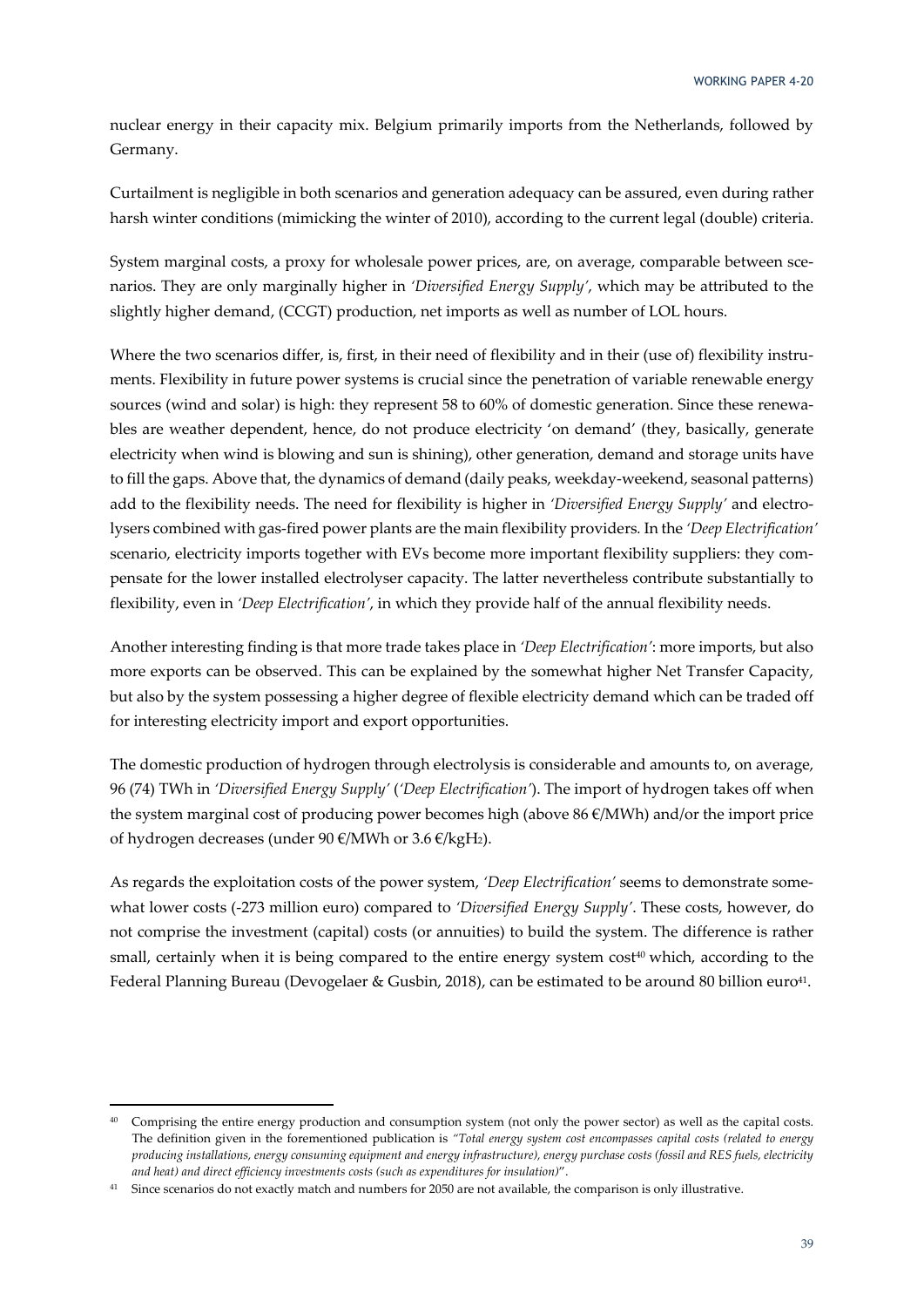## 6. Annex

### **6.1. Industrial demand**

The 1.5TECH scenario from the LTS neither shows details on the energy repartition per country nor per subindustry. Since this information is crucial to project future industrial energy demand in Belgium, the industrial data in *'Diversified Energy Supply'* for 2050 was established by means of both the IDEES database (see below) and the aggregate 1.5TECH outcome. The IDEES database contains details of industry consumption per energy, subsector and industrial process. The industry demand per energy form from 1.5TECH was used for the projection towards 2050. The disaggregation between countries, subindustries and process was based on the IDEES data from 2015.

### **6.1.1. JRC-IDEES**

The "*Integrated Database of the European Energy Sector*" (JRC-IDEES) is a one-stop data-box that incorporates in a single database all information necessary for a deep understanding of the dynamics of the European energy system. JRC-IDEES is developed and maintained by the European Commission's Joint Research Centre. It offers a consistent set of disaggregated energy-economy-environment data, compliant with the EUROSTAT energy balances, as well as widely acknowledged data on existing technologies. It provides a plausible decomposition of energy consumption, allocating it to specific processes and end-uses. Throughout all sectors it quantifies in a vintage-specific manner the characteristics of the energy (and non-energy related) equipment in use, along with the stock's average operation, identifies different drivers and provides insights on their role by sector, fully acknowledging structural differences across countries. The complete output of JRC-IDEES is accessible to the general public.

### **6.1.2. Industrial mix in 2050**

### **a. Diversified Energy Supply scenario**

Based on this method, the *'Diversified Energy Supply'* industrial energy demand<sup>42</sup> is derived to reach, in 2050, 2571 TWh in the EU and 89 TWh in Belgium, of which electricity (hydrogen, including hydrogen for e-gas) respectively occupies 1344 (499) TWh and 53 (16.5) TWh.

<sup>42</sup> Feedstocks are not included in the industrial gas demand. In 2018, feedstocks amounted to 90 TWh in Belgium (Eurostat, 2020). In 2050, they can be estimated to reach 77 TWh of which 54 TWh of hydrogen (ICF & Fraunhofer ISI, 2019).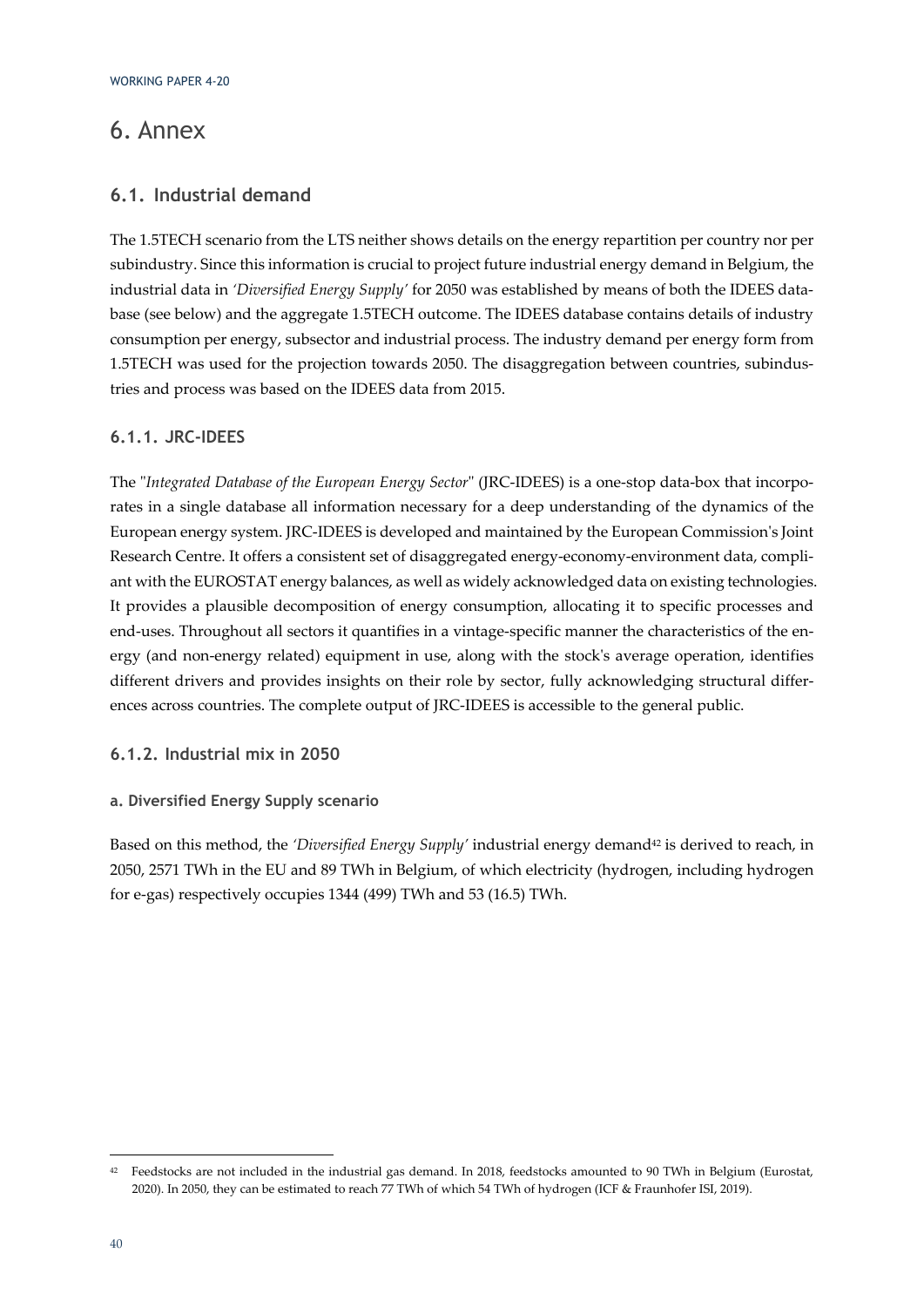

### **b. Deep Electrification scenario**

To construct the numbers for the Deep Electrification scenario, some further data manipulations had to be performed. First, the substitutable part in the total industrial energy consumption had to be identified (and quantified) to, afterwards, increase the electricity demand while simultaneously reduce the demand for hydrogen. It is important to keep in mind that not all processes and energy uses in industry can be easily substituted: it highly depends on and varies from industry to industry and process to process.

The methodology used to build the industrial demand consists in the

- classification of all industrial processes into 3 distinct temperature levels (low, medium, high) according to the process used.
- analysis of the heat demand and classification into (non-)substitutable uses according to sectors, processes, consumed energy and temperature. Typically, high temperature processes are hardly replaceable by electricity whereas low temperature processes fuels can more easily be replaced by boilers (medium and low) and HP (low). However, it depends on the specificity of the industry and its process<sup>43</sup>.
- construction of industrial demand: based on the substitution of fuels in low and medium temperature processes by electricity. The electricity demand in this scenario was based on data from the ICF & Fraunhofer ISI study (2019), more specifically, on the *'Electric'* (3d) scenario. Fuels consumed in processes in low and medium temperature levels can be substituted by electricity. The equivalent demand is then removed from the hydrogen demand in industry. The useful electricity demand was calculated considering a ratio of 10% HP and 90% boilers.

Graph 18 then depicts the approach taken, whilst Graph 19 visualises the industrial energy mix in both scenarios.

<sup>&</sup>lt;sup>43</sup> Electricity used for specific electricity (lighting, fans, etc.) and feedback are not accounted for in the substitutable and nonsubstitutable scope.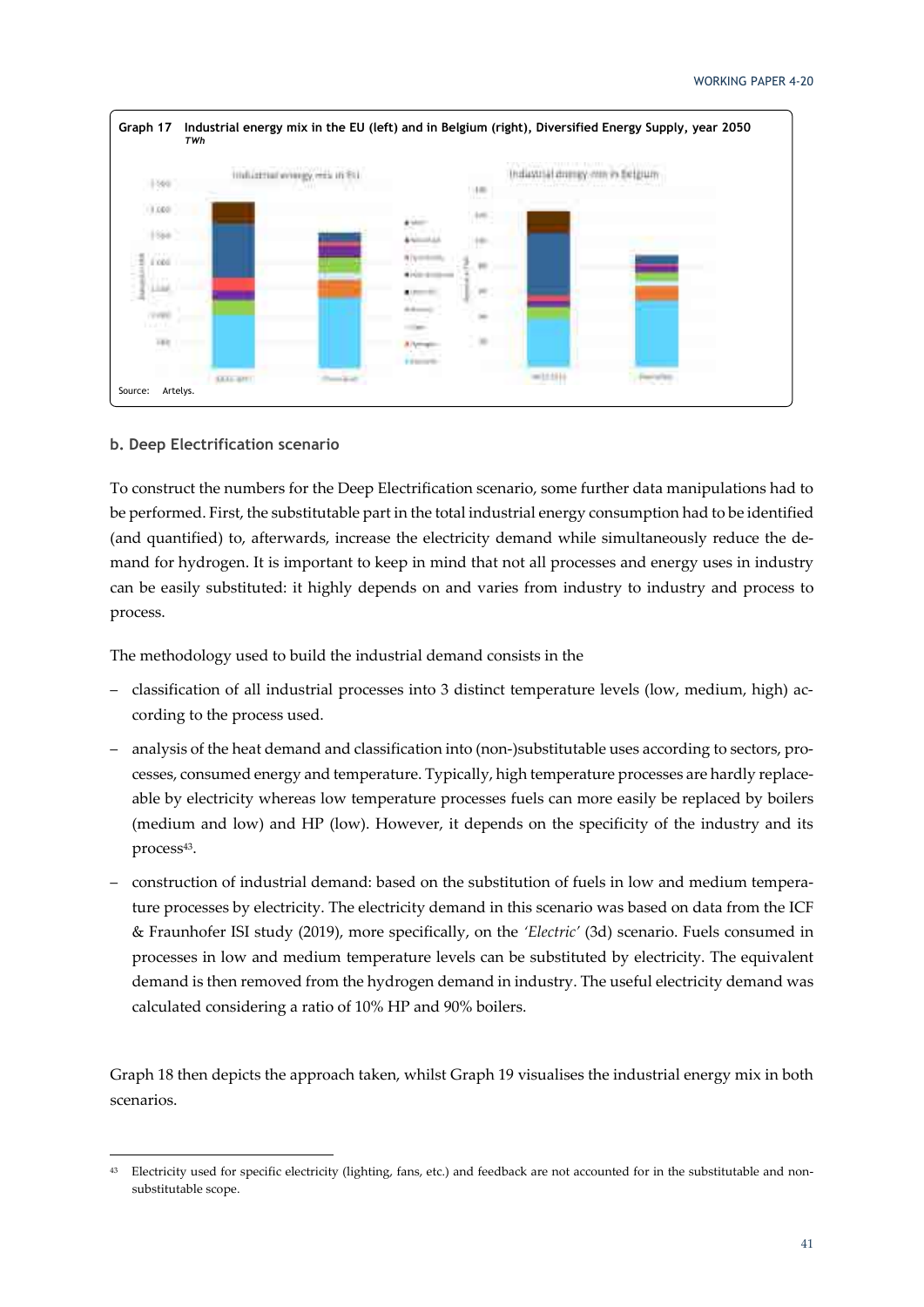

To summarize, the total electricity demand from the *'Deep Electrification'* scenario is based on the ICF & Fraunhofer ISI *'Electric'* scenario. Fuel uses for low and medium temperature processes are substituted by electricity. The hydrogen demand is adapted accordingly. All in all, total industrial electricity demand in *'Deep Electrification'* is 12 TWh higher44 than in '*Diversified Energy Supply*'.



<sup>&</sup>lt;sup>44</sup> The variation in the energy demand is compensated by a decrease in e-gas demand in buildings and a decrease in hydrogen demand in industry.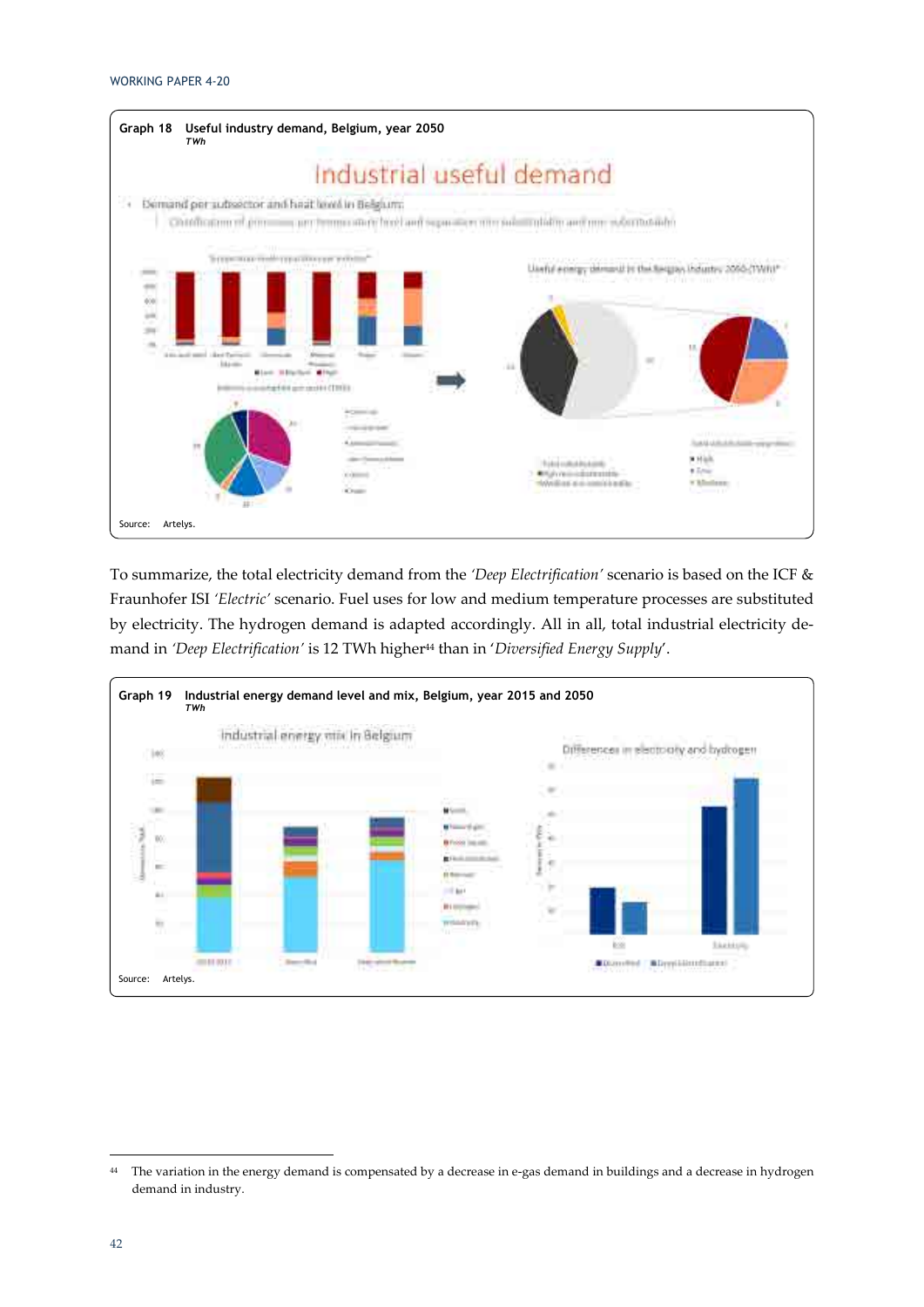### **6.2. Some hypotheses**

| 190011 | belection of hypotheses used in the publication, year 2050 |         |         |           |                                     |  |  |  |  |
|--------|------------------------------------------------------------|---------|---------|-----------|-------------------------------------|--|--|--|--|
|        |                                                            | DES     | DE      | Unit      | Source                              |  |  |  |  |
| Price  | Carbon                                                     | 350     | 350     | €/tCO2    | European Commission (2018)          |  |  |  |  |
|        | Natural gas                                                | 39.6    | 39.6    | €/MWh LCV | European Commission (2018)          |  |  |  |  |
|        | Coal                                                       | 14.1    | 14.1    | €/MWh LCV | European Commission (2018)          |  |  |  |  |
|        | Biogas imports                                             | 61.2    | 61.2    | €/MWh LCV | European Commission (2018), Artelys |  |  |  |  |
|        | VOLL                                                       | 15,000  | 15,000  | €/MWh     | Artelys                             |  |  |  |  |
| Capex  | Electrolyser                                               | 17,531  | 58,436  | €/MW      | European Commission (2018), Artelys |  |  |  |  |
|        | <b>OCGT</b>                                                | 54,034  | 54,034  | €/MW      | European Commission (2018), Artelys |  |  |  |  |
|        | CCGT                                                       | 64,321  | 64,321  | €/MW      | European Commission (2018), Artelys |  |  |  |  |
|        | <b>CCGT with CCS</b>                                       | 128,641 | 128.641 | €/MW      | European Commission (2018), Artelys |  |  |  |  |

**Tabel 7 Selection of hypotheses used in the publication, year 2050** 

Note: DES (DE) stands for the *'Diversified Energy Supply'* (*'Deep Electrification'*) scenario.